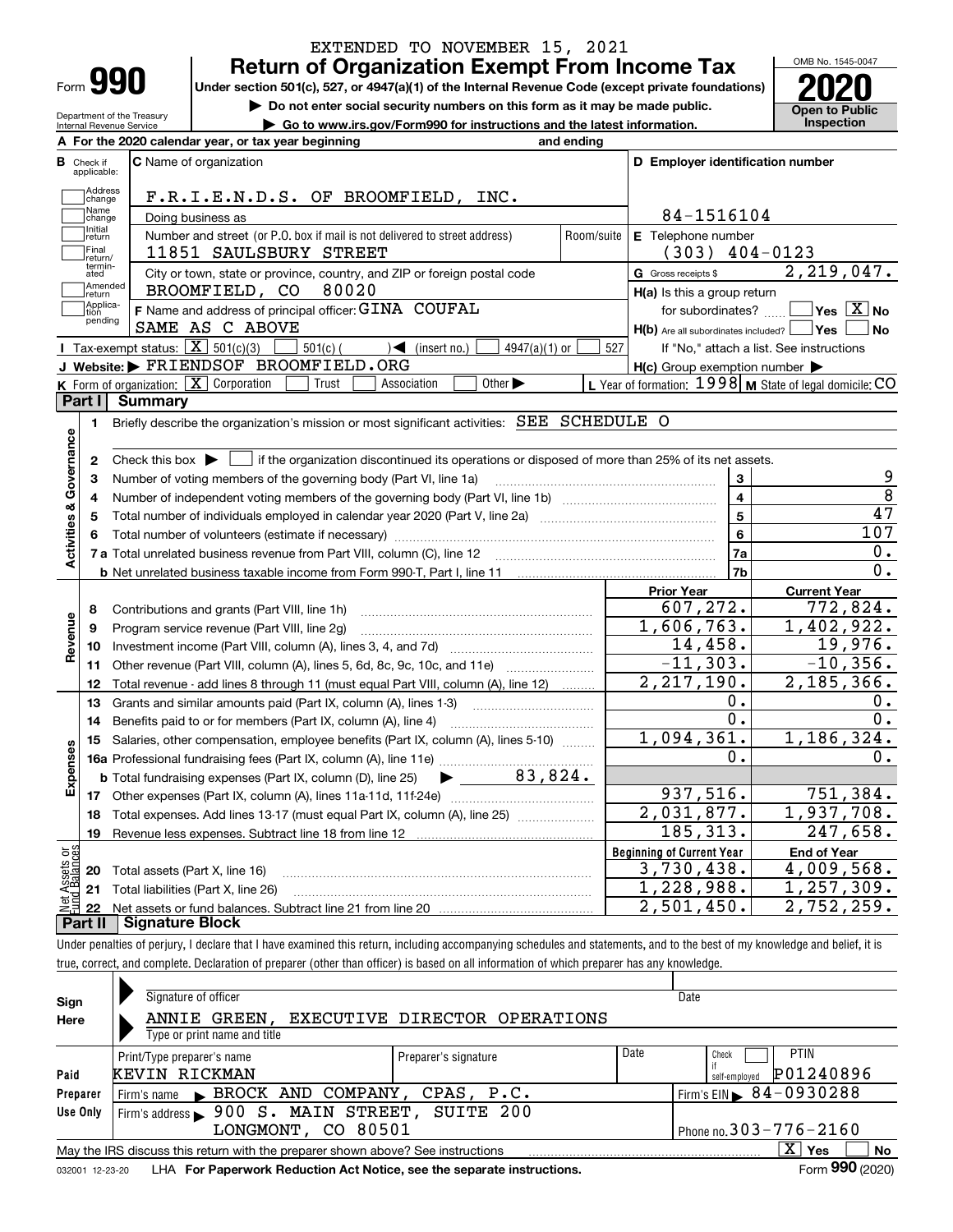|              | 84-1516104<br>F.R.I.E.N.D.S. OF BROOMFIELD, INC.<br>Page 2<br>Form 990 (2020)<br><b>Statement of Program Service Accomplishments</b>                                 |
|--------------|----------------------------------------------------------------------------------------------------------------------------------------------------------------------|
|              | Part III<br>$\overline{\mathbf{X}}$ $\overline{}$                                                                                                                    |
| 1            | Check if Schedule O contains a response or note to any line in this Part III<br>Briefly describe the organization's mission:                                         |
|              | DEDICATED TO ENHANCING COMMUNITIES BY CREATING OPPORTUNITIES FOR                                                                                                     |
|              | INDIVIDUALS WITH INTELLECTUAL AND DEVELOPMENTAL DISABILITIES THROUGH                                                                                                 |
|              | AN INNOVATIVE AND PERSON CENTERED APPROACH.                                                                                                                          |
|              |                                                                                                                                                                      |
| $\mathbf{2}$ | Did the organization undertake any significant program services during the year which were not listed on the<br>$\sqrt{}$ Yes $\sqrt{}$ X $\sqrt{}$ No               |
|              | prior Form 990 or 990-EZ?<br>If "Yes," describe these new services on Schedule O.                                                                                    |
| 3            | $\sqrt{}$ Yes $\sqrt{}$ X $\sqrt{}$ No<br>Did the organization cease conducting, or make significant changes in how it conducts, any program services?               |
|              | If "Yes," describe these changes on Schedule O.                                                                                                                      |
| 4            | Describe the organization's program service accomplishments for each of its three largest program services, as measured by expenses.                                 |
|              | Section 501(c)(3) and 501(c)(4) organizations are required to report the amount of grants and allocations to others, the total expenses, and                         |
|              | revenue, if any, for each program service reported.                                                                                                                  |
| 4a           | 709, 931.<br>825, 870. including grants of \$<br>) (Revenue \$<br>) (Expenses \$<br>(Code:<br>RESIDENTIAL PROGRAM: FRIENDS BELIEVES THAT EVERY PERSON, REGARDLESS OF |
|              | THEIR ABILITIES, HAS THE RIGHT TO BE FULLY INCLUDED IN THEIR COMMUNITY                                                                                               |
|              | AND TO LIVE THE LIFE THEY CHOOSE. FRIENDS INDEPENDENT LIVING SERVICES                                                                                                |
|              | SUPPORTS INDIVIDUALS IN A MANNER THAT WORKS BEST FOR EACH PERSON AND IS                                                                                              |
|              | APPROPRIATE FOR THEIR LIFE STYLE. WE CUSTOMIZE SUPPORT TO MEET THE                                                                                                   |
|              | PERSON'S NEEDS, PREFERENCES AND DESIRES. FRIENDS OFFERS SEVERAL MODELS                                                                                               |
|              | OF SERVICE INCLUDING HOST HOMES, FAMILY CARE GIVER AND INDEPENDENT                                                                                                   |
|              | LIVING.                                                                                                                                                              |
|              |                                                                                                                                                                      |
|              |                                                                                                                                                                      |
|              |                                                                                                                                                                      |
| 4b           | 533,066.<br>$620, 121$ . including grants of \$<br>(Revenue \$<br>(Code:<br>(Expenses \$                                                                             |
|              | DAY PROGRAM: FRIENDS UNLIMITED DAY PROGRAM IS GUIDED BY A                                                                                                            |
|              | PERSON-CENTERED PHILOSOPHY AND IS DESIGNED TO PROMOTE COMMUNITY                                                                                                      |
|              | INCLUSION AND INDEPENDENCE.WE BELIEVE THAT WHEN ADULTS WITH<br>INTELLECTUAL AND DEVELOPMENTAL DISABILITIES ARE GIVEN THE OPPORTUNITY                                 |
|              | AND SUPPORT TO PARTICIPATE AND CONTRIBUTE TO THE COMMUNITY,<br>ALL OF OUR                                                                                            |
|              | LIVES ARE ENRICHED. FRIENDS SCHEDULES A VARIETY<br>OF CLASSES AND                                                                                                    |
|              | COMMUNITY ACTIVITIES THAT FOCUS ON INDEPENDENCE,<br>COMMUNITY ACCESS, AND                                                                                            |
|              | CONTINUOUS LEARNING. THE CLASSES GO BEYOND THE BASICS AND OFFER                                                                                                      |
|              | INDIVIDUALS LIFE ENRICHMENT OPPORTUNITIES; CLASSES INCLUDE RECREATIONAL                                                                                              |
|              | EDUCATIONAL, AND CULTURAL ACTIVITIES, COOKING, COMPUTERS, WEIGHT                                                                                                     |
|              | TRAINING, ART, MUSIC AND VOLUNTEERING. EVERY PERSON RECEIVES SUPPORTS<br>TAILORED AROUND THEIR AREAS OF STRENGTHS AND HELP TO EMPOWER ADULTS TO                      |
|              | 144,607.                                                                                                                                                             |
|              | SUPPORTIVE EMPLOYMENT PROGRAM: WORK IS AN IMPORTANT PART OF LIFE.                                                                                                    |
|              | PEOPLE WITH INTELLECTUAL AND DEVELOPMENTAL DISABILITIES BENEFIT FROM                                                                                                 |
|              | WORKING AS MUCH AS PEOPLE WITHOUT DISABILITIES DO. THE BENEFITS FROM                                                                                                 |
|              | WORK INCLUDE FINANCIAL INDEPENDENCE AND SECURITY, INCREASE                                                                                                           |
|              | SELF-CONFIDENCE, PERSONAL GROWTH, SKILL DEVELOPMENT AND A MORE                                                                                                       |
|              | FULFILLING SOCIAL LIFE. FRIENDS USES A PERSON-CENTERED CAREER PLANNING<br>MODEL THAT TAKES INTO ACCOUNT A PERSON'S INDIVIDUAL PREFERENCE, GOALS                      |
|              | AND DREAMS. FRIENDS WILL COORDINATE SERVICES WITH COLORADO'S DIVISION                                                                                                |
|              | OF VOCATIONAL REHABILITATION AND WILL WORK WITH EMPLOYERS IN OUR                                                                                                     |
|              | COMMUNITY TO FIND A JOB THAT MATCHES A PERSON'S INTERESTS, WORKS WITH                                                                                                |
|              | THEIR SCHEDULE AND PROMOTES INDEPENDENCE.                                                                                                                            |
|              |                                                                                                                                                                      |
|              | 4d Other program services (Describe on Schedule O.)                                                                                                                  |
|              | 15,318.<br>17,820. including grants of \$<br>(Express \$<br>) (Revenue \$<br>1,632,034.<br>4e Total program service expenses                                         |
|              | Form 990 (2020)                                                                                                                                                      |
|              |                                                                                                                                                                      |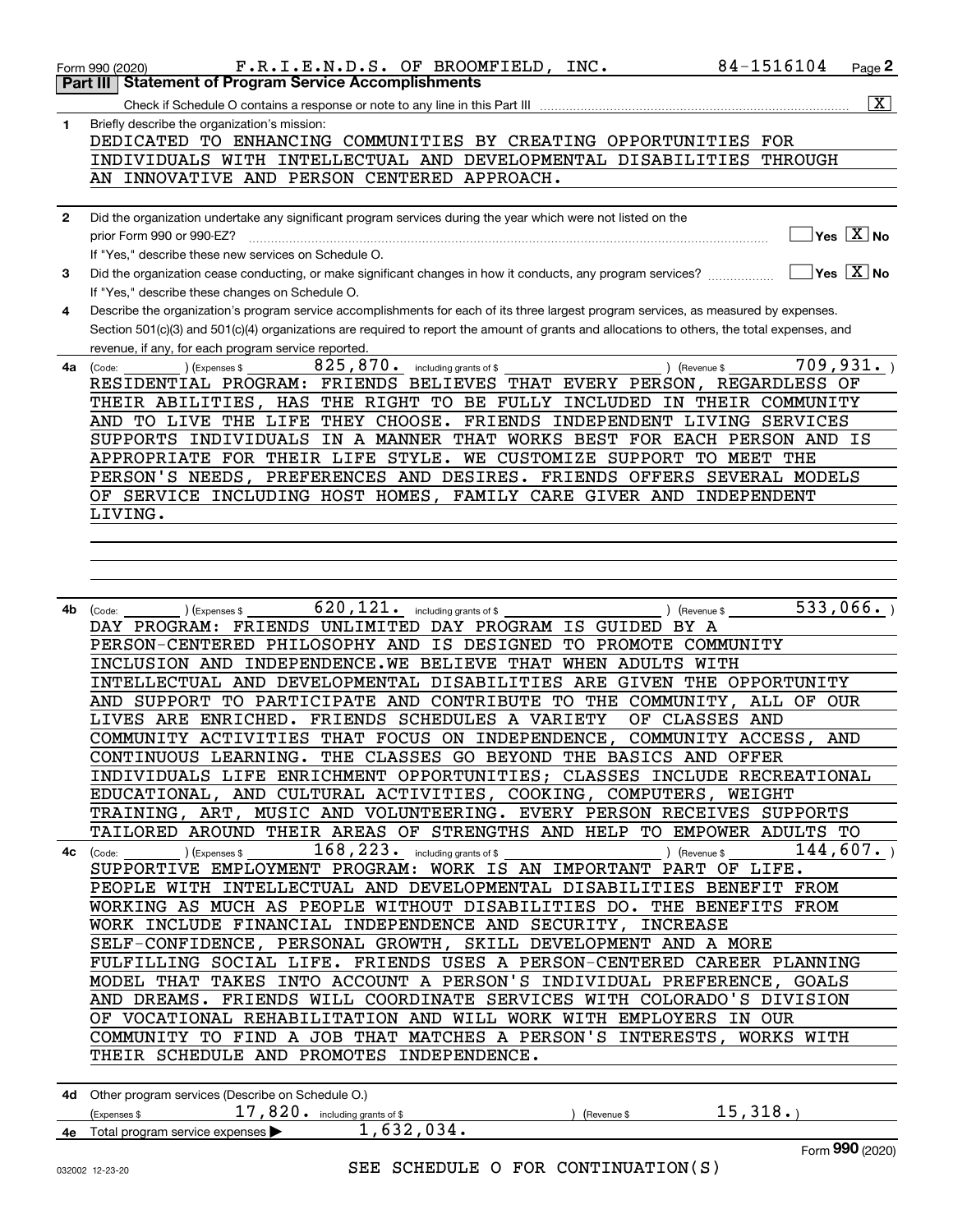|  | Form 990 (2020) |
|--|-----------------|

Form 990 (2020) F.R.I.E.N.D.S. OF BROOMFIELD, INC. 8 4-1516104 <sub>Page</sub> 3<br>**Part IV** | Checklist of Required Schedules

|     |                                                                                                                                                                                                                                                    |                 | Yes         | No  |
|-----|----------------------------------------------------------------------------------------------------------------------------------------------------------------------------------------------------------------------------------------------------|-----------------|-------------|-----|
| 1.  | Is the organization described in section 501(c)(3) or 4947(a)(1) (other than a private foundation)?                                                                                                                                                |                 |             |     |
|     |                                                                                                                                                                                                                                                    | 1               | х           |     |
| 2   |                                                                                                                                                                                                                                                    | $\mathbf{2}$    | $\mathbf X$ |     |
| 3   | Did the organization engage in direct or indirect political campaign activities on behalf of or in opposition to candidates for                                                                                                                    |                 |             |     |
|     |                                                                                                                                                                                                                                                    | 3               |             | x   |
| 4   | Section 501(c)(3) organizations. Did the organization engage in lobbying activities, or have a section 501(h) election in effect                                                                                                                   |                 |             |     |
|     |                                                                                                                                                                                                                                                    | 4               |             | x   |
| 5   | Is the organization a section 501(c)(4), 501(c)(5), or 501(c)(6) organization that receives membership dues, assessments, or                                                                                                                       |                 |             |     |
|     |                                                                                                                                                                                                                                                    | 5               |             | x   |
| 6   | Did the organization maintain any donor advised funds or any similar funds or accounts for which donors have the right to                                                                                                                          |                 |             |     |
|     | provide advice on the distribution or investment of amounts in such funds or accounts? If "Yes," complete Schedule D, Part I                                                                                                                       | 6               |             | x   |
| 7   | Did the organization receive or hold a conservation easement, including easements to preserve open space,                                                                                                                                          |                 |             |     |
|     |                                                                                                                                                                                                                                                    | $\overline{7}$  |             | x   |
| 8   | Did the organization maintain collections of works of art, historical treasures, or other similar assets? If "Yes," complete                                                                                                                       |                 |             |     |
|     |                                                                                                                                                                                                                                                    | 8               |             | x   |
| 9   | Did the organization report an amount in Part X, line 21, for escrow or custodial account liability, serve as a custodian for                                                                                                                      |                 |             |     |
|     | amounts not listed in Part X; or provide credit counseling, debt management, credit repair, or debt negotiation services?                                                                                                                          |                 |             |     |
|     |                                                                                                                                                                                                                                                    | 9               |             | x   |
| 10  | Did the organization, directly or through a related organization, hold assets in donor-restricted endowments                                                                                                                                       |                 |             |     |
|     |                                                                                                                                                                                                                                                    | 10              | x           |     |
| 11  | If the organization's answer to any of the following questions is "Yes," then complete Schedule D, Parts VI, VIII, VIII, IX, or X                                                                                                                  |                 |             |     |
|     | as applicable.                                                                                                                                                                                                                                     |                 |             |     |
|     | a Did the organization report an amount for land, buildings, and equipment in Part X, line 10? If "Yes," complete Schedule D,                                                                                                                      |                 |             |     |
|     |                                                                                                                                                                                                                                                    | 11a             | X           |     |
|     | <b>b</b> Did the organization report an amount for investments - other securities in Part X, line 12, that is 5% or more of its total                                                                                                              |                 |             |     |
|     |                                                                                                                                                                                                                                                    | 11 <sub>b</sub> |             | x   |
|     | c Did the organization report an amount for investments - program related in Part X, line 13, that is 5% or more of its total                                                                                                                      |                 |             |     |
|     |                                                                                                                                                                                                                                                    | 11c             |             | x   |
|     | d Did the organization report an amount for other assets in Part X, line 15, that is 5% or more of its total assets reported in                                                                                                                    |                 |             | х   |
|     |                                                                                                                                                                                                                                                    | 11d             |             | X   |
|     | e Did the organization report an amount for other liabilities in Part X, line 25? If "Yes," complete Schedule D, Part X<br>Did the organization's separate or consolidated financial statements for the tax year include a footnote that addresses | <b>11e</b>      |             |     |
| f   | the organization's liability for uncertain tax positions under FIN 48 (ASC 740)? If "Yes," complete Schedule D, Part X                                                                                                                             | 11f             |             | x   |
|     | 12a Did the organization obtain separate, independent audited financial statements for the tax year? If "Yes," complete                                                                                                                            |                 |             |     |
|     |                                                                                                                                                                                                                                                    | 12a             | х           |     |
|     | <b>b</b> Was the organization included in consolidated, independent audited financial statements for the tax year?                                                                                                                                 |                 |             |     |
|     | If "Yes," and if the organization answered "No" to line 12a, then completing Schedule D, Parts XI and XII is optional                                                                                                                              | 12 <sub>b</sub> |             | 47. |
| 13  |                                                                                                                                                                                                                                                    | 13              |             | X   |
| 14a | Did the organization maintain an office, employees, or agents outside of the United States?                                                                                                                                                        | 14a             |             | X   |
|     | <b>b</b> Did the organization have aggregate revenues or expenses of more than \$10,000 from grantmaking, fundraising, business,                                                                                                                   |                 |             |     |
|     | investment, and program service activities outside the United States, or aggregate foreign investments valued at \$100,000                                                                                                                         |                 |             |     |
|     |                                                                                                                                                                                                                                                    | 14b             |             | x   |
| 15  | Did the organization report on Part IX, column (A), line 3, more than \$5,000 of grants or other assistance to or for any                                                                                                                          |                 |             |     |
|     |                                                                                                                                                                                                                                                    | 15              |             | x   |
| 16  | Did the organization report on Part IX, column (A), line 3, more than \$5,000 of aggregate grants or other assistance to                                                                                                                           |                 |             |     |
|     |                                                                                                                                                                                                                                                    | 16              |             | x   |
| 17  | Did the organization report a total of more than \$15,000 of expenses for professional fundraising services on Part IX,                                                                                                                            |                 |             |     |
|     |                                                                                                                                                                                                                                                    | 17              |             | x   |
| 18  | Did the organization report more than \$15,000 total of fundraising event gross income and contributions on Part VIII, lines                                                                                                                       |                 |             |     |
|     |                                                                                                                                                                                                                                                    | 18              | х           |     |
| 19  | Did the organization report more than \$15,000 of gross income from gaming activities on Part VIII, line 9a? If "Yes."                                                                                                                             |                 |             |     |
|     |                                                                                                                                                                                                                                                    | 19              |             | x   |
|     |                                                                                                                                                                                                                                                    | 20a             |             | X   |
|     | <b>b</b> If "Yes" to line 20a, did the organization attach a copy of its audited financial statements to this return?                                                                                                                              | 20 <sub>b</sub> |             |     |
| 21  | Did the organization report more than \$5,000 of grants or other assistance to any domestic organization or                                                                                                                                        |                 |             |     |
|     |                                                                                                                                                                                                                                                    | 21              |             | x   |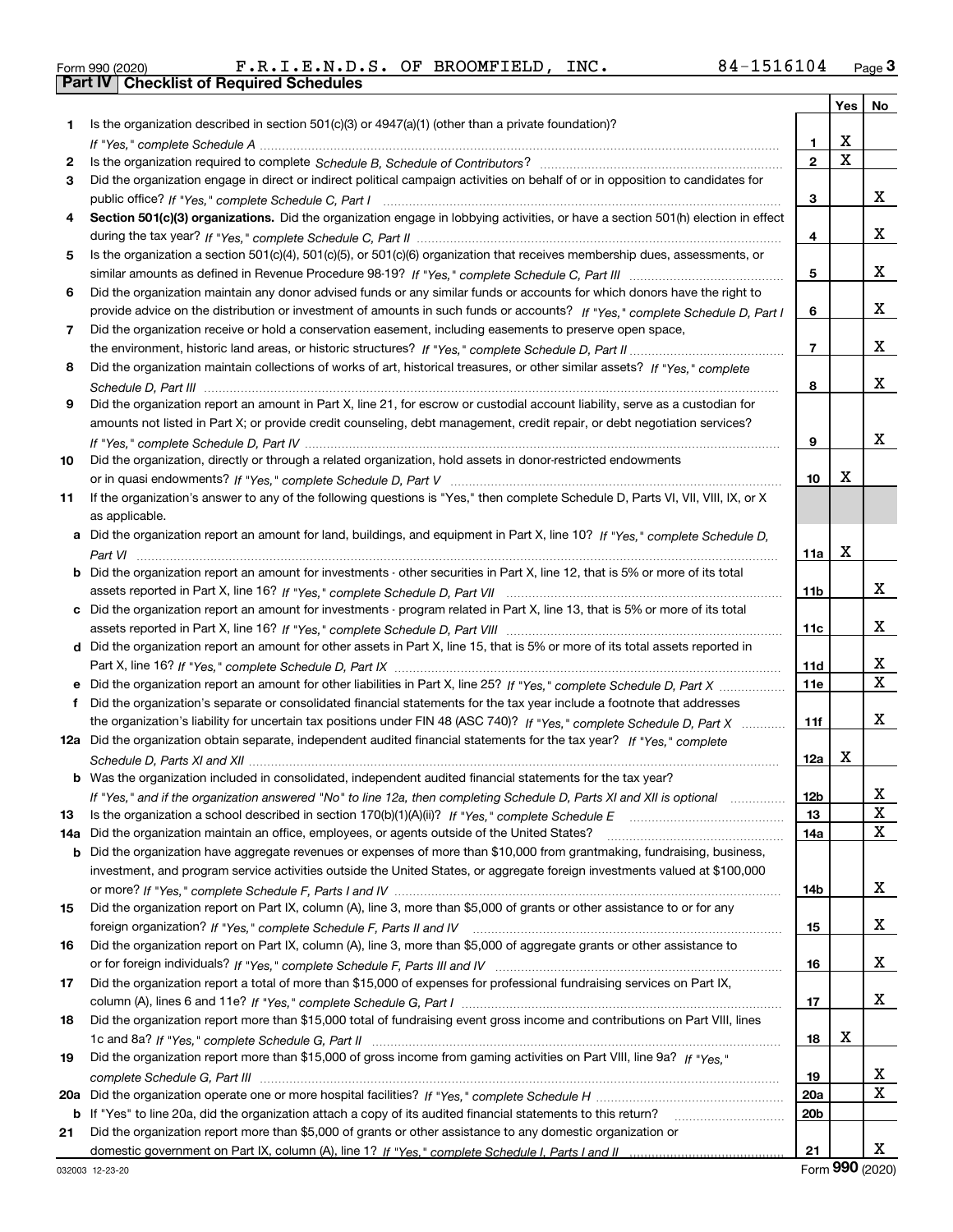|  | Form 990 (2020) |
|--|-----------------|
|  |                 |

*(continued)* Form 990 (2020) F.R.I.E.N.D.S. OF BROOMFIELD, INC. 8 4-1516104 <sub>Page</sub> 4<br>**Part IV | Checklist of Required Schedules** <sub>(continued)</sub>

|               |                                                                                                                                                                                                                                               |                 | Yes | No          |
|---------------|-----------------------------------------------------------------------------------------------------------------------------------------------------------------------------------------------------------------------------------------------|-----------------|-----|-------------|
| 22            | Did the organization report more than \$5,000 of grants or other assistance to or for domestic individuals on                                                                                                                                 |                 |     |             |
|               |                                                                                                                                                                                                                                               | 22              |     | х           |
| 23            | Did the organization answer "Yes" to Part VII, Section A, line 3, 4, or 5 about compensation of the organization's current                                                                                                                    |                 |     |             |
|               | and former officers, directors, trustees, key employees, and highest compensated employees? If "Yes," complete                                                                                                                                |                 |     |             |
|               |                                                                                                                                                                                                                                               | 23              |     | х           |
|               | 24a Did the organization have a tax-exempt bond issue with an outstanding principal amount of more than \$100,000 as of the                                                                                                                   |                 |     |             |
|               | last day of the year, that was issued after December 31, 2002? If "Yes," answer lines 24b through 24d and complete                                                                                                                            |                 |     |             |
|               |                                                                                                                                                                                                                                               | 24a             |     | х           |
|               | b Did the organization invest any proceeds of tax-exempt bonds beyond a temporary period exception?                                                                                                                                           | 24 <sub>b</sub> |     |             |
|               | c Did the organization maintain an escrow account other than a refunding escrow at any time during the year to defease                                                                                                                        |                 |     |             |
|               |                                                                                                                                                                                                                                               | 24c             |     |             |
|               |                                                                                                                                                                                                                                               | 24d             |     |             |
|               | 25a Section 501(c)(3), 501(c)(4), and 501(c)(29) organizations. Did the organization engage in an excess benefit                                                                                                                              |                 |     |             |
|               |                                                                                                                                                                                                                                               | 25a             |     | х           |
|               | b Is the organization aware that it engaged in an excess benefit transaction with a disqualified person in a prior year, and                                                                                                                  |                 |     |             |
|               | that the transaction has not been reported on any of the organization's prior Forms 990 or 990-EZ? If "Yes," complete                                                                                                                         |                 |     | х           |
|               | Schedule L, Part I                                                                                                                                                                                                                            | 25b             |     |             |
| 26            | Did the organization report any amount on Part X, line 5 or 22, for receivables from or payables to any current                                                                                                                               |                 |     |             |
|               | or former officer, director, trustee, key employee, creator or founder, substantial contributor, or 35%                                                                                                                                       |                 |     | х           |
|               |                                                                                                                                                                                                                                               | 26              |     |             |
| 27            | Did the organization provide a grant or other assistance to any current or former officer, director, trustee, key employee,                                                                                                                   |                 |     |             |
|               | creator or founder, substantial contributor or employee thereof, a grant selection committee member, or to a 35% controlled                                                                                                                   | 27              |     | х           |
| 28            | entity (including an employee thereof) or family member of any of these persons? If "Yes," complete Schedule L, Part III<br>Was the organization a party to a business transaction with one of the following parties (see Schedule L, Part IV |                 |     |             |
|               | instructions, for applicable filing thresholds, conditions, and exceptions):                                                                                                                                                                  |                 |     |             |
|               | a A current or former officer, director, trustee, key employee, creator or founder, or substantial contributor? If                                                                                                                            |                 |     |             |
|               |                                                                                                                                                                                                                                               | 28a             |     | х           |
|               |                                                                                                                                                                                                                                               | 28b             |     | $\mathbf x$ |
|               | c A 35% controlled entity of one or more individuals and/or organizations described in lines 28a or 28b? If                                                                                                                                   |                 |     |             |
|               |                                                                                                                                                                                                                                               | 28c             |     | x           |
| 29            |                                                                                                                                                                                                                                               | 29              |     | $\mathbf x$ |
| 30            | Did the organization receive contributions of art, historical treasures, or other similar assets, or qualified conservation                                                                                                                   |                 |     |             |
|               |                                                                                                                                                                                                                                               | 30              |     | x           |
| 31            | Did the organization liquidate, terminate, or dissolve and cease operations? If "Yes," complete Schedule N, Part I                                                                                                                            | 31              |     | X           |
| 32            | Did the organization sell, exchange, dispose of, or transfer more than 25% of its net assets? If "Yes," complete                                                                                                                              |                 |     |             |
|               | Schedule N. Part II (1990) continuum control control de la control de la control de la control de la control d                                                                                                                                | 32              |     | х           |
| 33            | Did the organization own 100% of an entity disregarded as separate from the organization under Regulations                                                                                                                                    |                 |     |             |
|               |                                                                                                                                                                                                                                               | 33              |     | х           |
| 34            | Was the organization related to any tax-exempt or taxable entity? If "Yes," complete Schedule R, Part II, III, or IV, and                                                                                                                     |                 |     |             |
|               |                                                                                                                                                                                                                                               | 34              |     | x           |
|               | 35a Did the organization have a controlled entity within the meaning of section 512(b)(13)?                                                                                                                                                   | <b>35a</b>      |     | X           |
|               | <b>b</b> If "Yes" to line 35a, did the organization receive any payment from or engage in any transaction with a controlled entity                                                                                                            |                 |     |             |
|               |                                                                                                                                                                                                                                               | 35b             |     |             |
| 36            | Section 501(c)(3) organizations. Did the organization make any transfers to an exempt non-charitable related organization?                                                                                                                    |                 |     |             |
|               |                                                                                                                                                                                                                                               | 36              |     | x           |
| 37            | Did the organization conduct more than 5% of its activities through an entity that is not a related organization                                                                                                                              |                 |     |             |
|               | and that is treated as a partnership for federal income tax purposes? If "Yes," complete Schedule R, Part VI                                                                                                                                  | 37              |     | х           |
| 38            | Did the organization complete Schedule O and provide explanations in Schedule O for Part VI, lines 11b and 19?                                                                                                                                |                 |     |             |
|               | Note: All Form 990 filers are required to complete Schedule O                                                                                                                                                                                 | 38              | X   |             |
| <b>Part V</b> | <b>Statements Regarding Other IRS Filings and Tax Compliance</b>                                                                                                                                                                              |                 |     |             |
|               | Check if Schedule O contains a response or note to any line in this Part V                                                                                                                                                                    |                 |     |             |
|               |                                                                                                                                                                                                                                               |                 | Yes | No          |
|               | 1a Enter the number reported in Box 3 of Form 1096. Enter -0- if not applicable<br>1a                                                                                                                                                         |                 |     |             |
| b             | 0<br>Enter the number of Forms W-2G included in line 1a. Enter -0- if not applicable<br>1b                                                                                                                                                    |                 |     |             |
| c             | Did the organization comply with backup withholding rules for reportable payments to vendors and reportable gaming                                                                                                                            |                 |     |             |
|               | (gambling) winnings to prize winners?                                                                                                                                                                                                         | 1c              | х   |             |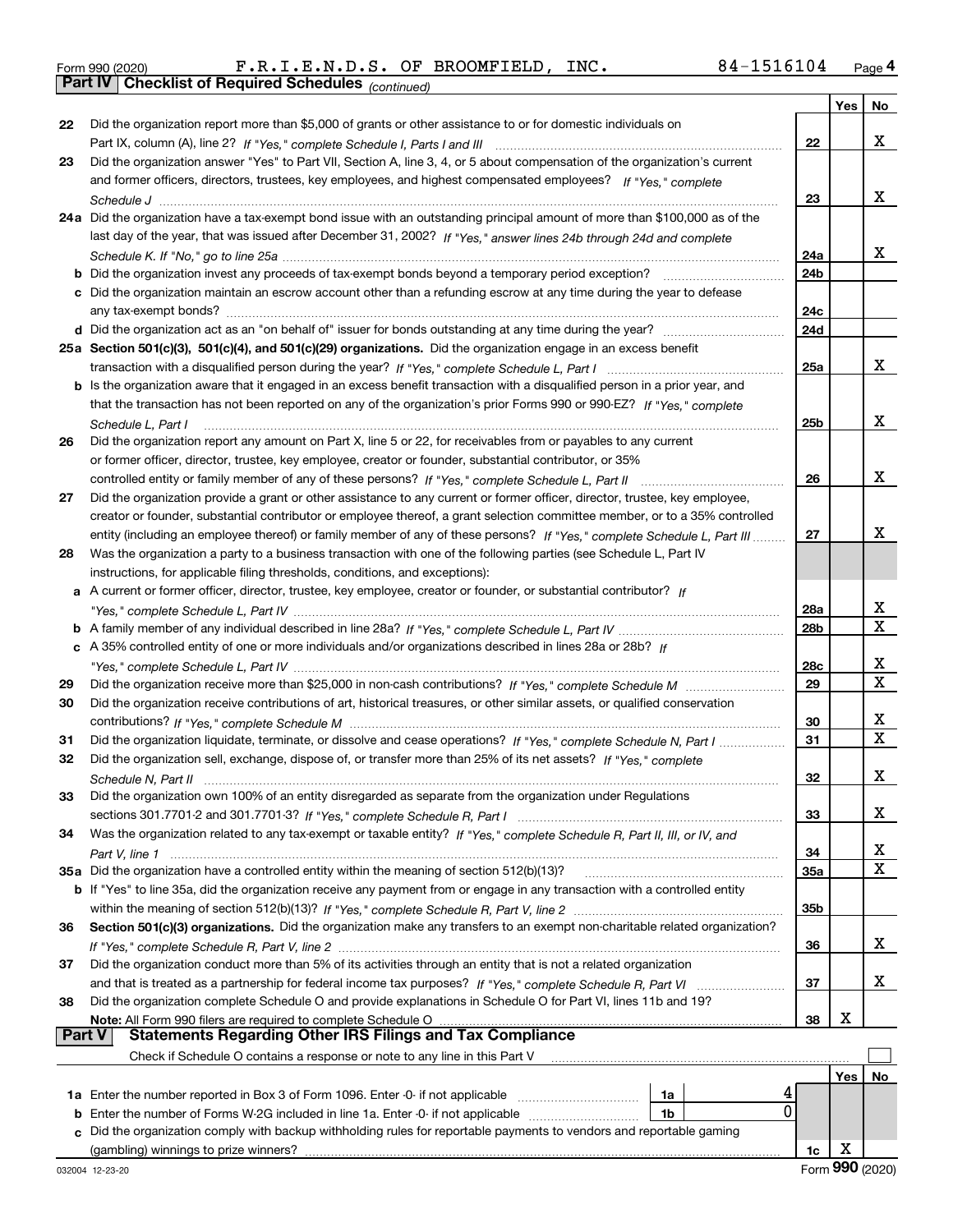|        | F.R.I.E.N.D.S. OF BROOMFIELD, INC.<br>84-1516104<br>Form 990 (2020)                                                                                                                        |                |     | $_{\text{Page}}$ 5 |  |  |  |  |  |  |  |
|--------|--------------------------------------------------------------------------------------------------------------------------------------------------------------------------------------------|----------------|-----|--------------------|--|--|--|--|--|--|--|
| Part V | Statements Regarding Other IRS Filings and Tax Compliance (continued)                                                                                                                      |                |     |                    |  |  |  |  |  |  |  |
|        |                                                                                                                                                                                            |                | Yes | No                 |  |  |  |  |  |  |  |
|        | 2a Enter the number of employees reported on Form W-3, Transmittal of Wage and Tax Statements,                                                                                             |                |     |                    |  |  |  |  |  |  |  |
|        | filed for the calendar year ending with or within the year covered by this return<br>2a                                                                                                    | 47             | х   |                    |  |  |  |  |  |  |  |
|        |                                                                                                                                                                                            |                |     |                    |  |  |  |  |  |  |  |
|        |                                                                                                                                                                                            |                |     | x                  |  |  |  |  |  |  |  |
|        | 3a Did the organization have unrelated business gross income of \$1,000 or more during the year?                                                                                           |                |     |                    |  |  |  |  |  |  |  |
| b      |                                                                                                                                                                                            | 3 <sub>b</sub> |     |                    |  |  |  |  |  |  |  |
|        | 4a At any time during the calendar year, did the organization have an interest in, or a signature or other authority over, a                                                               |                |     |                    |  |  |  |  |  |  |  |
|        |                                                                                                                                                                                            | 4a             |     | x                  |  |  |  |  |  |  |  |
|        | <b>b</b> If "Yes," enter the name of the foreign country $\triangleright$                                                                                                                  |                |     |                    |  |  |  |  |  |  |  |
|        | See instructions for filing requirements for FinCEN Form 114, Report of Foreign Bank and Financial Accounts (FBAR).                                                                        |                |     |                    |  |  |  |  |  |  |  |
| 5a     | Was the organization a party to a prohibited tax shelter transaction at any time during the tax year?                                                                                      | 5a             |     | x                  |  |  |  |  |  |  |  |
| b      |                                                                                                                                                                                            | 5 <sub>b</sub> |     | X                  |  |  |  |  |  |  |  |
| с      |                                                                                                                                                                                            | 5c             |     |                    |  |  |  |  |  |  |  |
|        | 6a Does the organization have annual gross receipts that are normally greater than \$100,000, and did the organization solicit                                                             |                |     |                    |  |  |  |  |  |  |  |
|        | any contributions that were not tax deductible as charitable contributions?                                                                                                                | 6a             |     | x                  |  |  |  |  |  |  |  |
|        | b If "Yes," did the organization include with every solicitation an express statement that such contributions or gifts                                                                     |                |     |                    |  |  |  |  |  |  |  |
|        | were not tax deductible?                                                                                                                                                                   | 6b             |     |                    |  |  |  |  |  |  |  |
| 7      | Organizations that may receive deductible contributions under section 170(c).                                                                                                              |                |     |                    |  |  |  |  |  |  |  |
| a      | Did the organization receive a payment in excess of \$75 made partly as a contribution and partly for goods and services provided to the payor?                                            | 7a             | x   |                    |  |  |  |  |  |  |  |
| b      | If "Yes," did the organization notify the donor of the value of the goods or services provided?                                                                                            | 7b             | X   |                    |  |  |  |  |  |  |  |
|        | Did the organization sell, exchange, or otherwise dispose of tangible personal property for which it was required                                                                          |                |     |                    |  |  |  |  |  |  |  |
|        |                                                                                                                                                                                            | 7c             |     | x                  |  |  |  |  |  |  |  |
| d      | 7d                                                                                                                                                                                         |                |     |                    |  |  |  |  |  |  |  |
| е      | Did the organization receive any funds, directly or indirectly, to pay premiums on a personal benefit contract?                                                                            | 7e             |     |                    |  |  |  |  |  |  |  |
| f      | Did the organization, during the year, pay premiums, directly or indirectly, on a personal benefit contract?                                                                               | 7f<br>7g       |     |                    |  |  |  |  |  |  |  |
|        | If the organization received a contribution of qualified intellectual property, did the organization file Form 8899 as required?<br>g                                                      |                |     |                    |  |  |  |  |  |  |  |
| 8      | If the organization received a contribution of cars, boats, airplanes, or other vehicles, did the organization file a Form 1098-C?<br>h                                                    |                |     |                    |  |  |  |  |  |  |  |
|        | Sponsoring organizations maintaining donor advised funds. Did a donor advised fund maintained by the<br>sponsoring organization have excess business holdings at any time during the year? | 8              |     |                    |  |  |  |  |  |  |  |
| 9      | Sponsoring organizations maintaining donor advised funds.                                                                                                                                  |                |     |                    |  |  |  |  |  |  |  |
| a      | Did the sponsoring organization make any taxable distributions under section 4966?                                                                                                         | 9а             |     |                    |  |  |  |  |  |  |  |
| b      | Did the sponsoring organization make a distribution to a donor, donor advisor, or related person?                                                                                          | 9b             |     |                    |  |  |  |  |  |  |  |
| 10     | Section 501(c)(7) organizations. Enter:                                                                                                                                                    |                |     |                    |  |  |  |  |  |  |  |
|        | 10a                                                                                                                                                                                        |                |     |                    |  |  |  |  |  |  |  |
|        | 10b<br>Gross receipts, included on Form 990, Part VIII, line 12, for public use of club facilities                                                                                         |                |     |                    |  |  |  |  |  |  |  |
| 11     | Section 501(c)(12) organizations. Enter:                                                                                                                                                   |                |     |                    |  |  |  |  |  |  |  |
| a      | 11a<br>Gross income from members or shareholders                                                                                                                                           |                |     |                    |  |  |  |  |  |  |  |
| b      | Gross income from other sources (Do not net amounts due or paid to other sources against                                                                                                   |                |     |                    |  |  |  |  |  |  |  |
|        | 11 <sub>b</sub>                                                                                                                                                                            |                |     |                    |  |  |  |  |  |  |  |
|        | 12a Section 4947(a)(1) non-exempt charitable trusts. Is the organization filing Form 990 in lieu of Form 1041?                                                                             | 12a            |     |                    |  |  |  |  |  |  |  |
|        | <b>b</b> If "Yes," enter the amount of tax-exempt interest received or accrued during the year<br>12b                                                                                      |                |     |                    |  |  |  |  |  |  |  |
| 13     | Section 501(c)(29) qualified nonprofit health insurance issuers.                                                                                                                           |                |     |                    |  |  |  |  |  |  |  |
|        | a Is the organization licensed to issue qualified health plans in more than one state?                                                                                                     | 13a            |     |                    |  |  |  |  |  |  |  |
|        | Note: See the instructions for additional information the organization must report on Schedule O.                                                                                          |                |     |                    |  |  |  |  |  |  |  |
|        | <b>b</b> Enter the amount of reserves the organization is required to maintain by the states in which the                                                                                  |                |     |                    |  |  |  |  |  |  |  |
|        | 13 <sub>b</sub>                                                                                                                                                                            |                |     |                    |  |  |  |  |  |  |  |
| c      | 13 <sub>c</sub>                                                                                                                                                                            |                |     |                    |  |  |  |  |  |  |  |
| 14a    | Did the organization receive any payments for indoor tanning services during the tax year?                                                                                                 | 14a            |     | X                  |  |  |  |  |  |  |  |
|        | <b>b</b> If "Yes," has it filed a Form 720 to report these payments? If "No," provide an explanation on Schedule O                                                                         | 14b            |     |                    |  |  |  |  |  |  |  |
| 15     | Is the organization subject to the section 4960 tax on payment(s) of more than \$1,000,000 in remuneration or                                                                              |                |     |                    |  |  |  |  |  |  |  |
|        |                                                                                                                                                                                            | 15             |     | x                  |  |  |  |  |  |  |  |
|        | If "Yes," see instructions and file Form 4720, Schedule N.                                                                                                                                 |                |     | х                  |  |  |  |  |  |  |  |
| 16     | Is the organization an educational institution subject to the section 4968 excise tax on net investment income?                                                                            | 16             |     |                    |  |  |  |  |  |  |  |
|        | If "Yes," complete Form 4720, Schedule O.                                                                                                                                                  |                |     | $\mathbf{QQ}$      |  |  |  |  |  |  |  |

Form (2020) **990**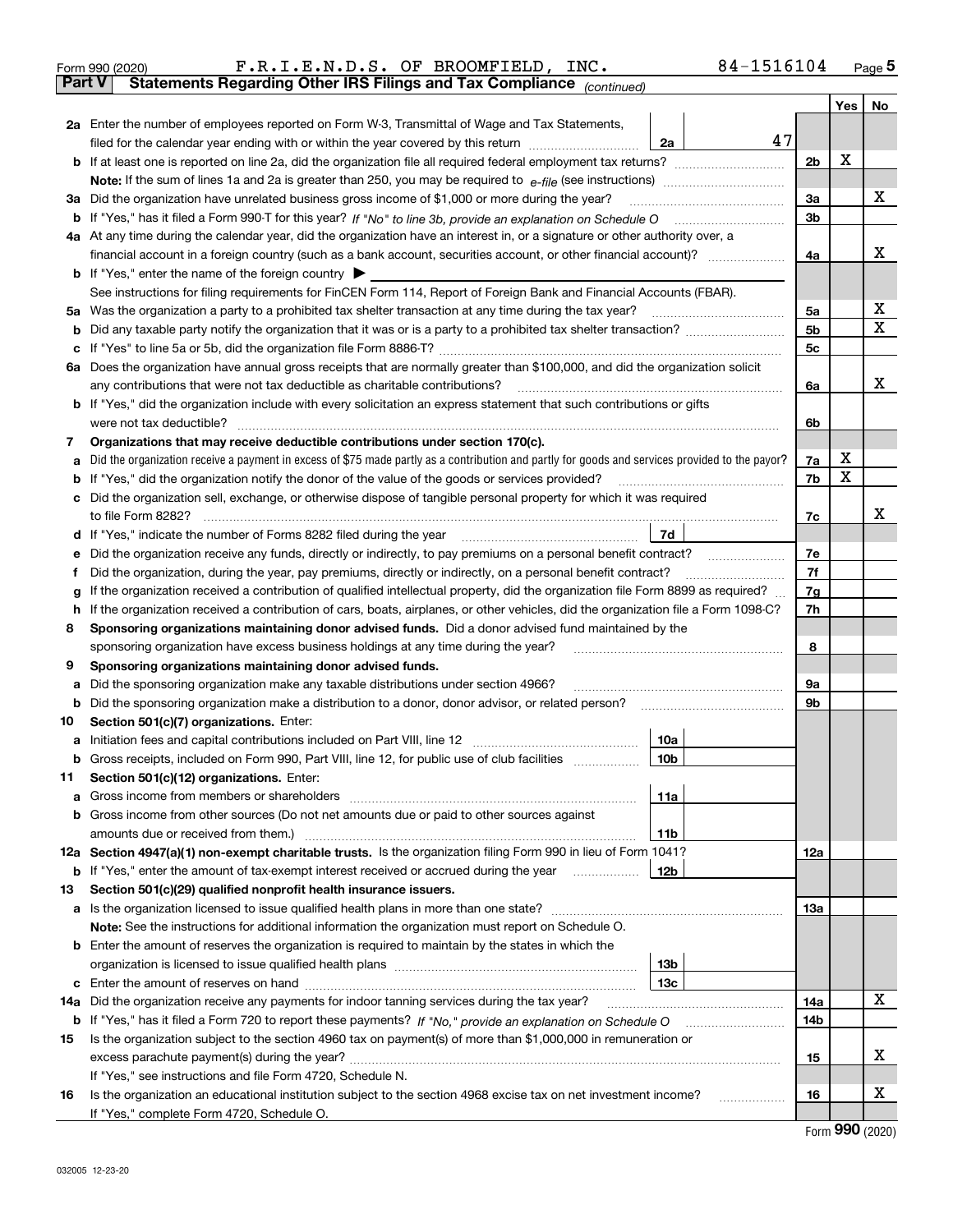|     | Check if Schedule O contains a response or note to any line in this Part VI                                                                                                   |                 |     | $\mathbf{X}$ |  |  |  |  |  |  |  |
|-----|-------------------------------------------------------------------------------------------------------------------------------------------------------------------------------|-----------------|-----|--------------|--|--|--|--|--|--|--|
|     | <b>Section A. Governing Body and Management</b>                                                                                                                               |                 |     |              |  |  |  |  |  |  |  |
|     |                                                                                                                                                                               |                 | Yes | <u>No</u>    |  |  |  |  |  |  |  |
|     | 9<br>1a Enter the number of voting members of the governing body at the end of the tax year<br>1a                                                                             |                 |     |              |  |  |  |  |  |  |  |
|     | If there are material differences in voting rights among members of the governing body, or if the governing                                                                   |                 |     |              |  |  |  |  |  |  |  |
|     | body delegated broad authority to an executive committee or similar committee, explain on Schedule O.                                                                         |                 |     |              |  |  |  |  |  |  |  |
| b   | 8<br>Enter the number of voting members included on line 1a, above, who are independent<br>1b                                                                                 |                 |     |              |  |  |  |  |  |  |  |
| 2   | Did any officer, director, trustee, or key employee have a family relationship or a business relationship with any other                                                      |                 |     |              |  |  |  |  |  |  |  |
|     | officer, director, trustee, or key employee?                                                                                                                                  | 2               |     | Х            |  |  |  |  |  |  |  |
| 3   | Did the organization delegate control over management duties customarily performed by or under the direct supervision                                                         |                 |     |              |  |  |  |  |  |  |  |
|     | of officers, directors, trustees, or key employees to a management company or other person?                                                                                   | з               |     | Х            |  |  |  |  |  |  |  |
| 4   | Did the organization make any significant changes to its governing documents since the prior Form 990 was filed?                                                              | 4               |     | $\mathbf X$  |  |  |  |  |  |  |  |
| 5   |                                                                                                                                                                               | 5               |     | X            |  |  |  |  |  |  |  |
| 6   | Did the organization have members or stockholders?                                                                                                                            | 6               |     | X            |  |  |  |  |  |  |  |
| 7a  | Did the organization have members, stockholders, or other persons who had the power to elect or appoint one or                                                                |                 |     |              |  |  |  |  |  |  |  |
|     | more members of the governing body?                                                                                                                                           | 7a              |     | X            |  |  |  |  |  |  |  |
|     | b Are any governance decisions of the organization reserved to (or subject to approval by) members, stockholders, or                                                          |                 |     |              |  |  |  |  |  |  |  |
|     | persons other than the governing body?                                                                                                                                        | 7b              |     | х            |  |  |  |  |  |  |  |
| 8   | Did the organization contemporaneously document the meetings held or written actions undertaken during the year by the following:                                             |                 |     |              |  |  |  |  |  |  |  |
| a   |                                                                                                                                                                               | 8а              | X   |              |  |  |  |  |  |  |  |
| b   |                                                                                                                                                                               | 8b              | X   |              |  |  |  |  |  |  |  |
| 9   | Is there any officer, director, trustee, or key employee listed in Part VII, Section A, who cannot be reached at the                                                          |                 |     |              |  |  |  |  |  |  |  |
|     |                                                                                                                                                                               | 9               |     | x            |  |  |  |  |  |  |  |
|     | <b>Section B. Policies</b> (This Section B requests information about policies not required by the Internal Revenue Code.)                                                    |                 |     |              |  |  |  |  |  |  |  |
|     |                                                                                                                                                                               |                 | Yes | No           |  |  |  |  |  |  |  |
|     |                                                                                                                                                                               | 10a             |     | X            |  |  |  |  |  |  |  |
|     | <b>b</b> If "Yes," did the organization have written policies and procedures governing the activities of such chapters, affiliates,                                           |                 |     |              |  |  |  |  |  |  |  |
|     | and branches to ensure their operations are consistent with the organization's exempt purposes?                                                                               | 10 <sub>b</sub> |     |              |  |  |  |  |  |  |  |
|     | 11a Has the organization provided a complete copy of this Form 990 to all members of its governing body before filing the form?                                               | 11a             | X   |              |  |  |  |  |  |  |  |
| b   | Describe in Schedule O the process, if any, used by the organization to review this Form 990.                                                                                 |                 |     |              |  |  |  |  |  |  |  |
| 12a |                                                                                                                                                                               | 12a             | X   |              |  |  |  |  |  |  |  |
| b   |                                                                                                                                                                               | 12 <sub>b</sub> | X   |              |  |  |  |  |  |  |  |
| с   | Did the organization regularly and consistently monitor and enforce compliance with the policy? If "Yes." describe                                                            |                 |     |              |  |  |  |  |  |  |  |
|     | in Schedule O how this was done measured and continuum control to the distribution of the state of the state o                                                                | 12c             | Х   |              |  |  |  |  |  |  |  |
| 13  | Did the organization have a written whistleblower policy?                                                                                                                     | 13              | X   |              |  |  |  |  |  |  |  |
| 14  | Did the organization have a written document retention and destruction policy?                                                                                                | 14              | X   |              |  |  |  |  |  |  |  |
| 15  | Did the process for determining compensation of the following persons include a review and approval by independent                                                            |                 |     |              |  |  |  |  |  |  |  |
|     | persons, comparability data, and contemporaneous substantiation of the deliberation and decision?                                                                             |                 |     |              |  |  |  |  |  |  |  |
| a   | The organization's CEO, Executive Director, or top management official manufactured content content of the organization's CEO, Executive Director, or top management official | 15a             | X   |              |  |  |  |  |  |  |  |
|     | <b>b</b> Other officers or key employees of the organization                                                                                                                  | 15b             |     | X            |  |  |  |  |  |  |  |
|     | If "Yes" to line 15a or 15b, describe the process in Schedule O (see instructions).                                                                                           |                 |     |              |  |  |  |  |  |  |  |
|     | 16a Did the organization invest in, contribute assets to, or participate in a joint venture or similar arrangement with a                                                     |                 |     |              |  |  |  |  |  |  |  |
|     | taxable entity during the year?                                                                                                                                               | 16a             |     | х            |  |  |  |  |  |  |  |
|     | b If "Yes," did the organization follow a written policy or procedure requiring the organization to evaluate its participation                                                |                 |     |              |  |  |  |  |  |  |  |
|     | in joint venture arrangements under applicable federal tax law, and take steps to safequard the organization's                                                                |                 |     |              |  |  |  |  |  |  |  |
|     | exempt status with respect to such arrangements?                                                                                                                              | 16b             |     |              |  |  |  |  |  |  |  |
|     | <b>Section C. Disclosure</b>                                                                                                                                                  |                 |     |              |  |  |  |  |  |  |  |
| 17  | <b>NONE</b><br>List the states with which a copy of this Form 990 is required to be filed $\blacktriangleright$                                                               |                 |     |              |  |  |  |  |  |  |  |
| 18  | Section 6104 requires an organization to make its Forms 1023 (1024 or 1024-A, if applicable), 990, and 990-T (Section 501(c)(3)s only) available                              |                 |     |              |  |  |  |  |  |  |  |
|     | for public inspection. Indicate how you made these available. Check all that apply.                                                                                           |                 |     |              |  |  |  |  |  |  |  |
|     | $X$ Another's website<br>$\lfloor x \rfloor$ Upon request<br>Own website<br>Other (explain on Schedule O)                                                                     |                 |     |              |  |  |  |  |  |  |  |
| 19  | Describe on Schedule O whether (and if so, how) the organization made its governing documents, conflict of interest policy, and financial                                     |                 |     |              |  |  |  |  |  |  |  |
|     | statements available to the public during the tax year.                                                                                                                       |                 |     |              |  |  |  |  |  |  |  |
| 20  | State the name, address, and telephone number of the person who possesses the organization's books and records                                                                |                 |     |              |  |  |  |  |  |  |  |
|     | THE ORGANIZATION - (303) 404-0123                                                                                                                                             |                 |     |              |  |  |  |  |  |  |  |
|     | 80020<br>11851 SAULSBURY STREET, BROOMFIELD, CO                                                                                                                               |                 |     |              |  |  |  |  |  |  |  |

*to line 8a, 8b, or 10b below, describe the circumstances, processes, or changes on Schedule O. See instructions.*

Form 990 (2020) **Form 1990 (2020)** F.R.I.E.N.D.S. OF BROOMFIELD, INC. 84-1516104 Page 6<br>**Part VI Governance, Management, and Disclosure** For each "Yes" response to lines 2 through 7b below, and for a "No" response

F.R.I.E.N.D.S. OF BROOMFIELD, INC. 84-1516104

*For each "Yes" response to lines 2 through 7b below, and for a "No" response*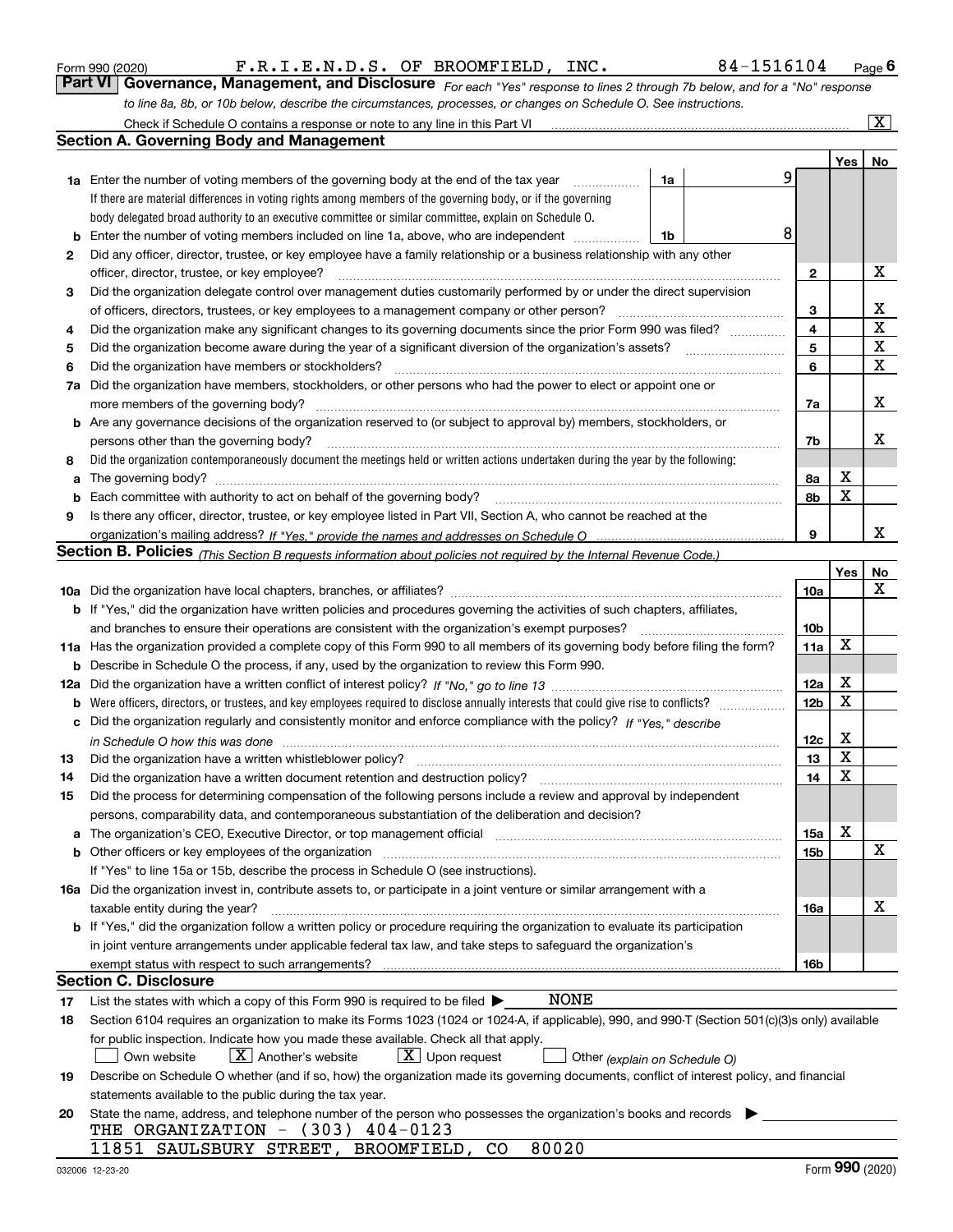$\mathcal{L}^{\text{max}}$ 

| Form 990 (2020) |                                               |  | F.R.I.E.N.D.S. OF BROOMFIELD, INC.                                                         | 84-1516104 | Page 7 |
|-----------------|-----------------------------------------------|--|--------------------------------------------------------------------------------------------|------------|--------|
|                 |                                               |  | Part VII Compensation of Officers, Directors, Trustees, Key Employees, Highest Compensated |            |        |
|                 | <b>Employees, and Independent Contractors</b> |  |                                                                                            |            |        |

Check if Schedule O contains a response or note to any line in this Part VII

**Section A. Officers, Directors, Trustees, Key Employees, and Highest Compensated Employees**

**1a**  Complete this table for all persons required to be listed. Report compensation for the calendar year ending with or within the organization's tax year. **•** List all of the organization's current officers, directors, trustees (whether individuals or organizations), regardless of amount of compensation.

Enter -0- in columns (D), (E), and (F) if no compensation was paid.

 $\bullet$  List all of the organization's  $\,$ current key employees, if any. See instructions for definition of "key employee."

**•** List the organization's five current highest compensated employees (other than an officer, director, trustee, or key employee) who received reportable compensation (Box 5 of Form W-2 and/or Box 7 of Form 1099-MISC) of more than \$100,000 from the organization and any related organizations.

**•** List all of the organization's former officers, key employees, and highest compensated employees who received more than \$100,000 of reportable compensation from the organization and any related organizations.

**former directors or trustees**  ¥ List all of the organization's that received, in the capacity as a former director or trustee of the organization, more than \$10,000 of reportable compensation from the organization and any related organizations.

See instructions for the order in which to list the persons above.

Check this box if neither the organization nor any related organization compensated any current officer, director, or trustee.  $\mathcal{L}^{\text{max}}$ 

| (A)                           | (B)               | (C)                                     |                                                                  |                         |              |                                 |        | (D)             | (E)                           | (F)                   |
|-------------------------------|-------------------|-----------------------------------------|------------------------------------------------------------------|-------------------------|--------------|---------------------------------|--------|-----------------|-------------------------------|-----------------------|
| Name and title                | Average           | Position<br>(do not check more than one |                                                                  |                         |              |                                 |        | Reportable      | Reportable                    | Estimated             |
|                               | hours per         |                                         | box, unless person is both an<br>officer and a director/trustee) |                         |              |                                 |        | compensation    | compensation                  | amount of             |
|                               | week<br>(list any |                                         |                                                                  |                         |              |                                 |        | from<br>the     | from related<br>organizations | other<br>compensation |
|                               | hours for         |                                         |                                                                  |                         |              |                                 |        | organization    | (W-2/1099-MISC)               | from the              |
|                               | related           |                                         |                                                                  |                         |              |                                 |        | (W-2/1099-MISC) |                               | organization          |
|                               | organizations     |                                         |                                                                  |                         |              |                                 |        |                 |                               | and related           |
|                               | below             | Individual trustee or director          | Institutional trustee                                            | Officer                 | Key employee | Highest compensated<br>employee | Former |                 |                               | organizations         |
|                               | line)             |                                         |                                                                  |                         |              |                                 |        |                 |                               |                       |
| ELIZABETH ANDERSON<br>(1)     | 2.00              |                                         |                                                                  |                         |              |                                 |        |                 |                               |                       |
| <b>CHAIR</b>                  |                   | $\mathbf X$                             |                                                                  | $\mathbf X$             |              |                                 |        | 0.              | 0.                            | 0.                    |
| LORI SCHULT<br>(2)            | 2.00              |                                         |                                                                  |                         |              |                                 |        |                 |                               |                       |
| VICE CHAIR                    |                   | $\mathbf X$                             |                                                                  | $\mathbf X$             |              |                                 |        | 0.              | 0.                            | $\mathbf 0$ .         |
| JOHN BERTAGNOLLI<br>(3)       | 2.00              |                                         |                                                                  |                         |              |                                 |        |                 |                               |                       |
| <b>SECRETARY</b>              |                   | $\mathbf X$                             |                                                                  | $\mathbf X$             |              |                                 |        | 0.              | $\mathbf 0$ .                 | 0.                    |
| MELINDA BREWER<br>(4)         | 2.00              |                                         |                                                                  |                         |              |                                 |        |                 |                               |                       |
| <b>TREASURER</b>              |                   | $\mathbf X$                             |                                                                  | $\overline{\textbf{X}}$ |              |                                 |        | 0.              | 0.                            | $\mathbf 0$ .         |
| KRISTINE GAHNSTROM<br>(5)     | 2.00              |                                         |                                                                  |                         |              |                                 |        |                 |                               |                       |
| <b>DIRECTOR</b>               |                   | $\mathbf X$                             |                                                                  |                         |              |                                 |        | 0.              | 0.                            | 0.                    |
| (6)<br>HEATHER KIJANKA        | 2.00              |                                         |                                                                  |                         |              |                                 |        |                 |                               |                       |
| <b>DIRECTOR</b>               |                   | $\mathbf X$                             |                                                                  |                         |              |                                 |        | 0.              | 0.                            | $0_{\cdot}$           |
| NINA TAYLOR<br>(7)            | 2.00              |                                         |                                                                  |                         |              |                                 |        |                 |                               |                       |
| <b>DIRECTOR</b>               |                   | $\mathbf X$                             |                                                                  |                         |              |                                 |        | 0.              | $\mathbf 0$ .                 | $0_{\cdot}$           |
| MARK TESKA<br>(8)             | 2.00              |                                         |                                                                  |                         |              |                                 |        |                 |                               |                       |
| <b>DIRECTOR</b>               |                   | $\mathbf X$                             |                                                                  |                         |              |                                 |        | $\mathbf 0$ .   | 0.                            | $0_{.}$               |
| <b>GINA COUFAL</b><br>(9)     | 40.00             |                                         |                                                                  |                         |              |                                 |        |                 |                               |                       |
| EXECUTIVE DIRECTOR            |                   | $\mathbf X$                             |                                                                  | $\mathbf X$             |              |                                 |        | 67,296.         | 0.                            | 0.                    |
| (10) ANNIE GREEN              | 40.00             |                                         |                                                                  |                         |              |                                 |        |                 |                               |                       |
| EXECUTIVE DIRECTOR OPERATIONS |                   |                                         |                                                                  | $\overline{\textbf{X}}$ |              |                                 |        | 93,240.         | 0.                            | $0_{.}$               |
| (11) HELEN MACIAS             | 30.00             |                                         |                                                                  |                         |              |                                 |        |                 |                               |                       |
| FINANCE DIRECTOR              |                   |                                         |                                                                  | $\mathbf X$             |              |                                 |        | 74,112.         | 0.                            | 0.                    |
|                               |                   |                                         |                                                                  |                         |              |                                 |        |                 |                               |                       |
|                               |                   |                                         |                                                                  |                         |              |                                 |        |                 |                               |                       |
|                               |                   |                                         |                                                                  |                         |              |                                 |        |                 |                               |                       |
|                               |                   |                                         |                                                                  |                         |              |                                 |        |                 |                               |                       |
|                               |                   |                                         |                                                                  |                         |              |                                 |        |                 |                               |                       |
|                               |                   |                                         |                                                                  |                         |              |                                 |        |                 |                               |                       |
|                               |                   |                                         |                                                                  |                         |              |                                 |        |                 |                               |                       |
|                               |                   |                                         |                                                                  |                         |              |                                 |        |                 |                               |                       |
|                               |                   |                                         |                                                                  |                         |              |                                 |        |                 |                               |                       |
|                               |                   |                                         |                                                                  |                         |              |                                 |        |                 |                               |                       |
|                               |                   |                                         |                                                                  |                         |              |                                 |        |                 |                               |                       |
|                               |                   |                                         |                                                                  |                         |              |                                 |        |                 |                               |                       |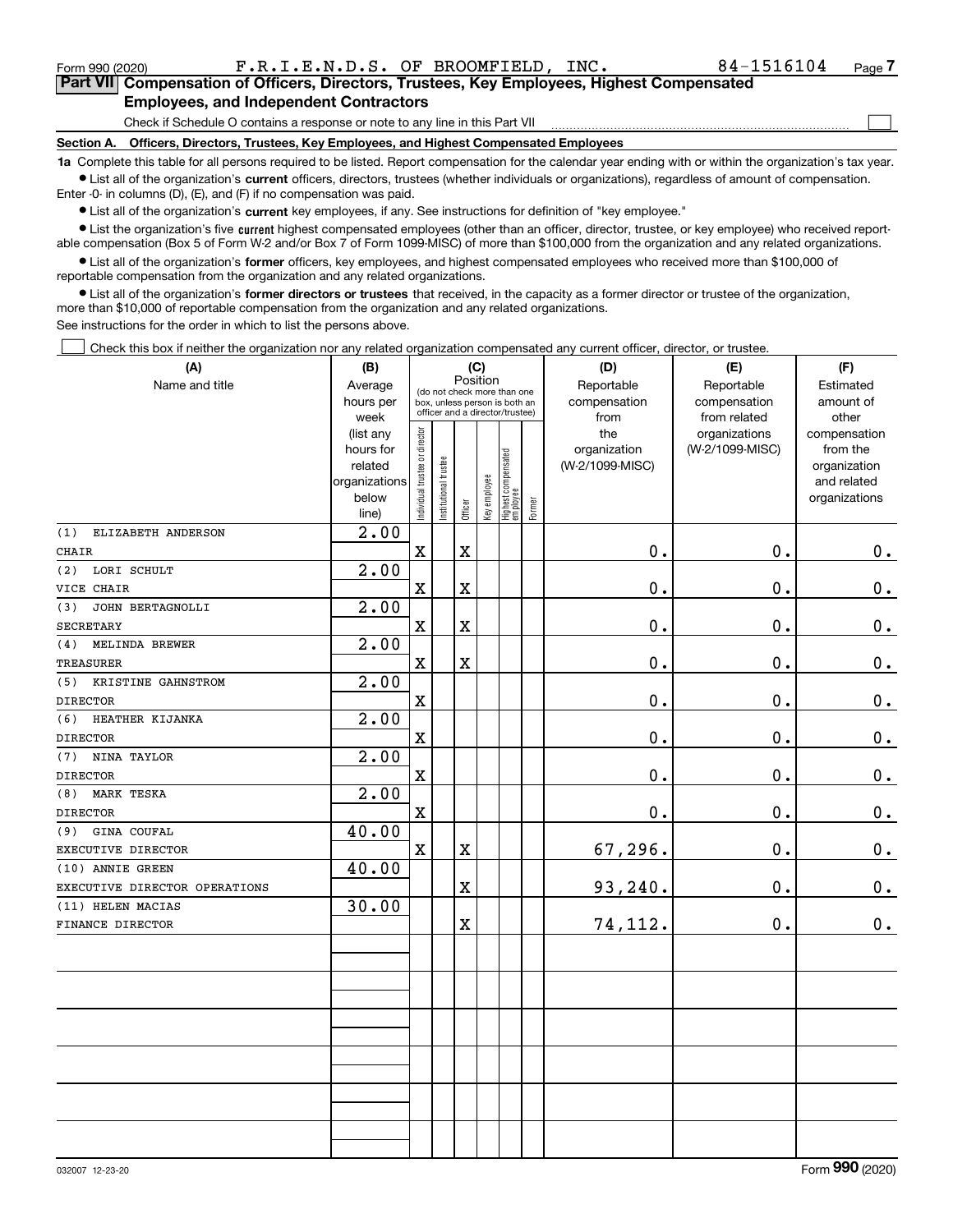|                 | F.R.I.E.N.D.S. OF BROOMFIELD, INC.<br>Form 990 (2020)                                                                                                                                                                                                  |                                                                                                                                                                                                                                                       |  |             |                 |   |                                                                                                 |                                           | 84-1516104                                        |                                                              |                     |                                        | Page 8                    |
|-----------------|--------------------------------------------------------------------------------------------------------------------------------------------------------------------------------------------------------------------------------------------------------|-------------------------------------------------------------------------------------------------------------------------------------------------------------------------------------------------------------------------------------------------------|--|-------------|-----------------|---|-------------------------------------------------------------------------------------------------|-------------------------------------------|---------------------------------------------------|--------------------------------------------------------------|---------------------|----------------------------------------|---------------------------|
| <b>Part VII</b> | Section A. Officers, Directors, Trustees, Key Employees, and Highest Compensated Employees (continued)                                                                                                                                                 |                                                                                                                                                                                                                                                       |  |             |                 |   |                                                                                                 |                                           |                                                   |                                                              |                     |                                        |                           |
|                 | (A)<br>Name and title                                                                                                                                                                                                                                  | (B)<br>Average<br>hours per<br>week                                                                                                                                                                                                                   |  |             | (C)<br>Position |   | (do not check more than one<br>box, unless person is both an<br>officer and a director/trustee) | (D)<br>Reportable<br>compensation<br>from | (E)<br>Reportable<br>compensation<br>from related |                                                              |                     | (F)<br>Estimated<br>amount of<br>other |                           |
|                 |                                                                                                                                                                                                                                                        | (list any<br>Individual trustee or director<br>the<br>hours for<br>organization<br>  Highest compensated<br>  employee<br>Institutional trustee<br>related<br>(W-2/1099-MISC)<br>organizations<br>Key employee<br>below<br>Former<br>Officer<br>line) |  |             |                 |   |                                                                                                 | organizations<br>(W-2/1099-MISC)          |                                                   | compensation<br>organization<br>and related<br>organizations | from the            |                                        |                           |
|                 |                                                                                                                                                                                                                                                        |                                                                                                                                                                                                                                                       |  |             |                 |   |                                                                                                 |                                           |                                                   |                                                              |                     |                                        |                           |
|                 |                                                                                                                                                                                                                                                        |                                                                                                                                                                                                                                                       |  |             |                 |   |                                                                                                 |                                           |                                                   |                                                              |                     |                                        |                           |
|                 |                                                                                                                                                                                                                                                        |                                                                                                                                                                                                                                                       |  |             |                 |   |                                                                                                 |                                           |                                                   |                                                              |                     |                                        |                           |
|                 |                                                                                                                                                                                                                                                        |                                                                                                                                                                                                                                                       |  |             |                 |   |                                                                                                 |                                           |                                                   |                                                              |                     |                                        |                           |
|                 |                                                                                                                                                                                                                                                        |                                                                                                                                                                                                                                                       |  |             |                 |   |                                                                                                 |                                           |                                                   |                                                              |                     |                                        |                           |
|                 |                                                                                                                                                                                                                                                        |                                                                                                                                                                                                                                                       |  |             |                 |   |                                                                                                 |                                           |                                                   |                                                              |                     |                                        |                           |
|                 |                                                                                                                                                                                                                                                        |                                                                                                                                                                                                                                                       |  |             |                 |   |                                                                                                 |                                           |                                                   |                                                              |                     |                                        |                           |
|                 |                                                                                                                                                                                                                                                        |                                                                                                                                                                                                                                                       |  |             |                 |   |                                                                                                 |                                           |                                                   |                                                              |                     |                                        |                           |
|                 |                                                                                                                                                                                                                                                        |                                                                                                                                                                                                                                                       |  |             |                 |   |                                                                                                 | $\overline{234,648}$ .                    |                                                   | $\mathbf 0$ .                                                |                     |                                        | $\mathbf{0}$ .            |
|                 | c Total from continuation sheets to Part VII, Section A                                                                                                                                                                                                |                                                                                                                                                                                                                                                       |  |             |                 |   |                                                                                                 | 0.<br>234,648.                            |                                                   | $\overline{0}$ .<br>0.                                       |                     |                                        | $\overline{0}$ .<br>$0$ . |
| $\mathbf{2}$    | Total number of individuals (including but not limited to those listed above) who received more than \$100,000 of reportable                                                                                                                           |                                                                                                                                                                                                                                                       |  |             |                 |   |                                                                                                 |                                           |                                                   |                                                              |                     |                                        |                           |
|                 | compensation from the organization $\blacktriangleright$                                                                                                                                                                                               |                                                                                                                                                                                                                                                       |  |             |                 |   |                                                                                                 |                                           |                                                   |                                                              |                     |                                        | 0                         |
| 3               | Did the organization list any former officer, director, trustee, key employee, or highest compensated employee on                                                                                                                                      |                                                                                                                                                                                                                                                       |  |             |                 |   |                                                                                                 |                                           |                                                   |                                                              |                     | Yes                                    | No                        |
|                 | line 1a? If "Yes," complete Schedule J for such individual manumanamental contents and the numerous manumaname<br>For any individual listed on line 1a, is the sum of reportable compensation and other compensation from the organization             |                                                                                                                                                                                                                                                       |  |             |                 |   |                                                                                                 |                                           |                                                   |                                                              | 3                   |                                        | х                         |
|                 |                                                                                                                                                                                                                                                        |                                                                                                                                                                                                                                                       |  |             |                 |   |                                                                                                 |                                           |                                                   |                                                              | 4                   |                                        | X                         |
| 5               | Did any person listed on line 1a receive or accrue compensation from any unrelated organization or individual for services                                                                                                                             |                                                                                                                                                                                                                                                       |  |             |                 |   |                                                                                                 |                                           |                                                   |                                                              | 5                   |                                        | х                         |
|                 | <b>Section B. Independent Contractors</b>                                                                                                                                                                                                              |                                                                                                                                                                                                                                                       |  |             |                 |   |                                                                                                 |                                           |                                                   |                                                              |                     |                                        |                           |
| 1               | Complete this table for your five highest compensated independent contractors that received more than \$100,000 of compensation from<br>the organization. Report compensation for the calendar year ending with or within the organization's tax year. |                                                                                                                                                                                                                                                       |  |             |                 |   |                                                                                                 |                                           |                                                   |                                                              |                     |                                        |                           |
|                 | (A)<br>Name and business address                                                                                                                                                                                                                       |                                                                                                                                                                                                                                                       |  | <b>NONE</b> |                 |   |                                                                                                 | (B)<br>Description of services            |                                                   |                                                              | (C)<br>Compensation |                                        |                           |
|                 |                                                                                                                                                                                                                                                        |                                                                                                                                                                                                                                                       |  |             |                 |   |                                                                                                 |                                           |                                                   |                                                              |                     |                                        |                           |
|                 |                                                                                                                                                                                                                                                        |                                                                                                                                                                                                                                                       |  |             |                 |   |                                                                                                 |                                           |                                                   |                                                              |                     |                                        |                           |
|                 |                                                                                                                                                                                                                                                        |                                                                                                                                                                                                                                                       |  |             |                 |   |                                                                                                 |                                           |                                                   |                                                              |                     |                                        |                           |
|                 |                                                                                                                                                                                                                                                        |                                                                                                                                                                                                                                                       |  |             |                 |   |                                                                                                 |                                           |                                                   |                                                              |                     |                                        |                           |
|                 |                                                                                                                                                                                                                                                        |                                                                                                                                                                                                                                                       |  |             |                 |   |                                                                                                 |                                           |                                                   |                                                              |                     |                                        |                           |
| 2               | Total number of independent contractors (including but not limited to those listed above) who received more than<br>\$100,000 of compensation from the organization                                                                                    |                                                                                                                                                                                                                                                       |  |             |                 | 0 |                                                                                                 |                                           |                                                   |                                                              |                     |                                        |                           |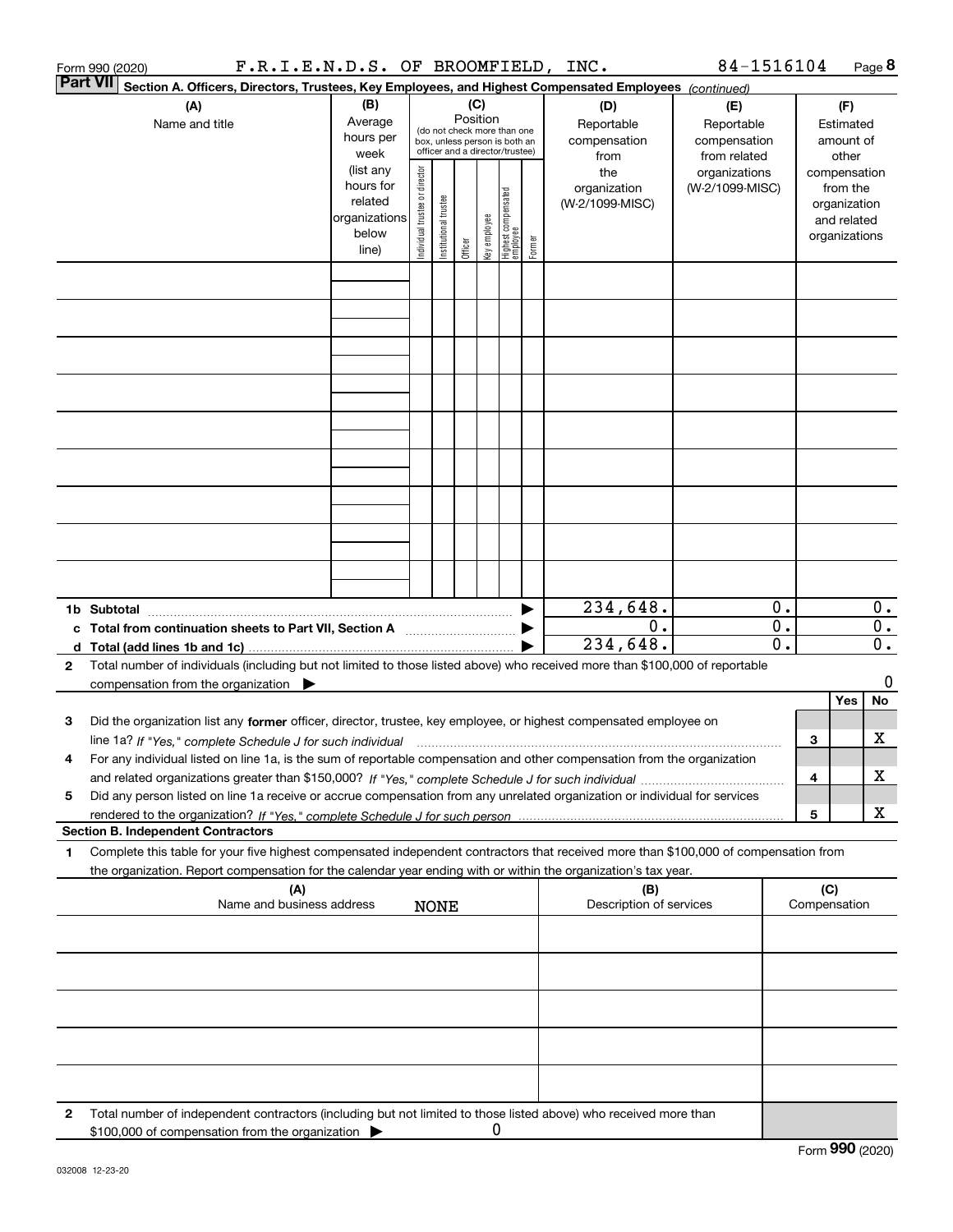|                                                           |                  | Form 990 (2020)                                                                           |                                   |                       | F.R.I.E.N.D.S. OF BROOMFIELD, INC.         |                                                                                              | 84-1516104                     | Page 9                                                          |
|-----------------------------------------------------------|------------------|-------------------------------------------------------------------------------------------|-----------------------------------|-----------------------|--------------------------------------------|----------------------------------------------------------------------------------------------|--------------------------------|-----------------------------------------------------------------|
|                                                           | <b>Part VIII</b> | <b>Statement of Revenue</b>                                                               |                                   |                       |                                            |                                                                                              |                                |                                                                 |
|                                                           |                  | Check if Schedule O contains a response or note to any line in this Part VIII             |                                   |                       |                                            |                                                                                              |                                |                                                                 |
|                                                           |                  |                                                                                           |                                   |                       | (A)<br>Total revenue                       | $\overline{(\mathsf{B})}$ $\overline{(\mathsf{C})}$<br>Related or exempt<br>function revenue | Unrelated<br>lbusiness revenue | (D)<br>Revenue excluded<br>from tax under<br>sections 512 - 514 |
|                                                           |                  | <b>1 a</b> Federated campaigns                                                            | 1a                                |                       |                                            |                                                                                              |                                |                                                                 |
| Contributions, Gifts, Grants<br>and Other Similar Amounts |                  | <b>b</b> Membership dues                                                                  | 1 <sub>b</sub>                    |                       |                                            |                                                                                              |                                |                                                                 |
|                                                           | с                | Fundraising events                                                                        | 1 <sub>c</sub>                    | 42,743.               |                                            |                                                                                              |                                |                                                                 |
|                                                           |                  | d Related organizations                                                                   | 1 <sub>d</sub>                    |                       |                                            |                                                                                              |                                |                                                                 |
|                                                           | е                | Government grants (contributions)                                                         | 1e                                | 228,600.              |                                            |                                                                                              |                                |                                                                 |
|                                                           |                  | f All other contributions, gifts, grants, and                                             |                                   |                       |                                            |                                                                                              |                                |                                                                 |
|                                                           |                  | similar amounts not included above                                                        | 1f                                | 501,481.              |                                            |                                                                                              |                                |                                                                 |
|                                                           | g                | Noncash contributions included in lines 1a-1f                                             | $1g$ \$                           |                       |                                            |                                                                                              |                                |                                                                 |
|                                                           |                  | <b>h</b> Total. Add lines 1a-1f                                                           |                                   |                       | 772,824.                                   |                                                                                              |                                |                                                                 |
|                                                           |                  |                                                                                           |                                   | <b>Business Code</b>  |                                            |                                                                                              |                                |                                                                 |
|                                                           | 2a               | RESIDENTIAL PROGRAM FE                                                                    |                                   | 624100                | 709,931.                                   | 709,931.                                                                                     |                                |                                                                 |
| Program Service<br>Revenue                                | b                | DAY PROGRAM FEES                                                                          |                                   | 624100                | 533,066.                                   | 533,066.                                                                                     |                                |                                                                 |
|                                                           | C.               | SUPPORTIVE EMPLOYMENT                                                                     |                                   | 624100                | 144,607.                                   | 144,607.                                                                                     |                                |                                                                 |
|                                                           |                  | d SOCIAL PROGRAM FEES                                                                     |                                   | 624100                | 15,318.                                    | 15,318.                                                                                      |                                |                                                                 |
|                                                           | е                |                                                                                           |                                   |                       |                                            |                                                                                              |                                |                                                                 |
|                                                           | f                | All other program service revenue                                                         |                                   |                       |                                            |                                                                                              |                                |                                                                 |
|                                                           | g                |                                                                                           |                                   |                       | $\blacktriangleright$ 1,402,922.           |                                                                                              |                                |                                                                 |
|                                                           | 3                | Investment income (including dividends, interest, and                                     |                                   |                       |                                            |                                                                                              |                                |                                                                 |
|                                                           |                  |                                                                                           |                                   |                       | 11, 515.                                   |                                                                                              |                                | 11,515.                                                         |
|                                                           | 4                | Income from investment of tax-exempt bond proceeds                                        |                                   |                       |                                            |                                                                                              |                                |                                                                 |
|                                                           | 5                |                                                                                           |                                   |                       |                                            |                                                                                              |                                |                                                                 |
|                                                           |                  |                                                                                           | (i) Real                          | (ii) Personal         |                                            |                                                                                              |                                |                                                                 |
|                                                           |                  | 6a<br>6 a Gross rents<br>.                                                                |                                   |                       |                                            |                                                                                              |                                |                                                                 |
|                                                           | b                | 6b<br>Less: rental expenses                                                               |                                   |                       |                                            |                                                                                              |                                |                                                                 |
|                                                           | с                | 6c<br>Rental income or (loss)                                                             |                                   |                       |                                            |                                                                                              |                                |                                                                 |
|                                                           |                  | <b>d</b> Net rental income or (loss)                                                      |                                   |                       |                                            |                                                                                              |                                |                                                                 |
|                                                           |                  | 7 a Gross amount from sales of                                                            | (i) Securities<br>$\vert$ 24,436. | (ii) Other<br>7,350.  |                                            |                                                                                              |                                |                                                                 |
|                                                           |                  | 7a<br>assets other than inventory                                                         |                                   |                       |                                            |                                                                                              |                                |                                                                 |
|                                                           |                  | <b>b</b> Less: cost or other basis                                                        | $ 7b $ 13,885.                    | 9,440.                |                                            |                                                                                              |                                |                                                                 |
| evenue                                                    |                  | and sales expenses<br>7c                                                                  | 10,551.                           | $-2,090.$             |                                            |                                                                                              |                                |                                                                 |
|                                                           |                  | c Gain or (loss)                                                                          |                                   |                       | 8,461.                                     |                                                                                              |                                | 8,461.                                                          |
|                                                           |                  | 8 a Gross income from fundraising events (not                                             |                                   |                       |                                            |                                                                                              |                                |                                                                 |
| Other <sub>R</sub>                                        |                  | including \$ $42,743$ of                                                                  |                                   |                       |                                            |                                                                                              |                                |                                                                 |
|                                                           |                  | contributions reported on line 1c). See                                                   |                                   |                       |                                            |                                                                                              |                                |                                                                 |
|                                                           |                  |                                                                                           | 8a                                | 0.                    |                                            |                                                                                              |                                |                                                                 |
|                                                           |                  | <b>b</b> Less: direct expenses <b>constants b</b>                                         |                                   | $8b \mid 10, 356.$    |                                            |                                                                                              |                                |                                                                 |
|                                                           |                  | c Net income or (loss) from fundraising events                                            |                                   |                       | $-10, 356.$                                |                                                                                              |                                | $-10,356.$                                                      |
|                                                           |                  | 9 a Gross income from gaming activities. See                                              |                                   |                       |                                            |                                                                                              |                                |                                                                 |
|                                                           |                  |                                                                                           | 9a                                |                       |                                            |                                                                                              |                                |                                                                 |
|                                                           |                  | <b>b</b> Less: direct expenses <b>manually</b>                                            | 9 <sub>b</sub>                    |                       |                                            |                                                                                              |                                |                                                                 |
|                                                           |                  | c Net income or (loss) from gaming activities                                             |                                   |                       |                                            |                                                                                              |                                |                                                                 |
|                                                           |                  | 10 a Gross sales of inventory, less returns                                               |                                   |                       |                                            |                                                                                              |                                |                                                                 |
|                                                           |                  |                                                                                           | 10a                               |                       |                                            |                                                                                              |                                |                                                                 |
|                                                           |                  | <b>b</b> Less: cost of goods sold                                                         | 10 <sub>b</sub>                   |                       |                                            |                                                                                              |                                |                                                                 |
|                                                           |                  | c Net income or (loss) from sales of inventory                                            |                                   |                       |                                            |                                                                                              |                                |                                                                 |
|                                                           |                  |                                                                                           |                                   | <b>Business Code</b>  |                                            |                                                                                              |                                |                                                                 |
|                                                           | 11 a             | <u> 1989 - Johann John Stein, fransk politik (f. 1989)</u>                                |                                   |                       |                                            |                                                                                              |                                |                                                                 |
| evenue                                                    | b                | the control of the control of the control of the control of the control of the control of |                                   |                       |                                            |                                                                                              |                                |                                                                 |
|                                                           | c                | the contract of the contract of the contract of the contract of                           |                                   |                       |                                            |                                                                                              |                                |                                                                 |
| Miscellaneous                                             |                  |                                                                                           |                                   |                       |                                            |                                                                                              |                                |                                                                 |
|                                                           |                  |                                                                                           |                                   | $\blacktriangleright$ |                                            |                                                                                              |                                |                                                                 |
|                                                           | 12               |                                                                                           |                                   |                       | $\blacktriangleright$ 2,185,366.1,402,922. |                                                                                              | $0$ .                          | 9,620.                                                          |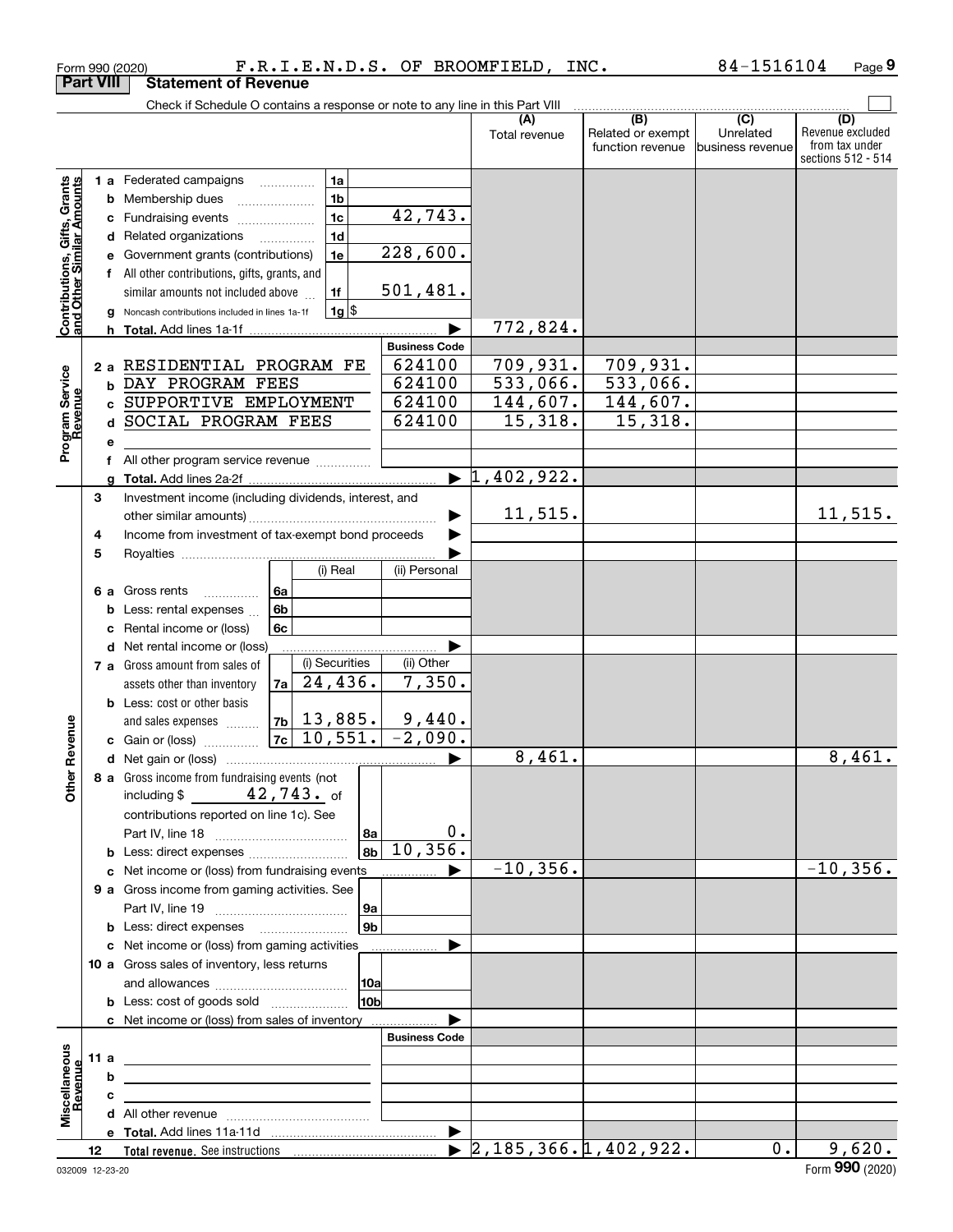Form 990 (2020) Page **Part IX Statement of Functional Expenses** F.R.I.E.N.D.S. OF BROOMFIELD, INC. 84-1516104

|              | Section 501(c)(3) and 501(c)(4) organizations must complete all columns. All other organizations must complete column (A).                                                                                 |                          |                                    |                                           |                                |
|--------------|------------------------------------------------------------------------------------------------------------------------------------------------------------------------------------------------------------|--------------------------|------------------------------------|-------------------------------------------|--------------------------------|
|              |                                                                                                                                                                                                            |                          |                                    |                                           | $\overline{\mathbf{X}}$        |
|              | Do not include amounts reported on lines 6b,<br>7b, 8b, 9b, and 10b of Part VIII.                                                                                                                          | (A)<br>Total expenses    | (B)<br>Program service<br>expenses | (C)<br>Management and<br>general expenses | (D)<br>Fundraising<br>expenses |
| 1.           | Grants and other assistance to domestic organizations                                                                                                                                                      |                          |                                    |                                           |                                |
|              | and domestic governments. See Part IV, line 21                                                                                                                                                             |                          |                                    |                                           |                                |
| $\mathbf{2}$ | Grants and other assistance to domestic                                                                                                                                                                    |                          |                                    |                                           |                                |
|              | individuals. See Part IV, line 22                                                                                                                                                                          |                          |                                    |                                           |                                |
| 3            | Grants and other assistance to foreign                                                                                                                                                                     |                          |                                    |                                           |                                |
|              | organizations, foreign governments, and foreign                                                                                                                                                            |                          |                                    |                                           |                                |
|              | individuals. See Part IV, lines 15 and 16                                                                                                                                                                  |                          |                                    |                                           |                                |
| 4            | Benefits paid to or for members                                                                                                                                                                            |                          |                                    |                                           |                                |
| 5            | Compensation of current officers, directors,                                                                                                                                                               |                          |                                    |                                           |                                |
|              | trustees, and key employees                                                                                                                                                                                | 234,647.                 | 64,214.                            | 121,161.                                  | 49,272.                        |
| 6            | Compensation not included above to disqualified                                                                                                                                                            |                          |                                    |                                           |                                |
|              | persons (as defined under section 4958(f)(1)) and                                                                                                                                                          |                          |                                    |                                           |                                |
|              | persons described in section 4958(c)(3)(B)                                                                                                                                                                 |                          |                                    |                                           |                                |
| 7            |                                                                                                                                                                                                            | 826,497.                 | 816,536.                           | 6,176.                                    | 3,785.                         |
| 8            | Pension plan accruals and contributions (include                                                                                                                                                           |                          |                                    |                                           |                                |
|              | section 401(k) and 403(b) employer contributions)                                                                                                                                                          | $\frac{7,036}{32,345}$ . | 5,840.                             | 844.                                      | 352.                           |
| 9            |                                                                                                                                                                                                            |                          | $\overline{26,846}$ .              | 3,882.                                    | 1,617.                         |
| 10           |                                                                                                                                                                                                            | 85,799.                  | 71, 213.                           | 10, 296.                                  | 4,290.                         |
| 11           | Fees for services (nonemployees):                                                                                                                                                                          |                          |                                    |                                           |                                |
|              |                                                                                                                                                                                                            |                          |                                    |                                           |                                |
| b            |                                                                                                                                                                                                            |                          |                                    |                                           |                                |
|              |                                                                                                                                                                                                            | 18, 129.                 |                                    | 18, 129.                                  |                                |
| d            |                                                                                                                                                                                                            |                          |                                    |                                           |                                |
| е            | Professional fundraising services. See Part IV, line 17                                                                                                                                                    |                          |                                    |                                           |                                |
| f            | Investment management fees                                                                                                                                                                                 | 1,051.                   |                                    | 1,051.                                    |                                |
|              | g Other. (If line 11g amount exceeds 10% of line 25,                                                                                                                                                       |                          |                                    |                                           |                                |
|              | column (A) amount, list line 11g expenses on Sch O.)                                                                                                                                                       | 234,072.                 | 218,765.                           | 6, 277.                                   | $\frac{9,030}{6,443}$          |
| 12           |                                                                                                                                                                                                            | 6,443.                   |                                    |                                           |                                |
| 13           |                                                                                                                                                                                                            |                          |                                    |                                           |                                |
| 14           |                                                                                                                                                                                                            | 49,569.                  | 42, 134.                           | 5,948.                                    | 1,487.                         |
| 15           |                                                                                                                                                                                                            |                          |                                    |                                           |                                |
| 16           |                                                                                                                                                                                                            | 35,716.                  | 30, 359.                           | 4,286.                                    | 1,071.                         |
| 17           |                                                                                                                                                                                                            |                          |                                    |                                           |                                |
| 18           | Payments of travel or entertainment expenses                                                                                                                                                               |                          |                                    |                                           |                                |
|              | for any federal, state, or local public officials                                                                                                                                                          |                          |                                    |                                           |                                |
| 19           | Conferences, conventions, and meetings                                                                                                                                                                     |                          |                                    |                                           |                                |
| 20           | Interest                                                                                                                                                                                                   | 31, 247.                 | 31, 247.                           |                                           |                                |
| 21           |                                                                                                                                                                                                            |                          |                                    |                                           |                                |
| 22           | Depreciation, depletion, and amortization                                                                                                                                                                  | 118, 744.                | 100,933.                           | 14,249.                                   | 3,562.                         |
| 23           | Insurance                                                                                                                                                                                                  | 51,864.                  | 49,271.                            | 2,593.                                    |                                |
| 24           | Other expenses. Itemize expenses not covered<br>above (List miscellaneous expenses on line 24e. If<br>line 24e amount exceeds 10% of line 25, column (A)<br>amount, list line 24e expenses on Schedule O.) |                          |                                    |                                           |                                |
|              | a PROGRAM EXPENSES                                                                                                                                                                                         | 82,943.                  | 82,943.                            |                                           |                                |
| b            | REPAIRS AND MAINTENANCE                                                                                                                                                                                    | 45,250.                  | 40, 725.                           | 3,620.                                    | 905.                           |
| c            | <b>SUPPLIES</b>                                                                                                                                                                                            | 33,030.                  | 16, 515.                           | 16, 515.                                  |                                |
| d            | <b>TRANSPORTATION</b>                                                                                                                                                                                      | 26,061.                  | 26,061.                            |                                           |                                |
|              | e All other expenses                                                                                                                                                                                       | 17, 265.                 | 8,432.                             | 6,823.                                    | 2,010.                         |
| 25           | Total functional expenses. Add lines 1 through 24e                                                                                                                                                         | 1,937,708.               | 1,632,034.                         | 221,850.                                  | 83,824.                        |
| 26           | Joint costs. Complete this line only if the organization                                                                                                                                                   |                          |                                    |                                           |                                |
|              | reported in column (B) joint costs from a combined                                                                                                                                                         |                          |                                    |                                           |                                |
|              | educational campaign and fundraising solicitation.                                                                                                                                                         |                          |                                    |                                           |                                |
|              | Check here $\blacktriangleright$<br>if following SOP 98-2 (ASC 958-720)                                                                                                                                    |                          |                                    |                                           |                                |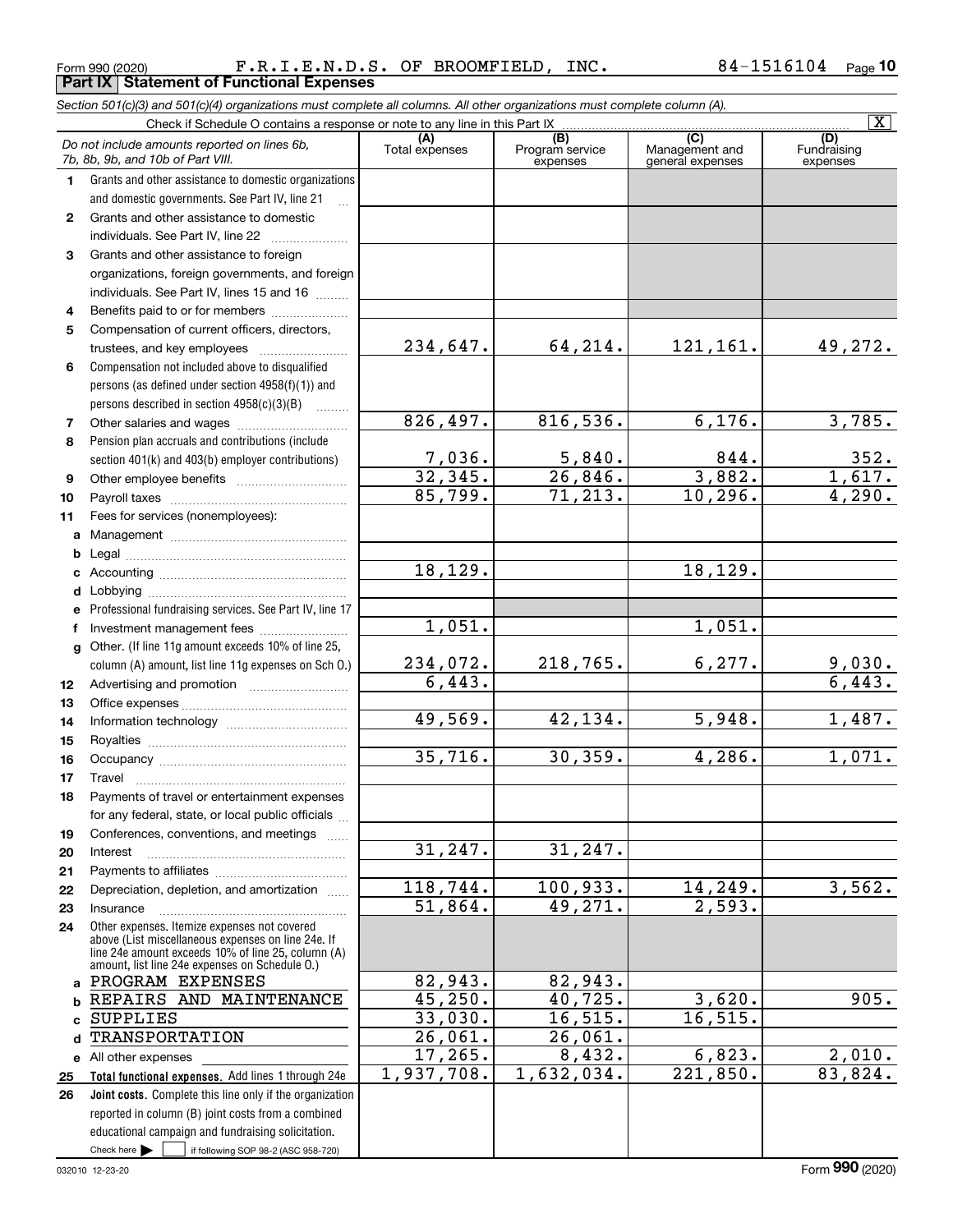| Form 990 (2020) | $\mathbf{N.D.S.}$<br>ю, | OF. | <b>BROOMFIELD</b> | INC. | 04<br>⊥ ס∟ | Page |
|-----------------|-------------------------|-----|-------------------|------|------------|------|
| $\sim$<br>--    |                         |     |                   |      |            |      |

 $\overline{\phantom{1}}$ 

|                             |          |                                                                                                                                                                                                                                                                                                                                                                                                                                                                                                                                          |            |                   | (A)                   |                 | (B)                   |
|-----------------------------|----------|------------------------------------------------------------------------------------------------------------------------------------------------------------------------------------------------------------------------------------------------------------------------------------------------------------------------------------------------------------------------------------------------------------------------------------------------------------------------------------------------------------------------------------------|------------|-------------------|-----------------------|-----------------|-----------------------|
|                             |          |                                                                                                                                                                                                                                                                                                                                                                                                                                                                                                                                          |            |                   | Beginning of year     |                 | End of year           |
|                             | 1.       | Cash - non-interest-bearing                                                                                                                                                                                                                                                                                                                                                                                                                                                                                                              | 190,558.   | $\blacksquare$    | 295,068.              |                 |                       |
|                             | 2        |                                                                                                                                                                                                                                                                                                                                                                                                                                                                                                                                          | 243,886.   | $\overline{2}$    | 472,322.              |                 |                       |
|                             | з        |                                                                                                                                                                                                                                                                                                                                                                                                                                                                                                                                          | 140,047.   | 3                 | 43,418.               |                 |                       |
|                             | 4        |                                                                                                                                                                                                                                                                                                                                                                                                                                                                                                                                          |            |                   | 99,627.               | $\overline{4}$  | 97,637.               |
|                             | 5        | Loans and other receivables from any current or former officer, director,                                                                                                                                                                                                                                                                                                                                                                                                                                                                |            |                   |                       |                 |                       |
|                             |          | trustee, key employee, creator or founder, substantial contributor, or 35%                                                                                                                                                                                                                                                                                                                                                                                                                                                               |            |                   |                       |                 |                       |
|                             |          | controlled entity or family member of any of these persons                                                                                                                                                                                                                                                                                                                                                                                                                                                                               |            |                   |                       | 5               |                       |
|                             | 6        | Loans and other receivables from other disqualified persons (as defined                                                                                                                                                                                                                                                                                                                                                                                                                                                                  |            |                   |                       |                 |                       |
|                             |          | under section $4958(f)(1)$ , and persons described in section $4958(c)(3)(B)$                                                                                                                                                                                                                                                                                                                                                                                                                                                            |            | 1.1.1.1           |                       | 6               |                       |
|                             | 7        |                                                                                                                                                                                                                                                                                                                                                                                                                                                                                                                                          |            |                   |                       | 7               |                       |
| Assets                      | 8        |                                                                                                                                                                                                                                                                                                                                                                                                                                                                                                                                          |            |                   |                       | 8               |                       |
|                             | 9        | Prepaid expenses and deferred charges                                                                                                                                                                                                                                                                                                                                                                                                                                                                                                    |            |                   | $\overline{22,687}$ . | 9               | 1,433.                |
|                             |          | 10a Land, buildings, and equipment: cost or other                                                                                                                                                                                                                                                                                                                                                                                                                                                                                        |            |                   |                       |                 |                       |
|                             |          | basis. Complete Part VI of Schedule D  10a                                                                                                                                                                                                                                                                                                                                                                                                                                                                                               |            | <u>3,605,759.</u> |                       |                 |                       |
|                             |          |                                                                                                                                                                                                                                                                                                                                                                                                                                                                                                                                          |            | 868,271.          | 2,830,476.            | 10 <sub>c</sub> | 2,737,488.            |
|                             | 11       |                                                                                                                                                                                                                                                                                                                                                                                                                                                                                                                                          |            |                   | 48,684.               | 11              | 190,374.              |
|                             | 12       |                                                                                                                                                                                                                                                                                                                                                                                                                                                                                                                                          |            | 12                |                       |                 |                       |
|                             | 13       | Investments - program-related. See Part IV, line 11                                                                                                                                                                                                                                                                                                                                                                                                                                                                                      |            | 13                |                       |                 |                       |
|                             | 14       |                                                                                                                                                                                                                                                                                                                                                                                                                                                                                                                                          |            | 14                |                       |                 |                       |
|                             | 15       |                                                                                                                                                                                                                                                                                                                                                                                                                                                                                                                                          | 154,473.   | 15                | 171,828.              |                 |                       |
|                             | 16       |                                                                                                                                                                                                                                                                                                                                                                                                                                                                                                                                          | 3,730,438. | 16                | 4,009,568.            |                 |                       |
|                             | 17       |                                                                                                                                                                                                                                                                                                                                                                                                                                                                                                                                          | 104,085.   | 17                | 122,552.              |                 |                       |
|                             | 18       |                                                                                                                                                                                                                                                                                                                                                                                                                                                                                                                                          |            |                   |                       | 18              |                       |
|                             | 19       | Deferred revenue information and contact the contract of the contract of the contract of the contract of the contract of the contract of the contract of the contract of the contract of the contract of the contract of the c                                                                                                                                                                                                                                                                                                           |            | 72, 200.          | 19                    | 101,871.        |                       |
|                             | 20       |                                                                                                                                                                                                                                                                                                                                                                                                                                                                                                                                          |            |                   |                       | 20              |                       |
|                             | 21       | Escrow or custodial account liability. Complete Part IV of Schedule D                                                                                                                                                                                                                                                                                                                                                                                                                                                                    |            | .                 |                       | 21              |                       |
|                             | 22       | Loans and other payables to any current or former officer, director,                                                                                                                                                                                                                                                                                                                                                                                                                                                                     |            |                   |                       |                 |                       |
| Liabilities                 |          | trustee, key employee, creator or founder, substantial contributor, or 35%                                                                                                                                                                                                                                                                                                                                                                                                                                                               |            |                   |                       |                 |                       |
|                             |          | controlled entity or family member of any of these persons                                                                                                                                                                                                                                                                                                                                                                                                                                                                               |            |                   |                       | 22              |                       |
|                             | 23       | Secured mortgages and notes payable to unrelated third parties                                                                                                                                                                                                                                                                                                                                                                                                                                                                           |            | .                 | 1,052,703.            | 23              | 1,032,886.            |
|                             | 24       |                                                                                                                                                                                                                                                                                                                                                                                                                                                                                                                                          |            |                   |                       | 24              |                       |
|                             | 25       | Other liabilities (including federal income tax, payables to related third                                                                                                                                                                                                                                                                                                                                                                                                                                                               |            |                   |                       |                 |                       |
|                             |          | parties, and other liabilities not included on lines 17-24). Complete Part X                                                                                                                                                                                                                                                                                                                                                                                                                                                             |            |                   |                       |                 |                       |
|                             |          | of Schedule D<br>$\begin{minipage}{0.5\textwidth} \centering \begin{tabular}{ c c c c } \hline \multicolumn{1}{ c }{0.5\textwidth} \centering \centering \end{tabular} \end{minipage} \begin{minipage}{0.5\textwidth} \centering \begin{tabular}{ c c c c } \hline \multicolumn{1}{ c }{0.5\textwidth} \centering \centering \end{tabular} \end{minipage} \begin{minipage}{0.5\textwidth} \centering \centering \end{tabular} \end{minipage} \begin{minipage}{0.5\textwidth} \centering \begin{tabular}{ c c c c } \hline \multicolumn{$ |            |                   |                       | 25              |                       |
|                             | 26       | Total liabilities. Add lines 17 through 25                                                                                                                                                                                                                                                                                                                                                                                                                                                                                               |            |                   | 1,228,988.            | 26              | 1,257,309.            |
|                             |          | Organizations that follow FASB ASC 958, check here $\blacktriangleright \boxed{X}$                                                                                                                                                                                                                                                                                                                                                                                                                                                       |            |                   |                       |                 |                       |
|                             |          | and complete lines 27, 28, 32, and 33.                                                                                                                                                                                                                                                                                                                                                                                                                                                                                                   |            |                   |                       |                 |                       |
|                             | 27       | Net assets without donor restrictions                                                                                                                                                                                                                                                                                                                                                                                                                                                                                                    |            |                   | 2,363,484.            | 27              | 2,669,872.<br>82,387. |
|                             | 28       |                                                                                                                                                                                                                                                                                                                                                                                                                                                                                                                                          |            |                   | 137,966.              | 28              |                       |
|                             |          | Organizations that do not follow FASB ASC 958, check here $\blacktriangleright$                                                                                                                                                                                                                                                                                                                                                                                                                                                          |            |                   |                       |                 |                       |
|                             |          | and complete lines 29 through 33.                                                                                                                                                                                                                                                                                                                                                                                                                                                                                                        |            |                   |                       |                 |                       |
|                             | 29       |                                                                                                                                                                                                                                                                                                                                                                                                                                                                                                                                          |            |                   |                       | 29              |                       |
|                             | 30       | Paid-in or capital surplus, or land, building, or equipment fund                                                                                                                                                                                                                                                                                                                                                                                                                                                                         |            |                   |                       | 30<br>31        |                       |
| Net Assets or Fund Balances | 31<br>32 | Retained earnings, endowment, accumulated income, or other funds                                                                                                                                                                                                                                                                                                                                                                                                                                                                         |            |                   | 2,501,450.            | 32              | 2,752,259.            |
|                             | 33       |                                                                                                                                                                                                                                                                                                                                                                                                                                                                                                                                          |            |                   | 3,730,438.            | 33              | 4,009,568.            |
|                             |          |                                                                                                                                                                                                                                                                                                                                                                                                                                                                                                                                          |            |                   |                       |                 |                       |

Form (2020) **990**

## **Part X Balance Sheet**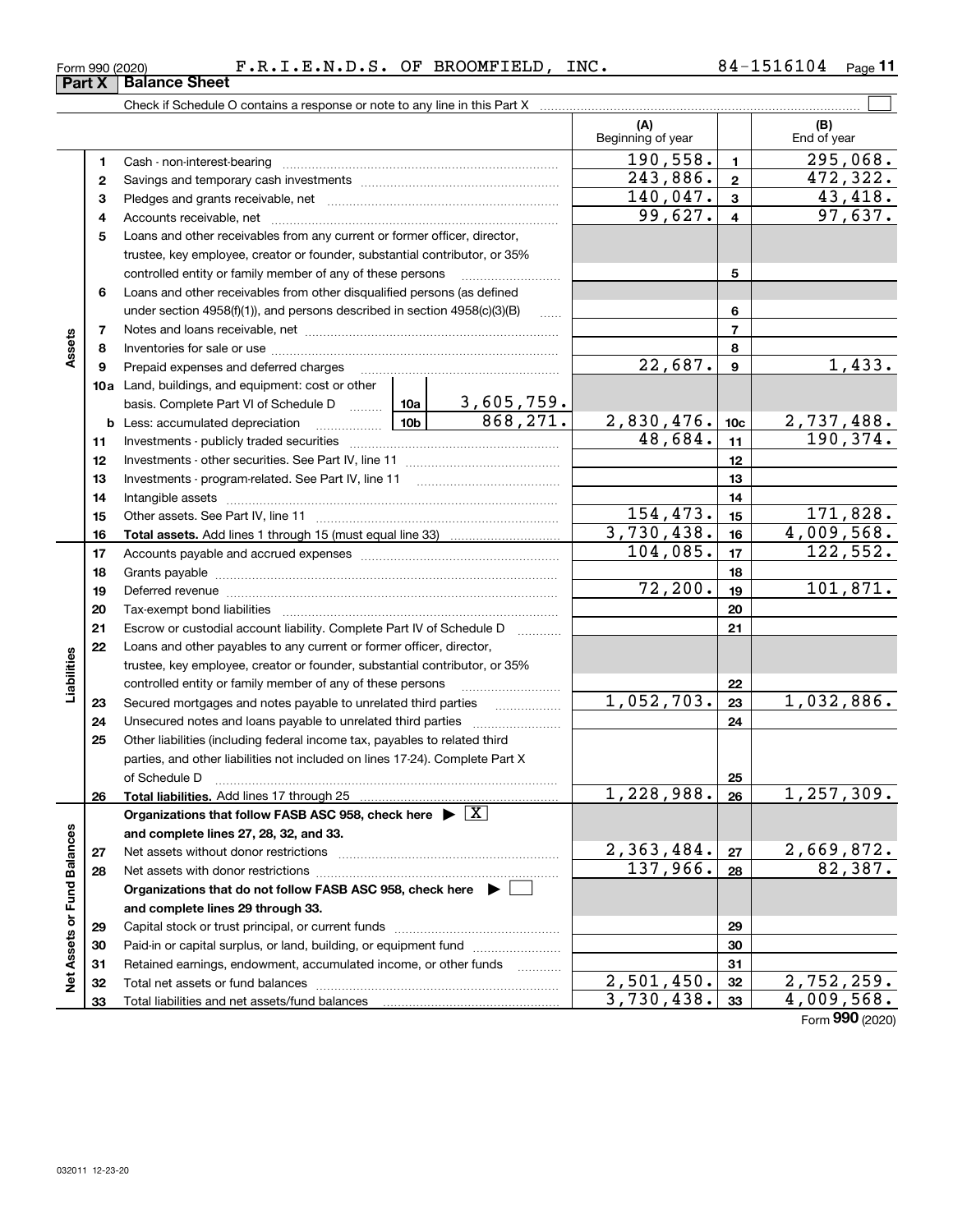| Part XI<br><b>Reconciliation of Net Assets</b><br>2,185,366.<br>$\mathbf{1}$<br>1<br>1,937,708.<br>$\overline{2}$<br>2<br>247,658.<br>3<br>Revenue less expenses. Subtract line 2 from line 1<br>З<br>2,501,450.<br>$\overline{4}$<br>4<br>27,483.<br>5<br>5<br>$-24, 332.$<br>6<br>6<br>$\overline{7}$<br>Investment expenses www.communication.com/www.communication.com/www.communication.com/www.communication.com<br>7<br>8<br>8<br>9<br>Other changes in net assets or fund balances (explain on Schedule O)<br>9<br>Net assets or fund balances at end of year. Combine lines 3 through 9 (must equal Part X, line 32,<br>10<br>2,752,259.<br>10<br>Part XII Financial Statements and Reporting<br><b>Yes</b><br>$\boxed{\mathbf{X}}$ Accrual<br>Accounting method used to prepare the Form 990: <u>June</u> Cash<br>Other<br>1<br>If the organization changed its method of accounting from a prior year or checked "Other," explain in Schedule O.<br>2a Were the organization's financial statements compiled or reviewed by an independent accountant?<br>2a<br>If "Yes," check a box below to indicate whether the financial statements for the year were compiled or reviewed on a<br>separate basis, consolidated basis, or both:<br>Separate basis<br>Consolidated basis<br>Both consolidated and separate basis<br>Χ | Page $12$        |
|--------------------------------------------------------------------------------------------------------------------------------------------------------------------------------------------------------------------------------------------------------------------------------------------------------------------------------------------------------------------------------------------------------------------------------------------------------------------------------------------------------------------------------------------------------------------------------------------------------------------------------------------------------------------------------------------------------------------------------------------------------------------------------------------------------------------------------------------------------------------------------------------------------------------------------------------------------------------------------------------------------------------------------------------------------------------------------------------------------------------------------------------------------------------------------------------------------------------------------------------------------------------------------------------------------------------------------------|------------------|
|                                                                                                                                                                                                                                                                                                                                                                                                                                                                                                                                                                                                                                                                                                                                                                                                                                                                                                                                                                                                                                                                                                                                                                                                                                                                                                                                      |                  |
|                                                                                                                                                                                                                                                                                                                                                                                                                                                                                                                                                                                                                                                                                                                                                                                                                                                                                                                                                                                                                                                                                                                                                                                                                                                                                                                                      |                  |
|                                                                                                                                                                                                                                                                                                                                                                                                                                                                                                                                                                                                                                                                                                                                                                                                                                                                                                                                                                                                                                                                                                                                                                                                                                                                                                                                      |                  |
|                                                                                                                                                                                                                                                                                                                                                                                                                                                                                                                                                                                                                                                                                                                                                                                                                                                                                                                                                                                                                                                                                                                                                                                                                                                                                                                                      |                  |
|                                                                                                                                                                                                                                                                                                                                                                                                                                                                                                                                                                                                                                                                                                                                                                                                                                                                                                                                                                                                                                                                                                                                                                                                                                                                                                                                      |                  |
|                                                                                                                                                                                                                                                                                                                                                                                                                                                                                                                                                                                                                                                                                                                                                                                                                                                                                                                                                                                                                                                                                                                                                                                                                                                                                                                                      |                  |
|                                                                                                                                                                                                                                                                                                                                                                                                                                                                                                                                                                                                                                                                                                                                                                                                                                                                                                                                                                                                                                                                                                                                                                                                                                                                                                                                      |                  |
|                                                                                                                                                                                                                                                                                                                                                                                                                                                                                                                                                                                                                                                                                                                                                                                                                                                                                                                                                                                                                                                                                                                                                                                                                                                                                                                                      |                  |
|                                                                                                                                                                                                                                                                                                                                                                                                                                                                                                                                                                                                                                                                                                                                                                                                                                                                                                                                                                                                                                                                                                                                                                                                                                                                                                                                      |                  |
|                                                                                                                                                                                                                                                                                                                                                                                                                                                                                                                                                                                                                                                                                                                                                                                                                                                                                                                                                                                                                                                                                                                                                                                                                                                                                                                                      |                  |
|                                                                                                                                                                                                                                                                                                                                                                                                                                                                                                                                                                                                                                                                                                                                                                                                                                                                                                                                                                                                                                                                                                                                                                                                                                                                                                                                      |                  |
|                                                                                                                                                                                                                                                                                                                                                                                                                                                                                                                                                                                                                                                                                                                                                                                                                                                                                                                                                                                                                                                                                                                                                                                                                                                                                                                                      | $\overline{0}$ . |
|                                                                                                                                                                                                                                                                                                                                                                                                                                                                                                                                                                                                                                                                                                                                                                                                                                                                                                                                                                                                                                                                                                                                                                                                                                                                                                                                      |                  |
|                                                                                                                                                                                                                                                                                                                                                                                                                                                                                                                                                                                                                                                                                                                                                                                                                                                                                                                                                                                                                                                                                                                                                                                                                                                                                                                                      |                  |
|                                                                                                                                                                                                                                                                                                                                                                                                                                                                                                                                                                                                                                                                                                                                                                                                                                                                                                                                                                                                                                                                                                                                                                                                                                                                                                                                      |                  |
|                                                                                                                                                                                                                                                                                                                                                                                                                                                                                                                                                                                                                                                                                                                                                                                                                                                                                                                                                                                                                                                                                                                                                                                                                                                                                                                                      |                  |
|                                                                                                                                                                                                                                                                                                                                                                                                                                                                                                                                                                                                                                                                                                                                                                                                                                                                                                                                                                                                                                                                                                                                                                                                                                                                                                                                      | <b>No</b>        |
|                                                                                                                                                                                                                                                                                                                                                                                                                                                                                                                                                                                                                                                                                                                                                                                                                                                                                                                                                                                                                                                                                                                                                                                                                                                                                                                                      |                  |
|                                                                                                                                                                                                                                                                                                                                                                                                                                                                                                                                                                                                                                                                                                                                                                                                                                                                                                                                                                                                                                                                                                                                                                                                                                                                                                                                      |                  |
|                                                                                                                                                                                                                                                                                                                                                                                                                                                                                                                                                                                                                                                                                                                                                                                                                                                                                                                                                                                                                                                                                                                                                                                                                                                                                                                                      | Χ                |
|                                                                                                                                                                                                                                                                                                                                                                                                                                                                                                                                                                                                                                                                                                                                                                                                                                                                                                                                                                                                                                                                                                                                                                                                                                                                                                                                      |                  |
|                                                                                                                                                                                                                                                                                                                                                                                                                                                                                                                                                                                                                                                                                                                                                                                                                                                                                                                                                                                                                                                                                                                                                                                                                                                                                                                                      |                  |
|                                                                                                                                                                                                                                                                                                                                                                                                                                                                                                                                                                                                                                                                                                                                                                                                                                                                                                                                                                                                                                                                                                                                                                                                                                                                                                                                      |                  |
| <b>b</b> Were the organization's financial statements audited by an independent accountant?<br>2 <sub>b</sub>                                                                                                                                                                                                                                                                                                                                                                                                                                                                                                                                                                                                                                                                                                                                                                                                                                                                                                                                                                                                                                                                                                                                                                                                                        |                  |
| If "Yes," check a box below to indicate whether the financial statements for the year were audited on a separate basis,                                                                                                                                                                                                                                                                                                                                                                                                                                                                                                                                                                                                                                                                                                                                                                                                                                                                                                                                                                                                                                                                                                                                                                                                              |                  |
| consolidated basis, or both:                                                                                                                                                                                                                                                                                                                                                                                                                                                                                                                                                                                                                                                                                                                                                                                                                                                                                                                                                                                                                                                                                                                                                                                                                                                                                                         |                  |
| $X$ Separate basis<br><b>Consolidated basis</b><br>Both consolidated and separate basis                                                                                                                                                                                                                                                                                                                                                                                                                                                                                                                                                                                                                                                                                                                                                                                                                                                                                                                                                                                                                                                                                                                                                                                                                                              |                  |
| c If "Yes" to line 2a or 2b, does the organization have a committee that assumes responsibility for oversight of the audit,                                                                                                                                                                                                                                                                                                                                                                                                                                                                                                                                                                                                                                                                                                                                                                                                                                                                                                                                                                                                                                                                                                                                                                                                          |                  |
| x<br>2c                                                                                                                                                                                                                                                                                                                                                                                                                                                                                                                                                                                                                                                                                                                                                                                                                                                                                                                                                                                                                                                                                                                                                                                                                                                                                                                              |                  |
| If the organization changed either its oversight process or selection process during the tax year, explain on Schedule O.                                                                                                                                                                                                                                                                                                                                                                                                                                                                                                                                                                                                                                                                                                                                                                                                                                                                                                                                                                                                                                                                                                                                                                                                            |                  |
| 3a As a result of a federal award, was the organization required to undergo an audit or audits as set forth in the Single Audit                                                                                                                                                                                                                                                                                                                                                                                                                                                                                                                                                                                                                                                                                                                                                                                                                                                                                                                                                                                                                                                                                                                                                                                                      |                  |
| За                                                                                                                                                                                                                                                                                                                                                                                                                                                                                                                                                                                                                                                                                                                                                                                                                                                                                                                                                                                                                                                                                                                                                                                                                                                                                                                                   | x                |
| <b>b</b> If "Yes," did the organization undergo the required audit or audits? If the organization did not undergo the required audit                                                                                                                                                                                                                                                                                                                                                                                                                                                                                                                                                                                                                                                                                                                                                                                                                                                                                                                                                                                                                                                                                                                                                                                                 |                  |
| 3b                                                                                                                                                                                                                                                                                                                                                                                                                                                                                                                                                                                                                                                                                                                                                                                                                                                                                                                                                                                                                                                                                                                                                                                                                                                                                                                                   |                  |

Form (2020) **990**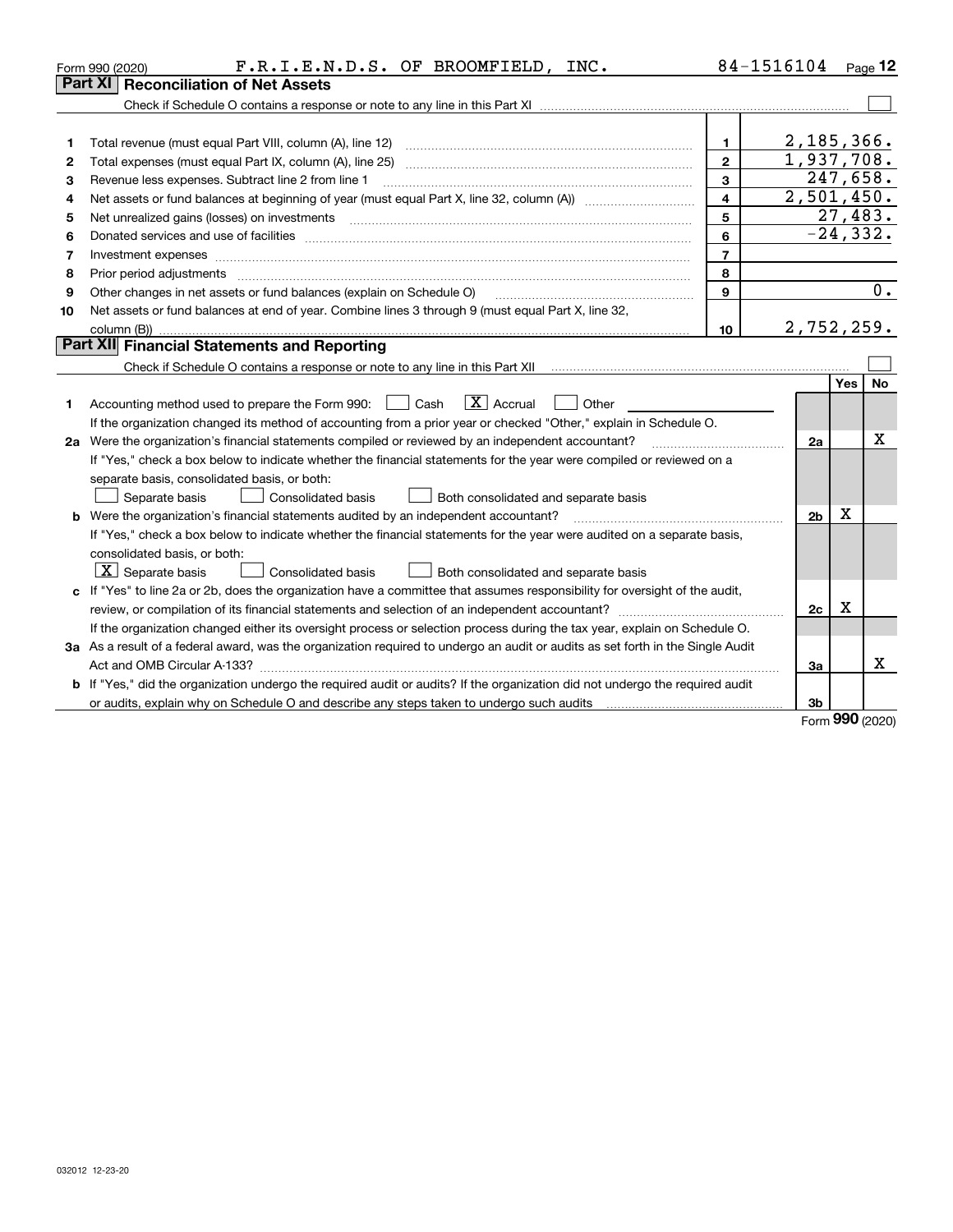| <b>SCHEDULE A</b> |  |
|-------------------|--|
|-------------------|--|

Department of the Treasury Internal Revenue Service

**Total**

|  |  |  | (Form 990 or 990-EZ) |  |
|--|--|--|----------------------|--|
|--|--|--|----------------------|--|

# **Public Charity Status and Public Support**

**Complete if the organization is a section 501(c)(3) organization or a section 4947(a)(1) nonexempt charitable trust. | Attach to Form 990 or Form 990-EZ.** 

| <b>P</b> AUGUI IV I VIIII 330 VI I VIIII 330-LL.                         |  |
|--------------------------------------------------------------------------|--|
| ► Go to www.irs.gov/Form990 for instructions and the latest information. |  |
|                                                                          |  |

| OMB No. 1545-0047                   |
|-------------------------------------|
| 02N                                 |
| <b>Open to Public</b><br>Inspection |

 $\mathbf{I}$ 

|  | Name of the organization |
|--|--------------------------|
|--|--------------------------|

| Name of the organization<br><b>Employer identification number</b>                                                                          |                                                                                                           |                                                                                                                                                                            |          |                                                       |                                    |                                 |                            |  |                            |  |  |  |
|--------------------------------------------------------------------------------------------------------------------------------------------|-----------------------------------------------------------------------------------------------------------|----------------------------------------------------------------------------------------------------------------------------------------------------------------------------|----------|-------------------------------------------------------|------------------------------------|---------------------------------|----------------------------|--|----------------------------|--|--|--|
| F.R.I.E.N.D.S. OF BROOMFIELD, INC.<br>Part I                                                                                               |                                                                                                           |                                                                                                                                                                            |          |                                                       |                                    |                                 |                            |  | 84-1516104                 |  |  |  |
| Reason for Public Charity Status. (All organizations must complete this part.) See instructions.                                           |                                                                                                           |                                                                                                                                                                            |          |                                                       |                                    |                                 |                            |  |                            |  |  |  |
|                                                                                                                                            | The organization is not a private foundation because it is: (For lines 1 through 12, check only one box.) |                                                                                                                                                                            |          |                                                       |                                    |                                 |                            |  |                            |  |  |  |
| 1                                                                                                                                          |                                                                                                           | A church, convention of churches, or association of churches described in section 170(b)(1)(A)(i).                                                                         |          |                                                       |                                    |                                 |                            |  |                            |  |  |  |
| 2                                                                                                                                          |                                                                                                           | A school described in section 170(b)(1)(A)(ii). (Attach Schedule E (Form 990 or 990-EZ).)                                                                                  |          |                                                       |                                    |                                 |                            |  |                            |  |  |  |
| 3                                                                                                                                          |                                                                                                           | A hospital or a cooperative hospital service organization described in section 170(b)(1)(A)(iii).                                                                          |          |                                                       |                                    |                                 |                            |  |                            |  |  |  |
| 4                                                                                                                                          |                                                                                                           | A medical research organization operated in conjunction with a hospital described in section 170(b)(1)(A)(iii). Enter the hospital's name,<br>city, and state:             |          |                                                       |                                    |                                 |                            |  |                            |  |  |  |
| 5                                                                                                                                          |                                                                                                           | An organization operated for the benefit of a college or university owned or operated by a governmental unit described in<br>section 170(b)(1)(A)(iv). (Complete Part II.) |          |                                                       |                                    |                                 |                            |  |                            |  |  |  |
| 6                                                                                                                                          |                                                                                                           | A federal, state, or local government or governmental unit described in section 170(b)(1)(A)(v).                                                                           |          |                                                       |                                    |                                 |                            |  |                            |  |  |  |
|                                                                                                                                            | $7 \times$                                                                                                | An organization that normally receives a substantial part of its support from a governmental unit or from the general public described in                                  |          |                                                       |                                    |                                 |                            |  |                            |  |  |  |
|                                                                                                                                            |                                                                                                           | section 170(b)(1)(A)(vi). (Complete Part II.)                                                                                                                              |          |                                                       |                                    |                                 |                            |  |                            |  |  |  |
| 8                                                                                                                                          |                                                                                                           | A community trust described in section 170(b)(1)(A)(vi). (Complete Part II.)                                                                                               |          |                                                       |                                    |                                 |                            |  |                            |  |  |  |
| 9                                                                                                                                          |                                                                                                           | An agricultural research organization described in section 170(b)(1)(A)(ix) operated in conjunction with a land-grant college                                              |          |                                                       |                                    |                                 |                            |  |                            |  |  |  |
|                                                                                                                                            |                                                                                                           | or university or a non-land-grant college of agriculture (see instructions). Enter the name, city, and state of the college or<br>university:                              |          |                                                       |                                    |                                 |                            |  |                            |  |  |  |
| 10                                                                                                                                         |                                                                                                           | An organization that normally receives (1) more than 33 1/3% of its support from contributions, membership fees, and gross receipts from                                   |          |                                                       |                                    |                                 |                            |  |                            |  |  |  |
|                                                                                                                                            |                                                                                                           | activities related to its exempt functions, subject to certain exceptions; and (2) no more than 33 1/3% of its support from gross investment                               |          |                                                       |                                    |                                 |                            |  |                            |  |  |  |
|                                                                                                                                            |                                                                                                           | income and unrelated business taxable income (less section 511 tax) from businesses acquired by the organization after June 30, 1975.                                      |          |                                                       |                                    |                                 |                            |  |                            |  |  |  |
|                                                                                                                                            |                                                                                                           | See section 509(a)(2). (Complete Part III.)                                                                                                                                |          |                                                       |                                    |                                 |                            |  |                            |  |  |  |
| 11                                                                                                                                         |                                                                                                           | An organization organized and operated exclusively to test for public safety. See section 509(a)(4).                                                                       |          |                                                       |                                    |                                 |                            |  |                            |  |  |  |
| 12                                                                                                                                         |                                                                                                           | An organization organized and operated exclusively for the benefit of, to perform the functions of, or to carry out the purposes of one or                                 |          |                                                       |                                    |                                 |                            |  |                            |  |  |  |
|                                                                                                                                            |                                                                                                           | more publicly supported organizations described in section 509(a)(1) or section 509(a)(2). See section 509(a)(3). Check the box in                                         |          |                                                       |                                    |                                 |                            |  |                            |  |  |  |
|                                                                                                                                            |                                                                                                           | lines 12a through 12d that describes the type of supporting organization and complete lines 12e, 12f, and 12g.                                                             |          |                                                       |                                    |                                 |                            |  |                            |  |  |  |
| а                                                                                                                                          |                                                                                                           | Type I. A supporting organization operated, supervised, or controlled by its supported organization(s), typically by giving                                                |          |                                                       |                                    |                                 |                            |  |                            |  |  |  |
|                                                                                                                                            |                                                                                                           | the supported organization(s) the power to regularly appoint or elect a majority of the directors or trustees of the supporting                                            |          |                                                       |                                    |                                 |                            |  |                            |  |  |  |
|                                                                                                                                            |                                                                                                           | organization. You must complete Part IV, Sections A and B.                                                                                                                 |          |                                                       |                                    |                                 |                            |  |                            |  |  |  |
| b                                                                                                                                          |                                                                                                           | Type II. A supporting organization supervised or controlled in connection with its supported organization(s), by having                                                    |          |                                                       |                                    |                                 |                            |  |                            |  |  |  |
|                                                                                                                                            |                                                                                                           | control or management of the supporting organization vested in the same persons that control or manage the supported                                                       |          |                                                       |                                    |                                 |                            |  |                            |  |  |  |
|                                                                                                                                            |                                                                                                           | organization(s). You must complete Part IV, Sections A and C.                                                                                                              |          |                                                       |                                    |                                 |                            |  |                            |  |  |  |
| с                                                                                                                                          |                                                                                                           | Type III functionally integrated. A supporting organization operated in connection with, and functionally integrated with,                                                 |          |                                                       |                                    |                                 |                            |  |                            |  |  |  |
|                                                                                                                                            |                                                                                                           | its supported organization(s) (see instructions). You must complete Part IV, Sections A, D, and E.                                                                         |          |                                                       |                                    |                                 |                            |  |                            |  |  |  |
| d                                                                                                                                          |                                                                                                           | Type III non-functionally integrated. A supporting organization operated in connection with its supported organization(s)                                                  |          |                                                       |                                    |                                 |                            |  |                            |  |  |  |
|                                                                                                                                            |                                                                                                           | that is not functionally integrated. The organization generally must satisfy a distribution requirement and an attentiveness                                               |          |                                                       |                                    |                                 |                            |  |                            |  |  |  |
|                                                                                                                                            |                                                                                                           | requirement (see instructions). You must complete Part IV, Sections A and D, and Part V.                                                                                   |          |                                                       |                                    |                                 |                            |  |                            |  |  |  |
|                                                                                                                                            |                                                                                                           | Check this box if the organization received a written determination from the IRS that it is a Type I, Type II, Type III                                                    |          |                                                       |                                    |                                 |                            |  |                            |  |  |  |
| functionally integrated, or Type III non-functionally integrated supporting organization.<br>f Enter the number of supported organizations |                                                                                                           |                                                                                                                                                                            |          |                                                       |                                    |                                 |                            |  |                            |  |  |  |
|                                                                                                                                            |                                                                                                           | g Provide the following information about the supported organization(s).                                                                                                   |          |                                                       |                                    |                                 |                            |  |                            |  |  |  |
|                                                                                                                                            |                                                                                                           | (i) Name of supported                                                                                                                                                      | (ii) EIN | (iii) Type of organization                            |                                    | (iv) Is the organization listed | (v) Amount of monetary     |  | (vi) Amount of other       |  |  |  |
|                                                                                                                                            |                                                                                                           | organization                                                                                                                                                               |          | (described on lines 1-10<br>above (see instructions)) | in your governing document?<br>Yes | No                              | support (see instructions) |  | support (see instructions) |  |  |  |
|                                                                                                                                            |                                                                                                           |                                                                                                                                                                            |          |                                                       |                                    |                                 |                            |  |                            |  |  |  |
|                                                                                                                                            |                                                                                                           |                                                                                                                                                                            |          |                                                       |                                    |                                 |                            |  |                            |  |  |  |
|                                                                                                                                            |                                                                                                           |                                                                                                                                                                            |          |                                                       |                                    |                                 |                            |  |                            |  |  |  |
|                                                                                                                                            |                                                                                                           |                                                                                                                                                                            |          |                                                       |                                    |                                 |                            |  |                            |  |  |  |
|                                                                                                                                            |                                                                                                           |                                                                                                                                                                            |          |                                                       |                                    |                                 |                            |  |                            |  |  |  |
|                                                                                                                                            |                                                                                                           |                                                                                                                                                                            |          |                                                       |                                    |                                 |                            |  |                            |  |  |  |
|                                                                                                                                            |                                                                                                           |                                                                                                                                                                            |          |                                                       |                                    |                                 |                            |  |                            |  |  |  |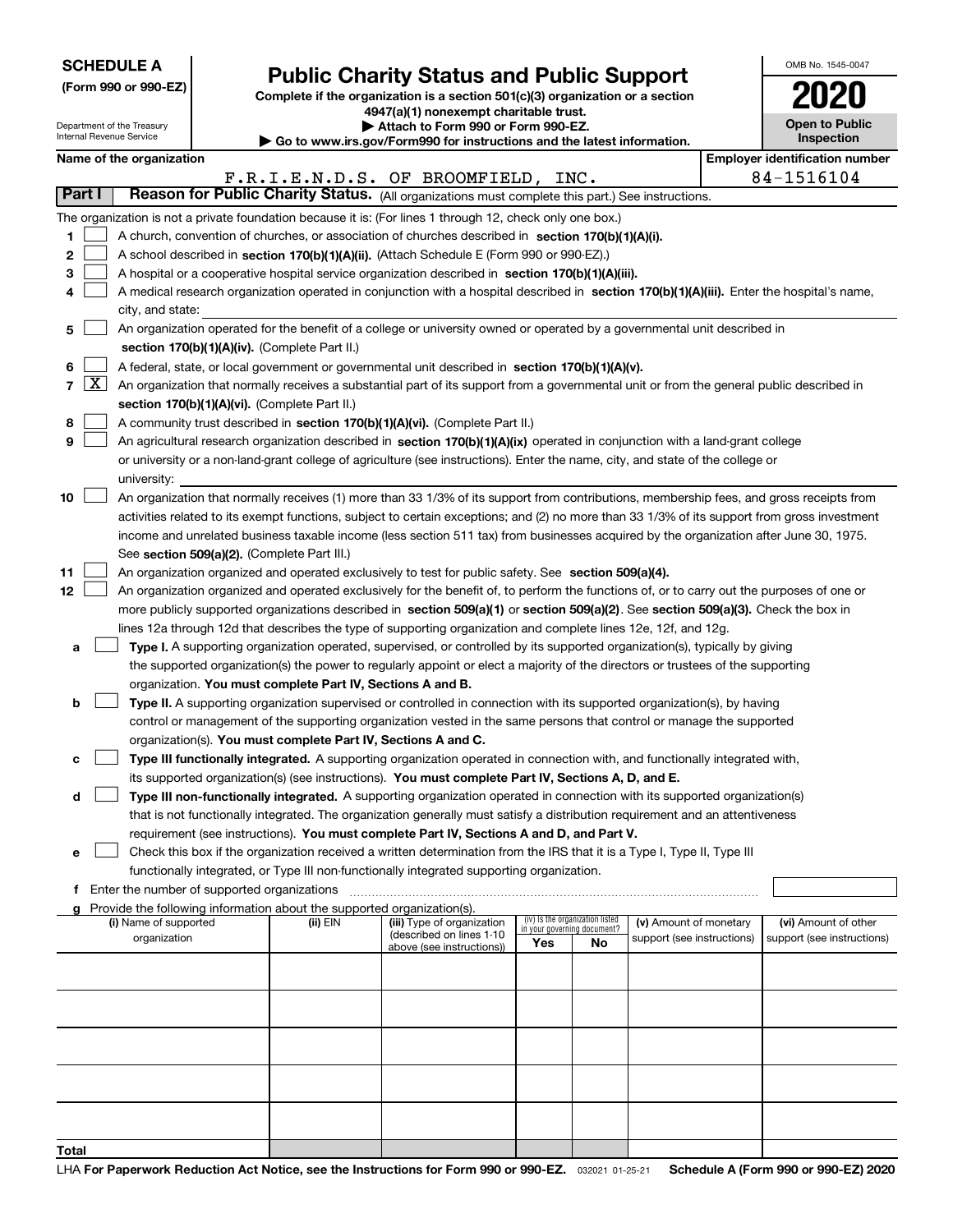#### Schedule A (Form 990 or 990-EZ) 2020 Page F.R.I.E.N.D.S. OF BROOMFIELD, INC. 84-1516104**Part II Support Schedule for Organizations Described in Sections 170(b)(1)(A)(iv) and 170(b)(1)(A)(vi)**

(Complete only if you checked the box on line 5, 7, or 8 of Part I or if the organization failed to qualify under Part III. If the organization fails to qualify under the tests listed below, please complete Part III.)

| <b>Section A. Public Support</b>                                                                                                               |                        |          |                         |            |                         |                                          |
|------------------------------------------------------------------------------------------------------------------------------------------------|------------------------|----------|-------------------------|------------|-------------------------|------------------------------------------|
| Calendar year (or fiscal year beginning in)                                                                                                    | (a) 2016               | (b) 2017 | $(c)$ 2018              | $(d)$ 2019 | (e) 2020                | (f) Total                                |
| 1 Gifts, grants, contributions, and                                                                                                            |                        |          |                         |            |                         |                                          |
| membership fees received. (Do not                                                                                                              |                        |          |                         |            |                         |                                          |
| include any "unusual grants.")                                                                                                                 | 487,040.               | 394,014. | 505,848.                | 607,272.   | 772,824.                | 2766998.                                 |
| 2 Tax revenues levied for the organ-                                                                                                           |                        |          |                         |            |                         |                                          |
| ization's benefit and either paid to                                                                                                           |                        |          |                         |            |                         |                                          |
| or expended on its behalf                                                                                                                      |                        |          |                         |            |                         |                                          |
| 3 The value of services or facilities                                                                                                          |                        |          |                         |            |                         |                                          |
| furnished by a governmental unit to                                                                                                            |                        |          |                         |            |                         |                                          |
| the organization without charge                                                                                                                |                        |          |                         |            |                         |                                          |
| 4 Total. Add lines 1 through 3                                                                                                                 | 487,040.               | 394,014. | 505,848.                | 607, 272.  | 772,824.                | 2766998.                                 |
| 5 The portion of total contributions                                                                                                           |                        |          |                         |            |                         |                                          |
| by each person (other than a                                                                                                                   |                        |          |                         |            |                         |                                          |
| governmental unit or publicly                                                                                                                  |                        |          |                         |            |                         |                                          |
| supported organization) included                                                                                                               |                        |          |                         |            |                         |                                          |
| on line 1 that exceeds 2% of the                                                                                                               |                        |          |                         |            |                         |                                          |
| amount shown on line 11,                                                                                                                       |                        |          |                         |            |                         |                                          |
| column (f)                                                                                                                                     |                        |          |                         |            |                         | 863,459.                                 |
| 6 Public support. Subtract line 5 from line 4.                                                                                                 |                        |          |                         |            |                         | 1903539.                                 |
| <b>Section B. Total Support</b>                                                                                                                |                        |          |                         |            |                         |                                          |
| Calendar year (or fiscal year beginning in)                                                                                                    | (a) 2016               | (b) 2017 | $(c)$ 2018              | $(d)$ 2019 | (e) 2020                | (f) Total                                |
| <b>7</b> Amounts from line 4                                                                                                                   | $\overline{487,040}$ . | 394,014. | $\overline{505, 848}$ . | 607,272.   | $\overline{772}$ , 824. | 2766998.                                 |
| 8 Gross income from interest,                                                                                                                  |                        |          |                         |            |                         |                                          |
| dividends, payments received on                                                                                                                |                        |          |                         |            |                         |                                          |
| securities loans, rents, royalties,                                                                                                            |                        |          |                         |            |                         |                                          |
| and income from similar sources                                                                                                                | 1,241.                 | 2,606.   | 6, 247.                 | 8,309.     | 11,515.                 | 29,918.                                  |
| 9 Net income from unrelated business                                                                                                           |                        |          |                         |            |                         |                                          |
| activities, whether or not the                                                                                                                 |                        |          |                         |            |                         |                                          |
| business is regularly carried on                                                                                                               |                        |          |                         |            |                         |                                          |
| 10 Other income. Do not include gain                                                                                                           |                        |          |                         |            |                         |                                          |
| or loss from the sale of capital                                                                                                               |                        |          |                         |            |                         |                                          |
| assets (Explain in Part VI.)                                                                                                                   | 63,004.                | 33,590.  | 39,250.                 |            |                         | 135,844.                                 |
| 11 Total support. Add lines 7 through 10                                                                                                       |                        |          |                         |            |                         | 2932760.                                 |
| 12 Gross receipts from related activities, etc. (see instructions)                                                                             |                        |          |                         |            | 12                      | 5,684,919.                               |
| 13 First 5 years. If the Form 990 is for the organization's first, second, third, fourth, or fifth tax year as a section 501(c)(3)             |                        |          |                         |            |                         |                                          |
| organization, check this box and stop here                                                                                                     |                        |          |                         |            |                         |                                          |
| <b>Section C. Computation of Public Support Percentage</b>                                                                                     |                        |          |                         |            |                         |                                          |
| 14 Public support percentage for 2020 (line 6, column (f), divided by line 11, column (f) <i>mummumumum</i>                                    |                        |          |                         |            | 14                      | 64.91<br>%                               |
|                                                                                                                                                |                        |          |                         |            | 15                      | 54.98<br>%                               |
| 16a 33 1/3% support test - 2020. If the organization did not check the box on line 13, and line 14 is 33 1/3% or more, check this box and      |                        |          |                         |            |                         |                                          |
| stop here. The organization qualifies as a publicly supported organization                                                                     |                        |          |                         |            |                         | $\blacktriangleright$ $\boxed{\text{X}}$ |
| b 33 1/3% support test - 2019. If the organization did not check a box on line 13 or 16a, and line 15 is 33 1/3% or more, check this box       |                        |          |                         |            |                         |                                          |
| and stop here. The organization qualifies as a publicly supported organization                                                                 |                        |          |                         |            |                         |                                          |
| 17a 10% -facts-and-circumstances test - 2020. If the organization did not check a box on line 13, 16a, or 16b, and line 14 is 10% or more,     |                        |          |                         |            |                         |                                          |
| and if the organization meets the facts-and-circumstances test, check this box and stop here. Explain in Part VI how the organization          |                        |          |                         |            |                         |                                          |
| meets the facts-and-circumstances test. The organization qualifies as a publicly supported organization                                        |                        |          |                         |            |                         |                                          |
| <b>b 10% -facts-and-circumstances test - 2019.</b> If the organization did not check a box on line 13, 16a, 16b, or 17a, and line 15 is 10% or |                        |          |                         |            |                         |                                          |
| more, and if the organization meets the facts-and-circumstances test, check this box and stop here. Explain in Part VI how the                 |                        |          |                         |            |                         |                                          |
| organization meets the facts-and-circumstances test. The organization qualifies as a publicly supported organization                           |                        |          |                         |            |                         |                                          |
| 18 Private foundation. If the organization did not check a box on line 13, 16a, 16b, 17a, or 17b, check this box and see instructions          |                        |          |                         |            |                         |                                          |
|                                                                                                                                                |                        |          |                         |            |                         |                                          |

**Schedule A (Form 990 or 990-EZ) 2020**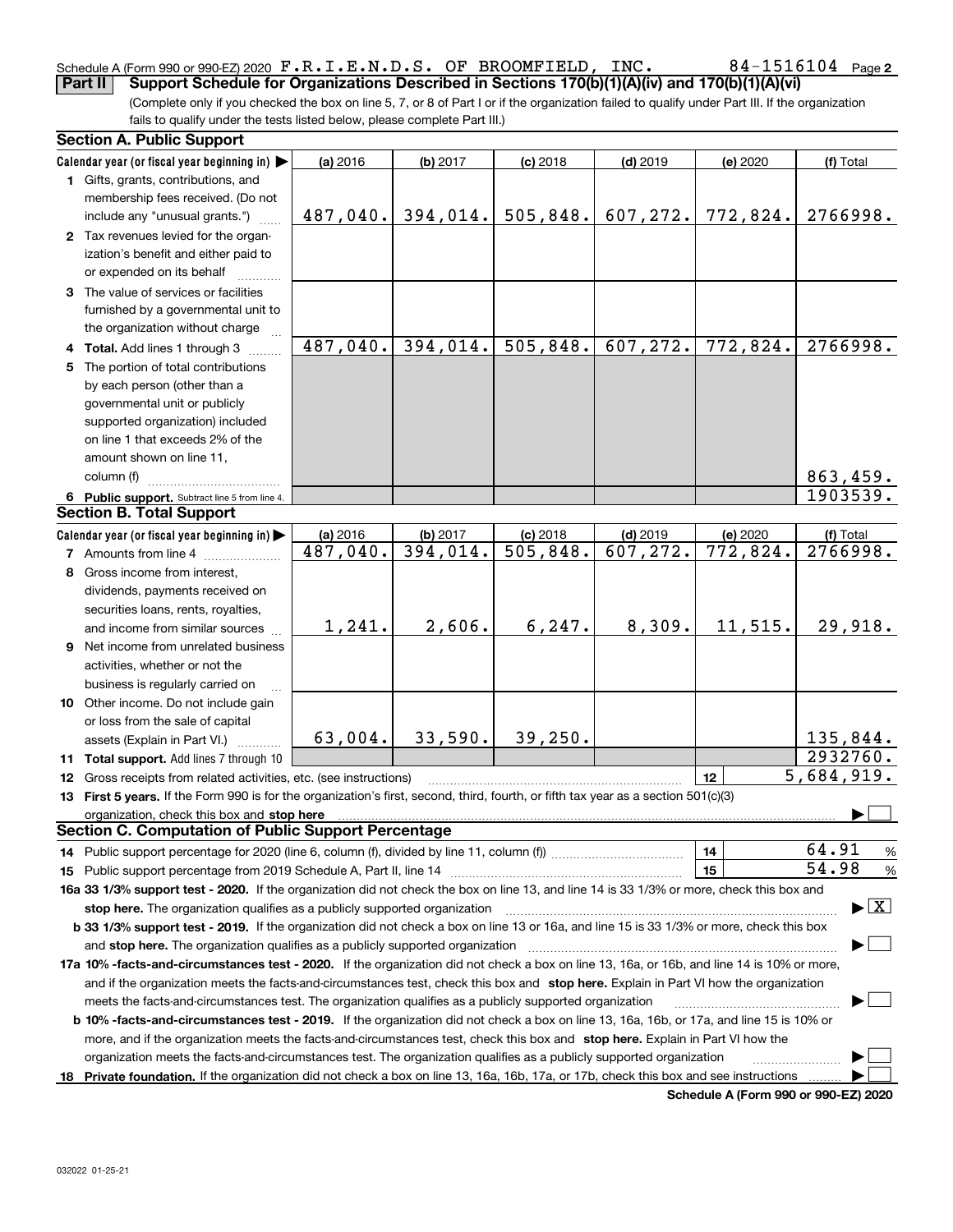#### Schedule A (Form 990 or 990-EZ) 2020 Page F.R.I.E.N.D.S. OF BROOMFIELD, INC. 84-1516104**Part III | Support Schedule for Organizations Described in Section 509(a)(2)**

(Complete only if you checked the box on line 10 of Part I or if the organization failed to qualify under Part II. If the organization fails to qualify under the tests listed below, please complete Part II.)

|    | <b>Section A. Public Support</b>                                                                                                                 |                 |          |                 |            |          |           |
|----|--------------------------------------------------------------------------------------------------------------------------------------------------|-----------------|----------|-----------------|------------|----------|-----------|
|    | Calendar year (or fiscal year beginning in) $\blacktriangleright$                                                                                | <b>(a)</b> 2016 | (b) 2017 | <b>(c)</b> 2018 | $(d)$ 2019 | (e) 2020 | (f) Total |
|    | 1 Gifts, grants, contributions, and                                                                                                              |                 |          |                 |            |          |           |
|    | membership fees received. (Do not                                                                                                                |                 |          |                 |            |          |           |
|    | include any "unusual grants.")                                                                                                                   |                 |          |                 |            |          |           |
|    | <b>2</b> Gross receipts from admissions,                                                                                                         |                 |          |                 |            |          |           |
|    | merchandise sold or services per-                                                                                                                |                 |          |                 |            |          |           |
|    | formed, or facilities furnished in                                                                                                               |                 |          |                 |            |          |           |
|    | any activity that is related to the<br>organization's tax-exempt purpose                                                                         |                 |          |                 |            |          |           |
|    | 3 Gross receipts from activities that                                                                                                            |                 |          |                 |            |          |           |
|    | are not an unrelated trade or bus-                                                                                                               |                 |          |                 |            |          |           |
|    | iness under section 513                                                                                                                          |                 |          |                 |            |          |           |
|    | 4 Tax revenues levied for the organ-                                                                                                             |                 |          |                 |            |          |           |
|    | ization's benefit and either paid to                                                                                                             |                 |          |                 |            |          |           |
|    | or expended on its behalf                                                                                                                        |                 |          |                 |            |          |           |
|    | .                                                                                                                                                |                 |          |                 |            |          |           |
|    | 5 The value of services or facilities                                                                                                            |                 |          |                 |            |          |           |
|    | furnished by a governmental unit to                                                                                                              |                 |          |                 |            |          |           |
|    | the organization without charge                                                                                                                  |                 |          |                 |            |          |           |
|    | <b>6 Total.</b> Add lines 1 through 5                                                                                                            |                 |          |                 |            |          |           |
|    | 7a Amounts included on lines 1, 2, and                                                                                                           |                 |          |                 |            |          |           |
|    | 3 received from disqualified persons                                                                                                             |                 |          |                 |            |          |           |
|    | <b>b</b> Amounts included on lines 2 and 3 received<br>from other than disqualified persons that                                                 |                 |          |                 |            |          |           |
|    | exceed the greater of \$5,000 or 1% of the                                                                                                       |                 |          |                 |            |          |           |
|    | amount on line 13 for the year                                                                                                                   |                 |          |                 |            |          |           |
|    | c Add lines 7a and 7b                                                                                                                            |                 |          |                 |            |          |           |
|    | 8 Public support. (Subtract line 7c from line 6.)                                                                                                |                 |          |                 |            |          |           |
|    | <b>Section B. Total Support</b>                                                                                                                  |                 |          |                 |            |          |           |
|    | Calendar year (or fiscal year beginning in)                                                                                                      | (a) 2016        | (b) 2017 | $(c)$ 2018      | $(d)$ 2019 | (e) 2020 | (f) Total |
|    | 9 Amounts from line 6                                                                                                                            |                 |          |                 |            |          |           |
|    | <b>10a</b> Gross income from interest,<br>dividends, payments received on                                                                        |                 |          |                 |            |          |           |
|    | securities loans, rents, royalties,                                                                                                              |                 |          |                 |            |          |           |
|    | and income from similar sources                                                                                                                  |                 |          |                 |            |          |           |
|    | <b>b</b> Unrelated business taxable income                                                                                                       |                 |          |                 |            |          |           |
|    | (less section 511 taxes) from businesses                                                                                                         |                 |          |                 |            |          |           |
|    | acquired after June 30, 1975<br>$\overline{\phantom{a}}$                                                                                         |                 |          |                 |            |          |           |
|    | c Add lines 10a and 10b                                                                                                                          |                 |          |                 |            |          |           |
|    | 11 Net income from unrelated business                                                                                                            |                 |          |                 |            |          |           |
|    | activities not included in line 10b,<br>whether or not the business is                                                                           |                 |          |                 |            |          |           |
|    | regularly carried on                                                                                                                             |                 |          |                 |            |          |           |
|    | <b>12</b> Other income. Do not include gain                                                                                                      |                 |          |                 |            |          |           |
|    | or loss from the sale of capital                                                                                                                 |                 |          |                 |            |          |           |
|    | assets (Explain in Part VI.)<br><b>13</b> Total support. (Add lines 9, 10c, 11, and 12.)                                                         |                 |          |                 |            |          |           |
|    | 14 First 5 years. If the Form 990 is for the organization's first, second, third, fourth, or fifth tax year as a section 501(c)(3) organization, |                 |          |                 |            |          |           |
|    | check this box and stop here <b>manufacture in the contract of the state of the state of state and stop here manufacture</b>                     |                 |          |                 |            |          |           |
|    | <b>Section C. Computation of Public Support Percentage</b>                                                                                       |                 |          |                 |            |          |           |
|    |                                                                                                                                                  |                 |          |                 |            | 15       | %         |
|    | 16 Public support percentage from 2019 Schedule A, Part III, line 15                                                                             |                 |          |                 |            | 16       | %         |
|    | <b>Section D. Computation of Investment Income Percentage</b>                                                                                    |                 |          |                 |            |          |           |
|    | 17 Investment income percentage for 2020 (line 10c, column (f), divided by line 13, column (f))                                                  |                 |          |                 |            | 17       | %         |
|    | 18 Investment income percentage from 2019 Schedule A, Part III, line 17                                                                          |                 |          |                 |            | 18       | %         |
|    | 19a 33 1/3% support tests - 2020. If the organization did not check the box on line 14, and line 15 is more than 33 1/3%, and line 17 is not     |                 |          |                 |            |          |           |
|    | more than 33 1/3%, check this box and stop here. The organization qualifies as a publicly supported organization                                 |                 |          |                 |            |          | $\sim$    |
|    | b 33 1/3% support tests - 2019. If the organization did not check a box on line 14 or line 19a, and line 16 is more than 33 1/3%, and            |                 |          |                 |            |          |           |
|    | line 18 is not more than 33 1/3%, check this box and stop here. The organization qualifies as a publicly supported organization                  |                 |          |                 |            |          |           |
| 20 |                                                                                                                                                  |                 |          |                 |            |          |           |
|    |                                                                                                                                                  |                 |          |                 |            |          |           |

**Schedule A (Form 990 or 990-EZ) 2020**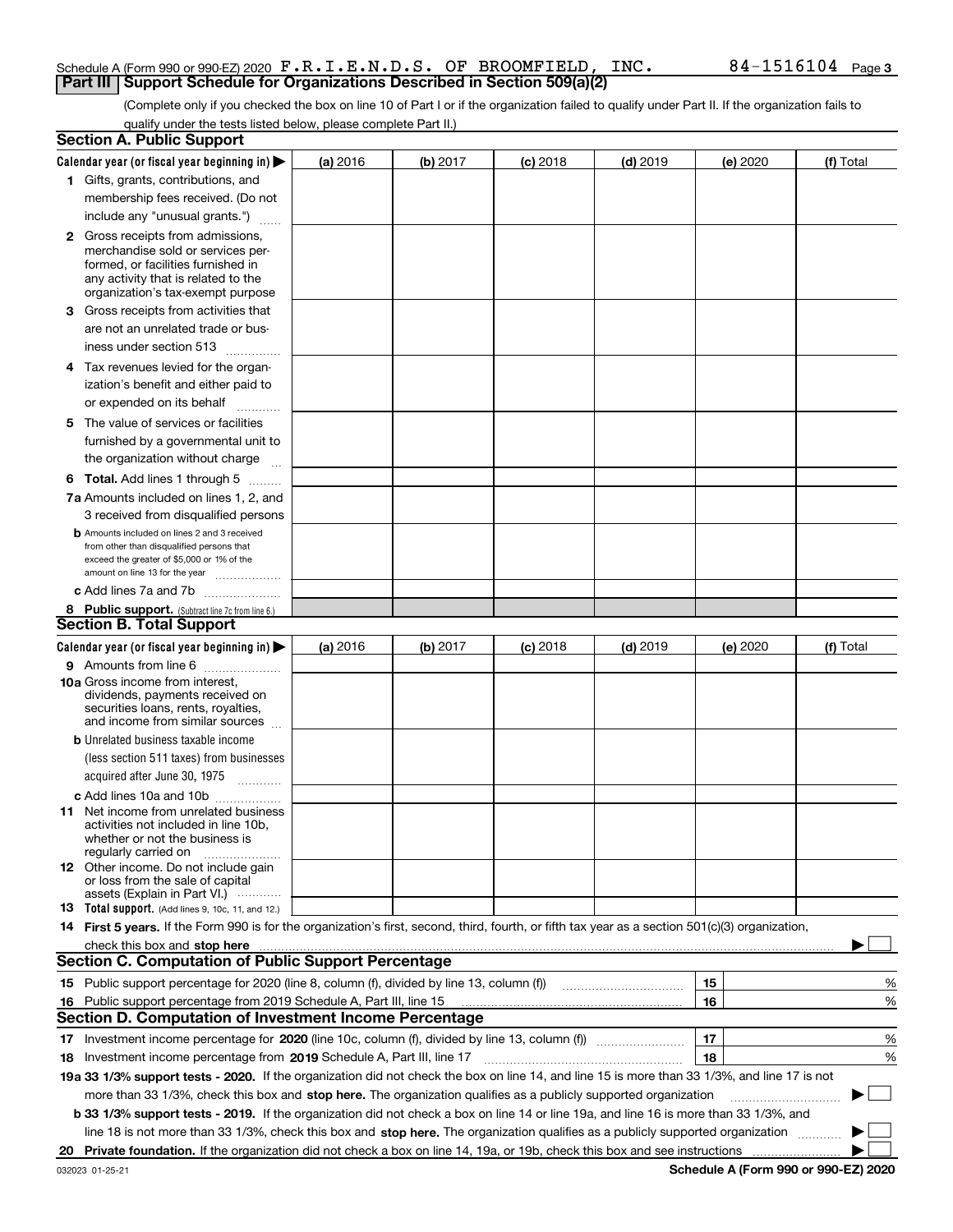**1**

**YesNo**

## **Part IV Supporting Organizations**

(Complete only if you checked a box in line 12 on Part I. If you checked box 12a, Part I, complete Sections A and B. If you checked box 12b, Part I, complete Sections A and C. If you checked box 12c, Part I, complete Sections A, D, and E. If you checked box 12d, Part I, complete Sections A and D, and complete Part V.)

### **Section A. All Supporting Organizations**

- **1** Are all of the organization's supported organizations listed by name in the organization's governing documents? If "No," describe in **Part VI** how the supported organizations are designated. If designated by *class or purpose, describe the designation. If historic and continuing relationship, explain.*
- **2** Did the organization have any supported organization that does not have an IRS determination of status under section 509(a)(1) or (2)? If "Yes," explain in Part VI how the organization determined that the supported *organization was described in section 509(a)(1) or (2).*
- **3a** Did the organization have a supported organization described in section 501(c)(4), (5), or (6)? If "Yes," answer *lines 3b and 3c below.*
- **b** Did the organization confirm that each supported organization qualified under section 501(c)(4), (5), or (6) and satisfied the public support tests under section 509(a)(2)? If "Yes," describe in **Part VI** when and how the *organization made the determination.*
- **c**Did the organization ensure that all support to such organizations was used exclusively for section 170(c)(2)(B) purposes? If "Yes," explain in **Part VI** what controls the organization put in place to ensure such use.
- **4a***If* Was any supported organization not organized in the United States ("foreign supported organization")? *"Yes," and if you checked box 12a or 12b in Part I, answer lines 4b and 4c below.*
- **b** Did the organization have ultimate control and discretion in deciding whether to make grants to the foreign supported organization? If "Yes," describe in **Part VI** how the organization had such control and discretion *despite being controlled or supervised by or in connection with its supported organizations.*
- **c** Did the organization support any foreign supported organization that does not have an IRS determination under sections 501(c)(3) and 509(a)(1) or (2)? If "Yes," explain in **Part VI** what controls the organization used *to ensure that all support to the foreign supported organization was used exclusively for section 170(c)(2)(B) purposes.*
- **5a***If "Yes,"* Did the organization add, substitute, or remove any supported organizations during the tax year? answer lines 5b and 5c below (if applicable). Also, provide detail in **Part VI,** including (i) the names and EIN *numbers of the supported organizations added, substituted, or removed; (ii) the reasons for each such action; (iii) the authority under the organization's organizing document authorizing such action; and (iv) how the action was accomplished (such as by amendment to the organizing document).*
- **b** Type I or Type II only. Was any added or substituted supported organization part of a class already designated in the organization's organizing document?
- **cSubstitutions only.**  Was the substitution the result of an event beyond the organization's control?
- **6** Did the organization provide support (whether in the form of grants or the provision of services or facilities) to **Part VI.** *If "Yes," provide detail in* support or benefit one or more of the filing organization's supported organizations? anyone other than (i) its supported organizations, (ii) individuals that are part of the charitable class benefited by one or more of its supported organizations, or (iii) other supporting organizations that also
- **7**Did the organization provide a grant, loan, compensation, or other similar payment to a substantial contributor *If "Yes," complete Part I of Schedule L (Form 990 or 990-EZ).* regard to a substantial contributor? (as defined in section 4958(c)(3)(C)), a family member of a substantial contributor, or a 35% controlled entity with
- **8** Did the organization make a loan to a disqualified person (as defined in section 4958) not described in line 7? *If "Yes," complete Part I of Schedule L (Form 990 or 990-EZ).*
- **9a** Was the organization controlled directly or indirectly at any time during the tax year by one or more in section 509(a)(1) or (2))? If "Yes," *provide detail in* <code>Part VI.</code> disqualified persons, as defined in section 4946 (other than foundation managers and organizations described
- **b** Did one or more disqualified persons (as defined in line 9a) hold a controlling interest in any entity in which the supporting organization had an interest? If "Yes," provide detail in P**art VI**.
- **c**Did a disqualified person (as defined in line 9a) have an ownership interest in, or derive any personal benefit from, assets in which the supporting organization also had an interest? If "Yes," provide detail in P**art VI.**
- **10a** Was the organization subject to the excess business holdings rules of section 4943 because of section supporting organizations)? If "Yes," answer line 10b below. 4943(f) (regarding certain Type II supporting organizations, and all Type III non-functionally integrated
- **b** Did the organization have any excess business holdings in the tax year? (Use Schedule C, Form 4720, to *determine whether the organization had excess business holdings.)*

**10b**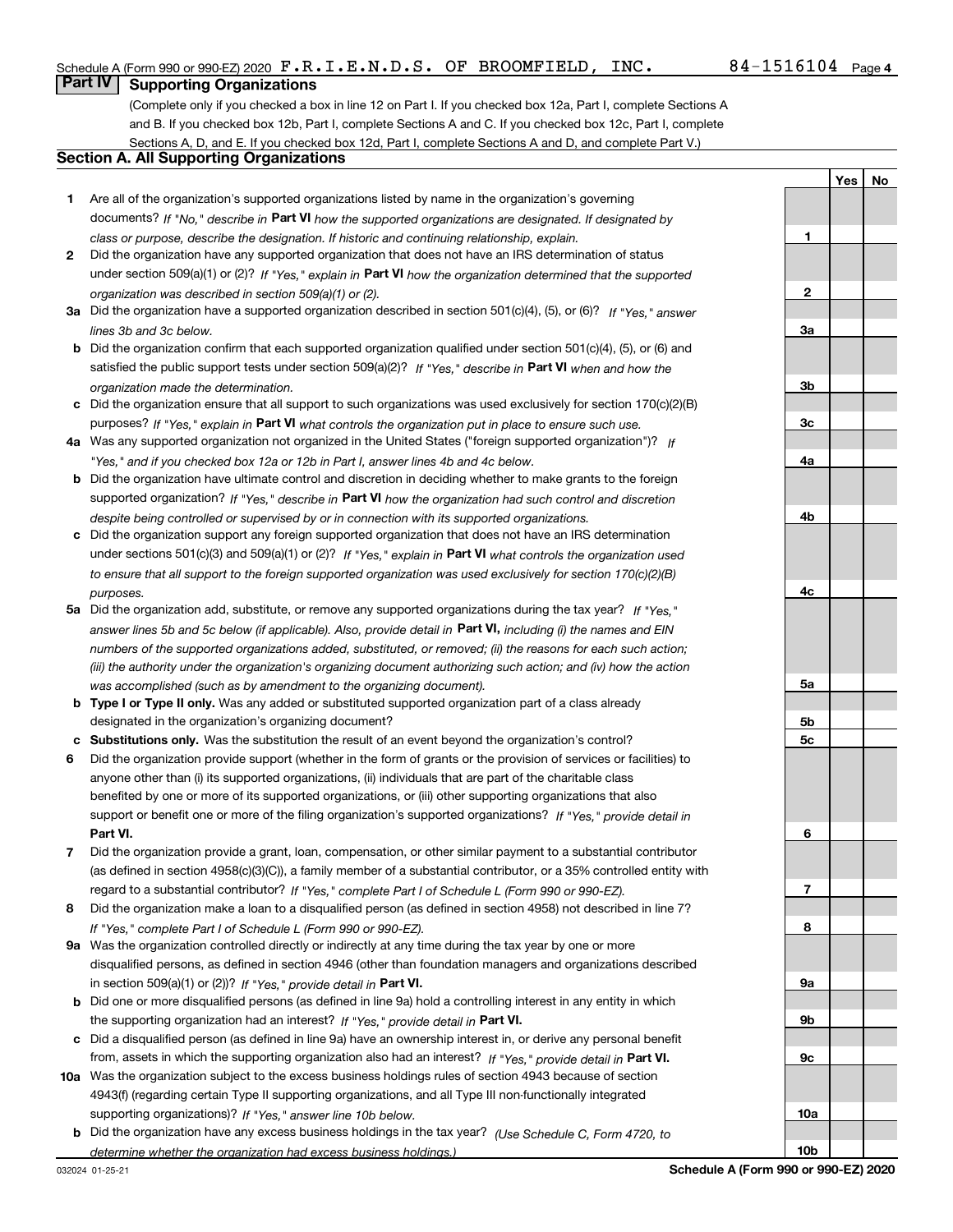# Schedule A (Form 990 or 990-EZ) 2020 Page F.R.I.E.N.D.S. OF BROOMFIELD, INC. 84-1516104

|              | <b>Supporting Organizations (continued)</b><br>Part IV                                                                                                                                                                                                      |                 |     |    |
|--------------|-------------------------------------------------------------------------------------------------------------------------------------------------------------------------------------------------------------------------------------------------------------|-----------------|-----|----|
|              |                                                                                                                                                                                                                                                             |                 | Yes | No |
| 11           | Has the organization accepted a gift or contribution from any of the following persons?                                                                                                                                                                     |                 |     |    |
|              | a A person who directly or indirectly controls, either alone or together with persons described in lines 11b and                                                                                                                                            |                 |     |    |
|              | 11c below, the governing body of a supported organization?                                                                                                                                                                                                  | 11a             |     |    |
|              | <b>b</b> A family member of a person described in line 11a above?                                                                                                                                                                                           | 11 <sub>b</sub> |     |    |
|              | c A 35% controlled entity of a person described in line 11a or 11b above? If "Yes" to line 11a, 11b, or 11c, provide                                                                                                                                        |                 |     |    |
|              | detail in Part VI.                                                                                                                                                                                                                                          | 11c             |     |    |
|              | <b>Section B. Type I Supporting Organizations</b>                                                                                                                                                                                                           |                 |     |    |
|              |                                                                                                                                                                                                                                                             |                 | Yes | No |
| 1.           | Did the governing body, members of the governing body, officers acting in their official capacity, or membership of one or<br>more supported organizations have the power to regularly appoint or elect at least a majority of the organization's officers, |                 |     |    |
|              | directors, or trustees at all times during the tax year? If "No," describe in Part VI how the supported organization(s)<br>effectively operated, supervised, or controlled the organization's activities. If the organization had more than one supported   |                 |     |    |
|              | organization, describe how the powers to appoint and/or remove officers, directors, or trustees were allocated among the                                                                                                                                    |                 |     |    |
|              | supported organizations and what conditions or restrictions, if any, applied to such powers during the tax year.                                                                                                                                            | 1               |     |    |
| $\mathbf{2}$ | Did the organization operate for the benefit of any supported organization other than the supported<br>organization(s) that operated, supervised, or controlled the supporting organization? If "Yes," explain in                                           |                 |     |    |
|              |                                                                                                                                                                                                                                                             |                 |     |    |
|              | Part VI how providing such benefit carried out the purposes of the supported organization(s) that operated,                                                                                                                                                 | $\overline{2}$  |     |    |
|              | supervised, or controlled the supporting organization.<br>Section C. Type II Supporting Organizations                                                                                                                                                       |                 |     |    |
|              |                                                                                                                                                                                                                                                             |                 | Yes | No |
| 1.           | Were a majority of the organization's directors or trustees during the tax year also a majority of the directors                                                                                                                                            |                 |     |    |
|              | or trustees of each of the organization's supported organization(s)? If "No," describe in Part VI how control                                                                                                                                               |                 |     |    |
|              | or management of the supporting organization was vested in the same persons that controlled or managed                                                                                                                                                      |                 |     |    |
|              | the supported organization(s).                                                                                                                                                                                                                              | 1               |     |    |
|              | Section D. All Type III Supporting Organizations                                                                                                                                                                                                            |                 |     |    |
|              |                                                                                                                                                                                                                                                             |                 | Yes | No |
| 1.           | Did the organization provide to each of its supported organizations, by the last day of the fifth month of the                                                                                                                                              |                 |     |    |
|              | organization's tax year, (i) a written notice describing the type and amount of support provided during the prior tax                                                                                                                                       |                 |     |    |
|              | year, (ii) a copy of the Form 990 that was most recently filed as of the date of notification, and (iii) copies of the                                                                                                                                      |                 |     |    |
|              | organization's governing documents in effect on the date of notification, to the extent not previously provided?                                                                                                                                            | 1               |     |    |
| 2            | Were any of the organization's officers, directors, or trustees either (i) appointed or elected by the supported                                                                                                                                            |                 |     |    |
|              | organization(s) or (ii) serving on the governing body of a supported organization? If "No," explain in Part VI how                                                                                                                                          |                 |     |    |
|              | the organization maintained a close and continuous working relationship with the supported organization(s).                                                                                                                                                 | $\mathbf 2$     |     |    |
| 3            | By reason of the relationship described in line 2, above, did the organization's supported organizations have a                                                                                                                                             |                 |     |    |
|              | significant voice in the organization's investment policies and in directing the use of the organization's                                                                                                                                                  |                 |     |    |
|              | income or assets at all times during the tax year? If "Yes," describe in Part VI the role the organization's                                                                                                                                                |                 |     |    |
|              | supported organizations played in this regard.                                                                                                                                                                                                              | 3               |     |    |
|              | Section E. Type III Functionally Integrated Supporting Organizations                                                                                                                                                                                        |                 |     |    |
| 1.           | Check the box next to the method that the organization used to satisfy the Integral Part Test during the year (see instructions).                                                                                                                           |                 |     |    |
| a            | The organization satisfied the Activities Test. Complete line 2 below.                                                                                                                                                                                      |                 |     |    |
| b            | The organization is the parent of each of its supported organizations. Complete line 3 below.                                                                                                                                                               |                 |     |    |
| c            | The organization supported a governmental entity. Describe in Part VI how you supported a governmental entity (see instructions)                                                                                                                            |                 |     |    |
| 2            | Activities Test. Answer lines 2a and 2b below.                                                                                                                                                                                                              |                 | Yes | No |

- **a** Did substantially all of the organization's activities during the tax year directly further the exempt purposes of **b** Did the activities described in line 2a, above, constitute activities that, but for the organization's involvement, the supported organization(s) to which the organization was responsive? If "Yes," then in **Part VI identify those supported organizations and explain**  *how these activities directly furthered their exempt purposes, how the organization was responsive to those supported organizations, and how the organization determined that these activities constituted substantially all of its activities.*
	- **Part VI**  *the reasons for the organization's position that its supported organization(s) would have engaged in* one or more of the organization's supported organization(s) would have been engaged in? If "Yes," e*xplain in these activities but for the organization's involvement.*
- **3** Parent of Supported Organizations. Answer lines 3a and 3b below.

**a** Did the organization have the power to regularly appoint or elect a majority of the officers, directors, or trustees of each of the supported organizations? If "Yes" or "No" provide details in **Part VI.** 

**b** Did the organization exercise a substantial degree of direction over the policies, programs, and activities of each of its supported organizations? If "Yes," describe in Part VI the role played by the organization in this regard.

**2a**

**2b**

**3a**

**3b**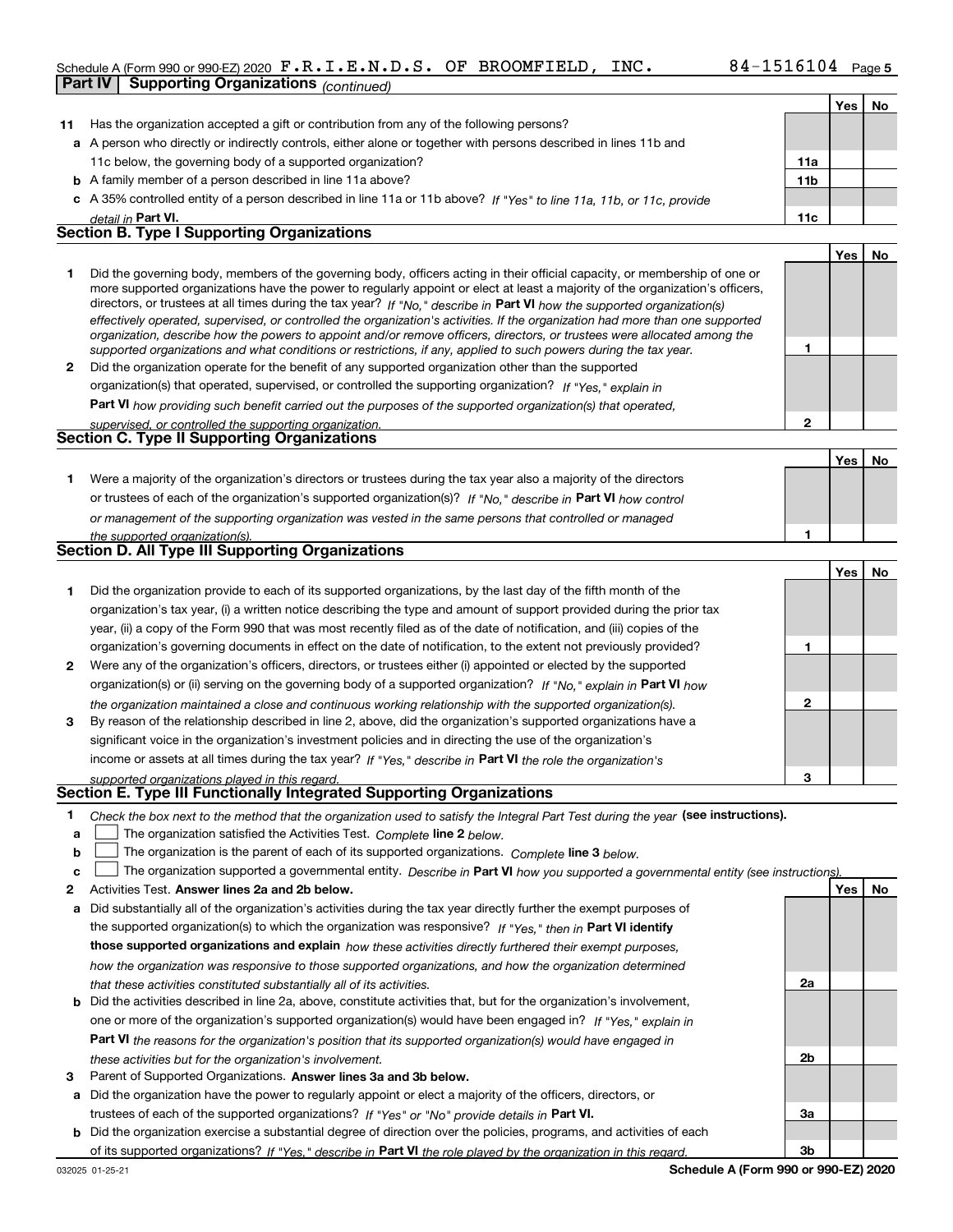| ai tv<br>i ype iii ivoii-i uncuonally integrated oos(a)(o) supporting organizations                                                                 |                |                |                                |
|-----------------------------------------------------------------------------------------------------------------------------------------------------|----------------|----------------|--------------------------------|
| Check here if the organization satisfied the Integral Part Test as a qualifying trust on Nov. 20, 1970 (explain in Part VI). See instructions.<br>1 |                |                |                                |
| All other Type III non-functionally integrated supporting organizations must complete Sections A through E.                                         |                |                |                                |
| Section A - Adjusted Net Income                                                                                                                     |                | (A) Prior Year | (B) Current Year<br>(optional) |
| Net short-term capital gain<br>-1                                                                                                                   | 1              |                |                                |
| 2<br>Recoveries of prior-year distributions                                                                                                         | $\mathbf{2}$   |                |                                |
| Other gross income (see instructions)<br>3                                                                                                          | 3              |                |                                |
| Add lines 1 through 3.<br>4                                                                                                                         | 4              |                |                                |
| 5<br>Depreciation and depletion                                                                                                                     | 5              |                |                                |
| 6<br>Portion of operating expenses paid or incurred for production or                                                                               |                |                |                                |
| collection of gross income or for management, conservation, or                                                                                      |                |                |                                |
| maintenance of property held for production of income (see instructions)                                                                            | 6              |                |                                |
| Other expenses (see instructions)<br>7                                                                                                              | $\overline{7}$ |                |                                |
| Adjusted Net Income (subtract lines 5, 6, and 7 from line 4)<br>8                                                                                   | 8              |                |                                |
| Section B - Minimum Asset Amount                                                                                                                    |                | (A) Prior Year | (B) Current Year<br>(optional) |
| Aggregate fair market value of all non-exempt-use assets (see<br>1.                                                                                 |                |                |                                |
| instructions for short tax year or assets held for part of year):                                                                                   |                |                |                                |
| a Average monthly value of securities                                                                                                               | 1a             |                |                                |
| <b>b</b> Average monthly cash balances                                                                                                              | 1b             |                |                                |
| c Fair market value of other non-exempt-use assets                                                                                                  | 1c             |                |                                |
| d Total (add lines 1a, 1b, and 1c)                                                                                                                  | 1d             |                |                                |
| e Discount claimed for blockage or other factors                                                                                                    |                |                |                                |
| (explain in detail in Part VI):                                                                                                                     |                |                |                                |
| Acquisition indebtedness applicable to non-exempt-use assets<br>$\mathbf{2}$                                                                        | $\mathbf{2}$   |                |                                |
| 3.<br>Subtract line 2 from line 1d.                                                                                                                 | 3              |                |                                |
| Cash deemed held for exempt use. Enter 0.015 of line 3 (for greater amount,<br>4                                                                    |                |                |                                |
| see instructions).                                                                                                                                  | 4              |                |                                |
| 5<br>Net value of non-exempt-use assets (subtract line 4 from line 3)                                                                               | 5              |                |                                |
| Multiply line 5 by 0.035.<br>6                                                                                                                      | 6              |                |                                |
| 7<br>Recoveries of prior-year distributions                                                                                                         | $\overline{7}$ |                |                                |
| Minimum Asset Amount (add line 7 to line 6)<br>8                                                                                                    | 8              |                |                                |
| <b>Section C - Distributable Amount</b>                                                                                                             |                |                | <b>Current Year</b>            |
| Adjusted net income for prior year (from Section A, line 8, column A)<br>$\mathbf{1}$                                                               | 1              |                |                                |
| Enter 0.85 of line 1.<br>2                                                                                                                          | $\mathbf{2}$   |                |                                |
| Minimum asset amount for prior year (from Section B, line 8, column A)<br>3                                                                         | 3              |                |                                |
| 4<br>Enter greater of line 2 or line 3.                                                                                                             | 4              |                |                                |
| 5<br>Income tax imposed in prior year                                                                                                               | 5              |                |                                |
| 6<br>Distributable Amount. Subtract line 5 from line 4, unless subject to                                                                           |                |                |                                |
| emergency temporary reduction (see instructions).                                                                                                   | 6              |                |                                |

#### Schedule A (Form 990 or 990-EZ) 2020  $\texttt{F} \cdot \texttt{R} \cdot \texttt{L} \cdot \texttt{E} \cdot \texttt{N} \cdot \texttt{D} \cdot \texttt{S} \cdot \texttt{OF}$  BROOMFIELD , INC  $\texttt{N} \cdot \texttt{D} \cdot \texttt{S} \cdot \texttt{D} \cdot \texttt{B}$ **Part V Type III Non-Functionally Integrated 509(a)(3) Supporting Organizations**  F.R.I.E.N.D.S. OF BROOMFIELD, INC. 84-1516104

**7**

 $\mathcal{L}^{\text{max}}$ 

Check here if the current year is the organization's first as a non-functionally integrated Type III supporting organization (see instructions).

**Schedule A (Form 990 or 990-EZ) 2020**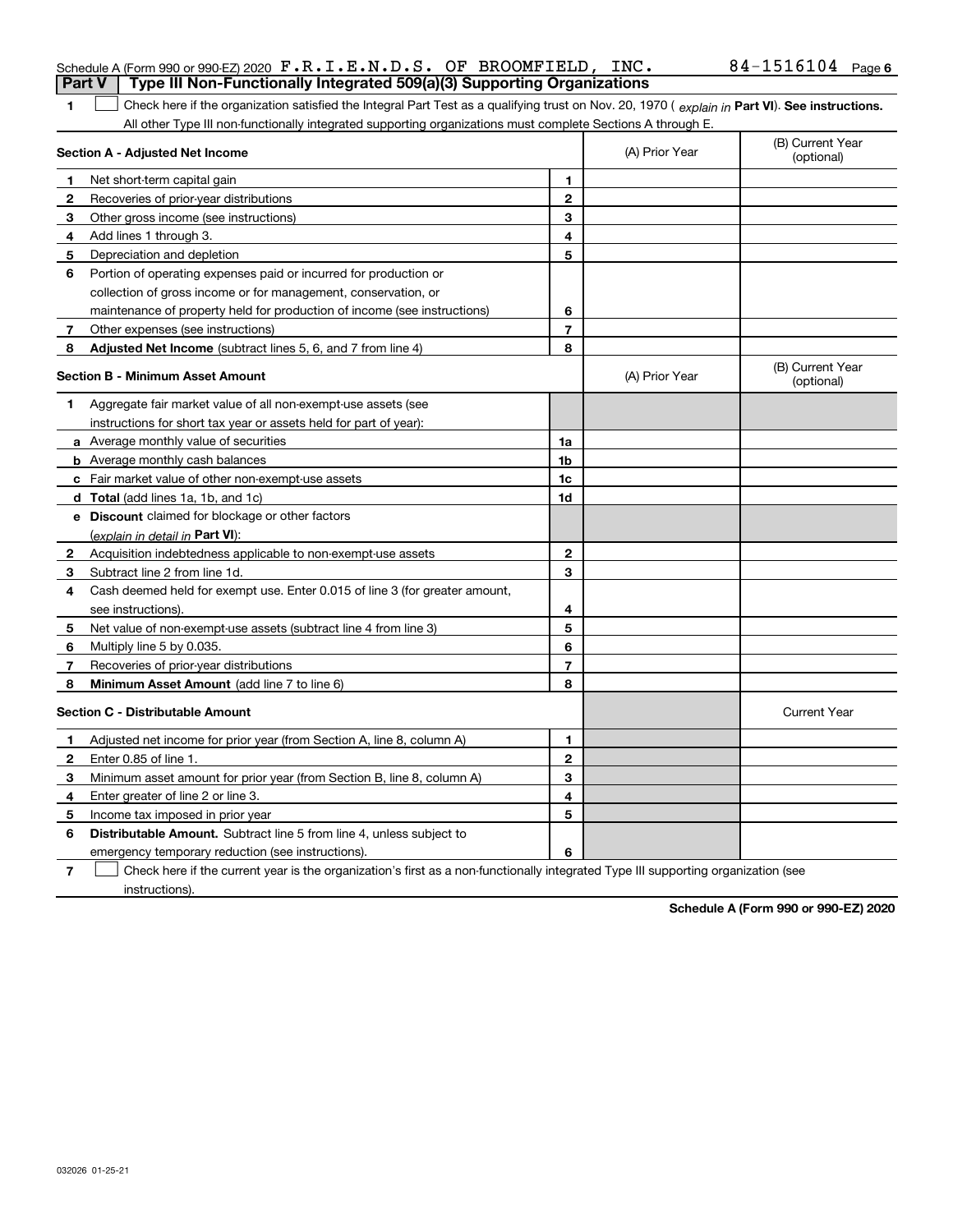#### Schedule A (Form 990 or 990-EZ) 2020  $\texttt{F} \cdot \texttt{R} \cdot \texttt{L} \cdot \texttt{E} \cdot \texttt{N} \cdot \texttt{D} \cdot \texttt{S} \cdot \texttt{OF}$  BROOMFIELD , INC  $\texttt{N} \cdot \texttt{D} \cdot \texttt{S} \cdot \texttt{D} \cdot \texttt{B}$ F.R.I.E.N.D.S. OF BROOMFIELD, INC. 84-1516104

|    | Type III Non-Functionally Integrated 509(a)(3) Supporting Organizations<br><b>Part V</b><br>(continued) |                             |                                       |              |                                         |  |  |  |
|----|---------------------------------------------------------------------------------------------------------|-----------------------------|---------------------------------------|--------------|-----------------------------------------|--|--|--|
|    | <b>Section D - Distributions</b>                                                                        |                             |                                       |              | <b>Current Year</b>                     |  |  |  |
| 1  | Amounts paid to supported organizations to accomplish exempt purposes                                   |                             |                                       | 1            |                                         |  |  |  |
| 2  | Amounts paid to perform activity that directly furthers exempt purposes of supported                    |                             |                                       |              |                                         |  |  |  |
|    | organizations, in excess of income from activity                                                        |                             |                                       | $\mathbf{2}$ |                                         |  |  |  |
| 3  | Administrative expenses paid to accomplish exempt purposes of supported organizations                   |                             |                                       | 3            |                                         |  |  |  |
| 4  | Amounts paid to acquire exempt-use assets                                                               |                             | 4                                     |              |                                         |  |  |  |
| 5  | Qualified set-aside amounts (prior IRS approval required - provide details in Part VI)                  |                             |                                       | 5            |                                         |  |  |  |
| 6  | Other distributions ( <i>describe in</i> Part VI). See instructions.                                    |                             |                                       | 6            |                                         |  |  |  |
| 7  | Total annual distributions. Add lines 1 through 6.                                                      |                             |                                       | 7            |                                         |  |  |  |
| 8  | Distributions to attentive supported organizations to which the organization is responsive              |                             |                                       |              |                                         |  |  |  |
|    | (provide details in Part VI). See instructions.                                                         |                             |                                       | 8            |                                         |  |  |  |
| 9  | Distributable amount for 2020 from Section C, line 6                                                    |                             |                                       | 9            |                                         |  |  |  |
| 10 | Line 8 amount divided by line 9 amount                                                                  |                             |                                       | 10           |                                         |  |  |  |
|    |                                                                                                         | (i)                         | (ii)                                  |              | (iii)                                   |  |  |  |
|    | Section E - Distribution Allocations (see instructions)                                                 | <b>Excess Distributions</b> | <b>Underdistributions</b><br>Pre-2020 |              | <b>Distributable</b><br>Amount for 2020 |  |  |  |
| 1  | Distributable amount for 2020 from Section C, line 6                                                    |                             |                                       |              |                                         |  |  |  |
| 2  | Underdistributions, if any, for years prior to 2020 (reason-                                            |                             |                                       |              |                                         |  |  |  |
|    | able cause required - explain in Part VI). See instructions.                                            |                             |                                       |              |                                         |  |  |  |
| 3  | Excess distributions carryover, if any, to 2020                                                         |                             |                                       |              |                                         |  |  |  |
|    | <b>a</b> From 2015                                                                                      |                             |                                       |              |                                         |  |  |  |
|    | <b>b</b> From 2016                                                                                      |                             |                                       |              |                                         |  |  |  |
|    | c From 2017                                                                                             |                             |                                       |              |                                         |  |  |  |
|    | <b>d</b> From 2018                                                                                      |                             |                                       |              |                                         |  |  |  |
|    | e From 2019                                                                                             |                             |                                       |              |                                         |  |  |  |
|    | f Total of lines 3a through 3e                                                                          |                             |                                       |              |                                         |  |  |  |
|    | g Applied to underdistributions of prior years                                                          |                             |                                       |              |                                         |  |  |  |
|    | <b>h</b> Applied to 2020 distributable amount                                                           |                             |                                       |              |                                         |  |  |  |
|    | Carryover from 2015 not applied (see instructions)                                                      |                             |                                       |              |                                         |  |  |  |
|    | Remainder. Subtract lines 3g, 3h, and 3i from line 3f.                                                  |                             |                                       |              |                                         |  |  |  |
| 4  | Distributions for 2020 from Section D,                                                                  |                             |                                       |              |                                         |  |  |  |
|    | line $7:$                                                                                               |                             |                                       |              |                                         |  |  |  |
|    | a Applied to underdistributions of prior years                                                          |                             |                                       |              |                                         |  |  |  |
|    | <b>b</b> Applied to 2020 distributable amount                                                           |                             |                                       |              |                                         |  |  |  |
|    | c Remainder. Subtract lines 4a and 4b from line 4.                                                      |                             |                                       |              |                                         |  |  |  |
| 5  | Remaining underdistributions for years prior to 2020, if                                                |                             |                                       |              |                                         |  |  |  |
|    | any. Subtract lines 3g and 4a from line 2. For result greater                                           |                             |                                       |              |                                         |  |  |  |
|    | than zero, explain in Part VI. See instructions.                                                        |                             |                                       |              |                                         |  |  |  |
| 6  | Remaining underdistributions for 2020. Subtract lines 3h                                                |                             |                                       |              |                                         |  |  |  |
|    | and 4b from line 1. For result greater than zero, explain in                                            |                             |                                       |              |                                         |  |  |  |
|    | Part VI. See instructions.                                                                              |                             |                                       |              |                                         |  |  |  |
| 7  | Excess distributions carryover to 2021. Add lines 3j                                                    |                             |                                       |              |                                         |  |  |  |
|    | and 4c.                                                                                                 |                             |                                       |              |                                         |  |  |  |
| 8  | Breakdown of line 7:                                                                                    |                             |                                       |              |                                         |  |  |  |
|    | a Excess from 2016                                                                                      |                             |                                       |              |                                         |  |  |  |
|    | <b>b</b> Excess from 2017                                                                               |                             |                                       |              |                                         |  |  |  |
|    | c Excess from 2018                                                                                      |                             |                                       |              |                                         |  |  |  |
|    | d Excess from 2019                                                                                      |                             |                                       |              |                                         |  |  |  |
|    | e Excess from 2020                                                                                      |                             |                                       |              |                                         |  |  |  |

**Schedule A (Form 990 or 990-EZ) 2020**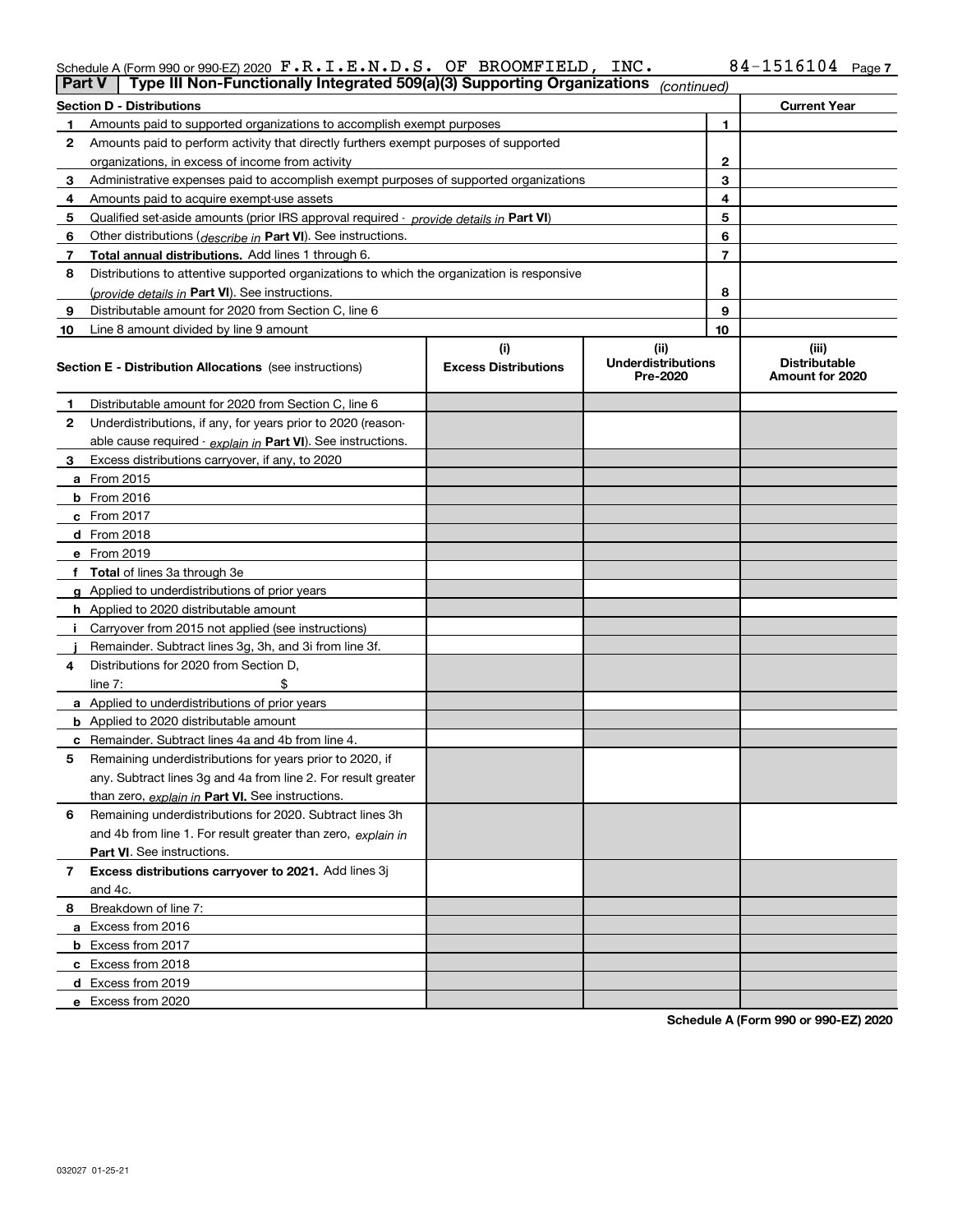|                | Schedule A (Form 990 or 990-EZ) 2020 F.R.I.E.N.D.S. OF BROOMFIELD, INC.                                                                                                                                                                                                                                                                                                                                                                                                                                                                                                                     |  | 84-1516104 Page 8 |
|----------------|---------------------------------------------------------------------------------------------------------------------------------------------------------------------------------------------------------------------------------------------------------------------------------------------------------------------------------------------------------------------------------------------------------------------------------------------------------------------------------------------------------------------------------------------------------------------------------------------|--|-------------------|
| <b>Part VI</b> | Supplemental Information. Provide the explanations required by Part II, line 10; Part II, line 17a or 17b; Part III, line 12;<br>Part IV, Section A, lines 1, 2, 3b, 3c, 4b, 4c, 5a, 6, 9a, 9b, 9c, 11a, 11b, and 11c; Part IV, Section B, lines 1 and 2; Part IV, Section C,<br>line 1; Part IV, Section D, lines 2 and 3; Part IV, Section E, lines 1c, 2a, 2b, 3a, and 3b; Part V, line 1; Part V, Section B, line 1e; Part V,<br>Section D, lines 5, 6, and 8; and Part V, Section E, lines 2, 5, and 6. Also complete this part for any additional information.<br>(See instructions.) |  |                   |
|                |                                                                                                                                                                                                                                                                                                                                                                                                                                                                                                                                                                                             |  |                   |
|                |                                                                                                                                                                                                                                                                                                                                                                                                                                                                                                                                                                                             |  |                   |
|                |                                                                                                                                                                                                                                                                                                                                                                                                                                                                                                                                                                                             |  |                   |
|                |                                                                                                                                                                                                                                                                                                                                                                                                                                                                                                                                                                                             |  |                   |
|                |                                                                                                                                                                                                                                                                                                                                                                                                                                                                                                                                                                                             |  |                   |
|                |                                                                                                                                                                                                                                                                                                                                                                                                                                                                                                                                                                                             |  |                   |
|                |                                                                                                                                                                                                                                                                                                                                                                                                                                                                                                                                                                                             |  |                   |
|                |                                                                                                                                                                                                                                                                                                                                                                                                                                                                                                                                                                                             |  |                   |
|                |                                                                                                                                                                                                                                                                                                                                                                                                                                                                                                                                                                                             |  |                   |
|                |                                                                                                                                                                                                                                                                                                                                                                                                                                                                                                                                                                                             |  |                   |
|                |                                                                                                                                                                                                                                                                                                                                                                                                                                                                                                                                                                                             |  |                   |
|                |                                                                                                                                                                                                                                                                                                                                                                                                                                                                                                                                                                                             |  |                   |
|                |                                                                                                                                                                                                                                                                                                                                                                                                                                                                                                                                                                                             |  |                   |
|                |                                                                                                                                                                                                                                                                                                                                                                                                                                                                                                                                                                                             |  |                   |
|                |                                                                                                                                                                                                                                                                                                                                                                                                                                                                                                                                                                                             |  |                   |
|                |                                                                                                                                                                                                                                                                                                                                                                                                                                                                                                                                                                                             |  |                   |
|                |                                                                                                                                                                                                                                                                                                                                                                                                                                                                                                                                                                                             |  |                   |
|                |                                                                                                                                                                                                                                                                                                                                                                                                                                                                                                                                                                                             |  |                   |
|                |                                                                                                                                                                                                                                                                                                                                                                                                                                                                                                                                                                                             |  |                   |
|                |                                                                                                                                                                                                                                                                                                                                                                                                                                                                                                                                                                                             |  |                   |
|                |                                                                                                                                                                                                                                                                                                                                                                                                                                                                                                                                                                                             |  |                   |
|                |                                                                                                                                                                                                                                                                                                                                                                                                                                                                                                                                                                                             |  |                   |
|                |                                                                                                                                                                                                                                                                                                                                                                                                                                                                                                                                                                                             |  |                   |
|                |                                                                                                                                                                                                                                                                                                                                                                                                                                                                                                                                                                                             |  |                   |
|                |                                                                                                                                                                                                                                                                                                                                                                                                                                                                                                                                                                                             |  |                   |
|                |                                                                                                                                                                                                                                                                                                                                                                                                                                                                                                                                                                                             |  |                   |
|                |                                                                                                                                                                                                                                                                                                                                                                                                                                                                                                                                                                                             |  |                   |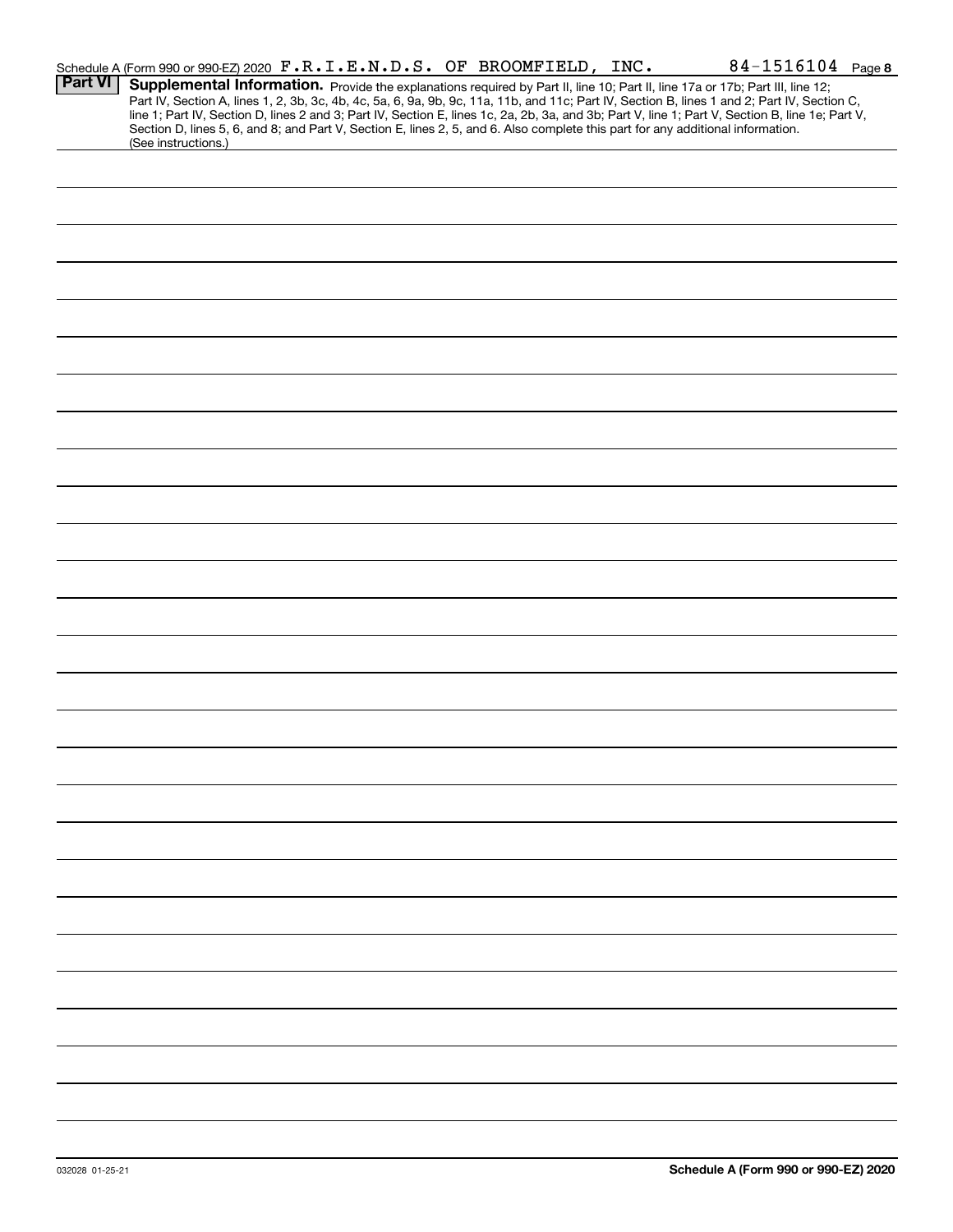|              | <b>SCHEDULE D</b>                         | <b>Supplemental Financial Statements</b>                                                                                                                                     |                         |                                                    |     | OMB No. 1545-0047                                   |    |
|--------------|-------------------------------------------|------------------------------------------------------------------------------------------------------------------------------------------------------------------------------|-------------------------|----------------------------------------------------|-----|-----------------------------------------------------|----|
|              | (Form 990)                                | Complete if the organization answered "Yes" on Form 990.                                                                                                                     |                         |                                                    |     |                                                     |    |
|              | Department of the Treasury                | Part IV, line 6, 7, 8, 9, 10, 11a, 11b, 11c, 11d, 11e, 11f, 12a, or 12b.<br>Attach to Form 990.                                                                              |                         |                                                    |     | Open to Public                                      |    |
|              | Internal Revenue Service                  | Go to www.irs.gov/Form990 for instructions and the latest information.                                                                                                       |                         |                                                    |     | <b>Inspection</b>                                   |    |
|              | Name of the organization                  | F.R.I.E.N.D.S. OF BROOMFIELD, INC.                                                                                                                                           |                         |                                                    |     | <b>Employer identification number</b><br>84-1516104 |    |
|              | Part I                                    | Organizations Maintaining Donor Advised Funds or Other Similar Funds or Accounts. Complete if the                                                                            |                         |                                                    |     |                                                     |    |
|              |                                           | organization answered "Yes" on Form 990, Part IV, line 6.                                                                                                                    |                         |                                                    |     |                                                     |    |
|              |                                           |                                                                                                                                                                              | (a) Donor advised funds |                                                    |     | (b) Funds and other accounts                        |    |
| 1            |                                           |                                                                                                                                                                              |                         |                                                    |     |                                                     |    |
| 2            |                                           | Aggregate value of contributions to (during year)                                                                                                                            |                         |                                                    |     |                                                     |    |
| з            |                                           |                                                                                                                                                                              |                         |                                                    |     |                                                     |    |
| 4            |                                           |                                                                                                                                                                              |                         |                                                    |     |                                                     |    |
| 5            |                                           | Did the organization inform all donors and donor advisors in writing that the assets held in donor advised funds                                                             |                         |                                                    |     |                                                     |    |
|              |                                           |                                                                                                                                                                              |                         |                                                    |     | Yes                                                 | No |
| 6            |                                           | Did the organization inform all grantees, donors, and donor advisors in writing that grant funds can be used only                                                            |                         |                                                    |     |                                                     |    |
|              |                                           | for charitable purposes and not for the benefit of the donor or donor advisor, or for any other purpose conferring                                                           |                         |                                                    |     |                                                     |    |
|              | impermissible private benefit?<br>Part II |                                                                                                                                                                              |                         |                                                    |     | Yes                                                 | No |
|              |                                           | Conservation Easements. Complete if the organization answered "Yes" on Form 990, Part IV, line 7.                                                                            |                         |                                                    |     |                                                     |    |
| 1.           |                                           | Purpose(s) of conservation easements held by the organization (check all that apply).                                                                                        |                         |                                                    |     |                                                     |    |
|              |                                           | Preservation of land for public use (for example, recreation or education)                                                                                                   |                         | Preservation of a historically important land area |     |                                                     |    |
|              |                                           | Protection of natural habitat                                                                                                                                                |                         | Preservation of a certified historic structure     |     |                                                     |    |
| $\mathbf{2}$ |                                           | Preservation of open space<br>Complete lines 2a through 2d if the organization held a qualified conservation contribution in the form of a conservation easement on the last |                         |                                                    |     |                                                     |    |
|              | day of the tax year.                      |                                                                                                                                                                              |                         |                                                    |     | Held at the End of the Tax Year                     |    |
|              |                                           |                                                                                                                                                                              |                         |                                                    | 2a  |                                                     |    |
| b            |                                           | Total acreage restricted by conservation easements                                                                                                                           |                         |                                                    | 2b  |                                                     |    |
|              |                                           |                                                                                                                                                                              |                         |                                                    | 2c  |                                                     |    |
| d            |                                           | Number of conservation easements included in (c) acquired after 7/25/06, and not on a historic structure                                                                     |                         |                                                    |     |                                                     |    |
|              |                                           |                                                                                                                                                                              |                         |                                                    | 2d  |                                                     |    |
| З.           |                                           | Number of conservation easements modified, transferred, released, extinguished, or terminated by the organization during the tax                                             |                         |                                                    |     |                                                     |    |
|              | year                                      |                                                                                                                                                                              |                         |                                                    |     |                                                     |    |
| 4            |                                           | Number of states where property subject to conservation easement is located                                                                                                  |                         |                                                    |     |                                                     |    |
| 5            |                                           | Does the organization have a written policy regarding the periodic monitoring, inspection, handling of                                                                       |                         |                                                    |     |                                                     |    |
|              |                                           | violations, and enforcement of the conservation easements it holds?                                                                                                          |                         |                                                    |     | Yes                                                 | No |
| 6            |                                           | Staff and volunteer hours devoted to monitoring, inspecting, handling of violations, and enforcing conservation easements during the year                                    |                         |                                                    |     |                                                     |    |
|              |                                           |                                                                                                                                                                              |                         |                                                    |     |                                                     |    |
| 7            |                                           | Amount of expenses incurred in monitoring, inspecting, handling of violations, and enforcing conservation easements during the year                                          |                         |                                                    |     |                                                     |    |
| 8            | $\blacktriangleright$ \$                  | Does each conservation easement reported on line 2(d) above satisfy the requirements of section 170(h)(4)(B)(i)                                                              |                         |                                                    |     |                                                     |    |
|              |                                           |                                                                                                                                                                              |                         |                                                    |     | Yes                                                 | No |
| 9            |                                           | In Part XIII, describe how the organization reports conservation easements in its revenue and expense statement and                                                          |                         |                                                    |     |                                                     |    |
|              |                                           | balance sheet, and include, if applicable, the text of the footnote to the organization's financial statements that describes the                                            |                         |                                                    |     |                                                     |    |
|              |                                           | organization's accounting for conservation easements.                                                                                                                        |                         |                                                    |     |                                                     |    |
|              | Part III                                  | Organizations Maintaining Collections of Art, Historical Treasures, or Other Similar Assets.                                                                                 |                         |                                                    |     |                                                     |    |
|              |                                           | Complete if the organization answered "Yes" on Form 990, Part IV, line 8.                                                                                                    |                         |                                                    |     |                                                     |    |
|              |                                           | 1a If the organization elected, as permitted under FASB ASC 958, not to report in its revenue statement and balance sheet works                                              |                         |                                                    |     |                                                     |    |
|              |                                           | of art, historical treasures, or other similar assets held for public exhibition, education, or research in furtherance of public                                            |                         |                                                    |     |                                                     |    |
|              |                                           | service, provide in Part XIII the text of the footnote to its financial statements that describes these items.                                                               |                         |                                                    |     |                                                     |    |
| b            |                                           | If the organization elected, as permitted under FASB ASC 958, to report in its revenue statement and balance sheet works of                                                  |                         |                                                    |     |                                                     |    |
|              |                                           | art, historical treasures, or other similar assets held for public exhibition, education, or research in furtherance of public service,                                      |                         |                                                    |     |                                                     |    |
|              |                                           | provide the following amounts relating to these items:                                                                                                                       |                         |                                                    |     |                                                     |    |
|              |                                           |                                                                                                                                                                              |                         |                                                    |     | $\frac{1}{2}$                                       |    |
|              |                                           | (ii) Assets included in Form 990, Part X                                                                                                                                     |                         |                                                    |     |                                                     |    |
| 2            |                                           | If the organization received or held works of art, historical treasures, or other similar assets for financial gain, provide                                                 |                         |                                                    |     |                                                     |    |
|              |                                           | the following amounts required to be reported under FASB ASC 958 relating to these items:                                                                                    |                         |                                                    | -\$ |                                                     |    |
|              |                                           |                                                                                                                                                                              |                         |                                                    |     |                                                     |    |

| Assets included in Form 990. Part Y |  |
|-------------------------------------|--|

**For Paperwork Reduction Act Notice, see the Instructions for Form 990. Schedule D (Form 990) 2020** LHA

 $\blacktriangleright$  \$

032051 12-01-20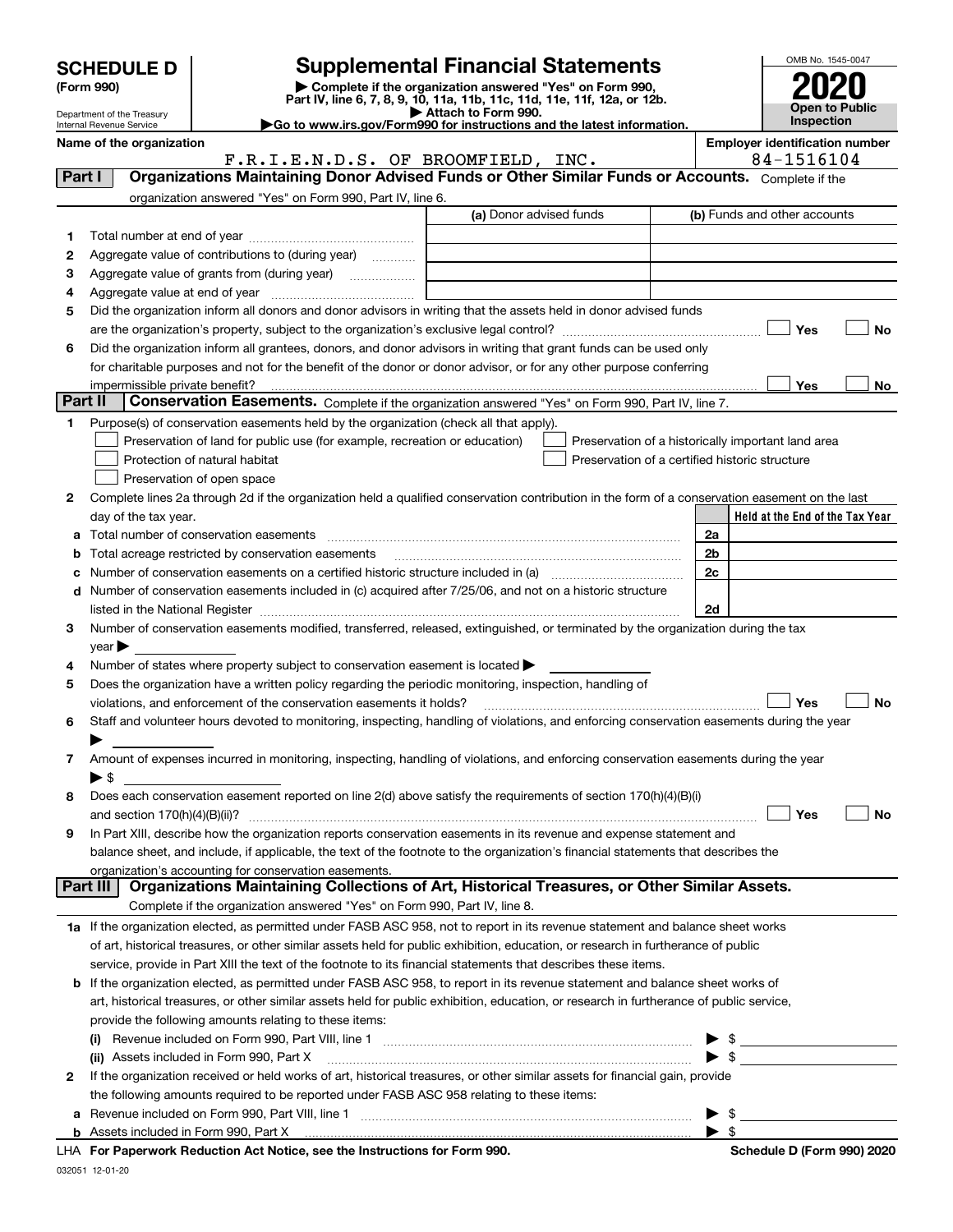|                 | Schedule D (Form 990) 2020                                                                                                                                                                                                     | F.R.I.E.N.D.S. OF BROOMFIELD, INC.      |                |                                    |         |                                 |         | 84-1516104          |        | Page 2  |
|-----------------|--------------------------------------------------------------------------------------------------------------------------------------------------------------------------------------------------------------------------------|-----------------------------------------|----------------|------------------------------------|---------|---------------------------------|---------|---------------------|--------|---------|
| <b>Part III</b> | Organizations Maintaining Collections of Art, Historical Treasures, or Other Similar Assets (continued)                                                                                                                        |                                         |                |                                    |         |                                 |         |                     |        |         |
| 3               | Using the organization's acquisition, accession, and other records, check any of the following that make significant use of its                                                                                                |                                         |                |                                    |         |                                 |         |                     |        |         |
|                 | collection items (check all that apply):                                                                                                                                                                                       |                                         |                |                                    |         |                                 |         |                     |        |         |
| a               | Public exhibition                                                                                                                                                                                                              | d                                       |                | Loan or exchange program           |         |                                 |         |                     |        |         |
| b               | Scholarly research                                                                                                                                                                                                             | e                                       |                |                                    |         |                                 |         |                     |        |         |
| c               | Preservation for future generations                                                                                                                                                                                            |                                         |                |                                    |         |                                 |         |                     |        |         |
| 4               | Provide a description of the organization's collections and explain how they further the organization's exempt purpose in Part XIII.                                                                                           |                                         |                |                                    |         |                                 |         |                     |        |         |
| 5               | During the year, did the organization solicit or receive donations of art, historical treasures, or other similar assets                                                                                                       |                                         |                |                                    |         |                                 |         |                     |        |         |
|                 |                                                                                                                                                                                                                                |                                         |                |                                    |         |                                 |         | Yes                 |        | No      |
|                 | Part IV<br>Escrow and Custodial Arrangements. Complete if the organization answered "Yes" on Form 990, Part IV, line 9, or                                                                                                     |                                         |                |                                    |         |                                 |         |                     |        |         |
|                 | reported an amount on Form 990, Part X, line 21.                                                                                                                                                                               |                                         |                |                                    |         |                                 |         |                     |        |         |
|                 | 1a Is the organization an agent, trustee, custodian or other intermediary for contributions or other assets not included                                                                                                       |                                         |                |                                    |         |                                 |         |                     |        |         |
|                 |                                                                                                                                                                                                                                |                                         |                |                                    |         |                                 |         | Yes                 |        | No      |
|                 | b If "Yes," explain the arrangement in Part XIII and complete the following table:                                                                                                                                             |                                         |                |                                    |         |                                 |         |                     |        |         |
|                 |                                                                                                                                                                                                                                |                                         |                |                                    |         |                                 |         | Amount              |        |         |
| c               | Beginning balance <b>contract to the contract of the contract of the contract of the contract of the contract of t</b>                                                                                                         |                                         |                |                                    |         | 1c                              |         |                     |        |         |
|                 |                                                                                                                                                                                                                                |                                         |                |                                    |         | 1d                              |         |                     |        |         |
|                 | Distributions during the year measurements are all the set of the set of the set of the set of the set of the set of the set of the set of the set of the set of the set of the set of the set of the set of the set of the se |                                         |                |                                    |         | 1e                              |         |                     |        |         |
|                 | Ending balance manufactured and a series of the contractor of the contractor of the contractor of the contractor of the contractor of the contractor of the contractor of the contractor of the contractor of the contractor o |                                         |                |                                    |         | 1f                              |         |                     |        |         |
|                 | 2a Did the organization include an amount on Form 990, Part X, line 21, for escrow or custodial account liability?                                                                                                             |                                         |                |                                    |         |                                 |         | Yes                 |        | No      |
|                 | <b>b</b> If "Yes," explain the arrangement in Part XIII. Check here if the explanation has been provided on Part XIII                                                                                                          |                                         |                |                                    |         |                                 |         |                     |        |         |
| <b>Part V</b>   | Endowment Funds. Complete if the organization answered "Yes" on Form 990, Part IV, line 10.                                                                                                                                    |                                         |                |                                    |         |                                 |         |                     |        |         |
|                 |                                                                                                                                                                                                                                | (a) Current year                        | (b) Prior year | (c) Two years back                 |         | (d) Three years back            |         | (e) Four years back |        |         |
|                 | 1a Beginning of year balance                                                                                                                                                                                                   | 154,473.                                | 88,997.        |                                    | 86,321. |                                 | 79,771. |                     |        | 96,774. |
|                 |                                                                                                                                                                                                                                |                                         | 60,971.        |                                    |         |                                 |         |                     |        |         |
|                 | Net investment earnings, gains, and losses                                                                                                                                                                                     | 24, 171.                                | 4,505.         |                                    | 2,676.  |                                 | 7,047.  |                     |        | 3,250.  |
| d               |                                                                                                                                                                                                                                |                                         |                |                                    |         |                                 |         |                     |        |         |
|                 | <b>e</b> Other expenditures for facilities                                                                                                                                                                                     |                                         |                |                                    |         |                                 |         |                     |        |         |
|                 | and programs                                                                                                                                                                                                                   | 2,959.                                  |                |                                    |         |                                 |         |                     |        | 19,645. |
| Ť.              | Administrative expenses                                                                                                                                                                                                        | 3,857.                                  |                |                                    |         |                                 | 497.    |                     |        | 608.    |
| g               | End of year balance                                                                                                                                                                                                            | 171,828.                                | 154,473.       |                                    | 88,997. |                                 | 86,321. |                     |        | 79,771. |
| 2               | Provide the estimated percentage of the current year end balance (line 1g, column (a)) held as:                                                                                                                                |                                         |                |                                    |         |                                 |         |                     |        |         |
|                 | Board designated or quasi-endowment >                                                                                                                                                                                          | 88.3600                                 | %              |                                    |         |                                 |         |                     |        |         |
| b               | Permanent endowment $\blacktriangleright$ 11.6400                                                                                                                                                                              | %                                       |                |                                    |         |                                 |         |                     |        |         |
|                 | Term endowment $\blacktriangleright$                                                                                                                                                                                           | %                                       |                |                                    |         |                                 |         |                     |        |         |
|                 | The percentages on lines 2a, 2b, and 2c should equal 100%.                                                                                                                                                                     |                                         |                |                                    |         |                                 |         |                     |        |         |
|                 | 3a Are there endowment funds not in the possession of the organization that are held and administered for the organization                                                                                                     |                                         |                |                                    |         |                                 |         |                     |        |         |
|                 | by:                                                                                                                                                                                                                            |                                         |                |                                    |         |                                 |         |                     | Yes    | No      |
|                 | (i)                                                                                                                                                                                                                            |                                         |                |                                    |         |                                 |         | 3a(i)               | X      |         |
|                 | (ii)                                                                                                                                                                                                                           |                                         |                |                                    |         |                                 |         | 3a(ii)              |        | X       |
|                 |                                                                                                                                                                                                                                |                                         |                |                                    |         |                                 |         | 3b                  |        |         |
| 4               | Describe in Part XIII the intended uses of the organization's endowment funds.                                                                                                                                                 |                                         |                |                                    |         |                                 |         |                     |        |         |
| <b>Part VI</b>  | Land, Buildings, and Equipment.                                                                                                                                                                                                |                                         |                |                                    |         |                                 |         |                     |        |         |
|                 | Complete if the organization answered "Yes" on Form 990, Part IV, line 11a. See Form 990, Part X, line 10.                                                                                                                     |                                         |                |                                    |         |                                 |         |                     |        |         |
|                 | Description of property                                                                                                                                                                                                        | (a) Cost or other<br>basis (investment) |                | (b) Cost or other<br>basis (other) |         | (c) Accumulated<br>depreciation |         | (d) Book value      |        |         |
|                 |                                                                                                                                                                                                                                |                                         |                |                                    |         |                                 |         |                     |        |         |
|                 |                                                                                                                                                                                                                                |                                         |                | 3, 175, 405.                       |         | 569,037.                        |         | 2,606,368.          |        |         |
|                 |                                                                                                                                                                                                                                |                                         |                |                                    |         |                                 |         |                     |        |         |
|                 |                                                                                                                                                                                                                                |                                         |                | 406,980.                           |         | 283,502.                        |         | 123,478.            |        |         |
| е               |                                                                                                                                                                                                                                |                                         |                | 23,374.                            |         | 15,732.                         |         |                     | 7,642. |         |
|                 |                                                                                                                                                                                                                                |                                         |                |                                    |         |                                 |         | 2,737,488.          |        |         |
|                 |                                                                                                                                                                                                                                |                                         |                |                                    |         |                                 |         |                     |        |         |

**Schedule D (Form 990) 2020**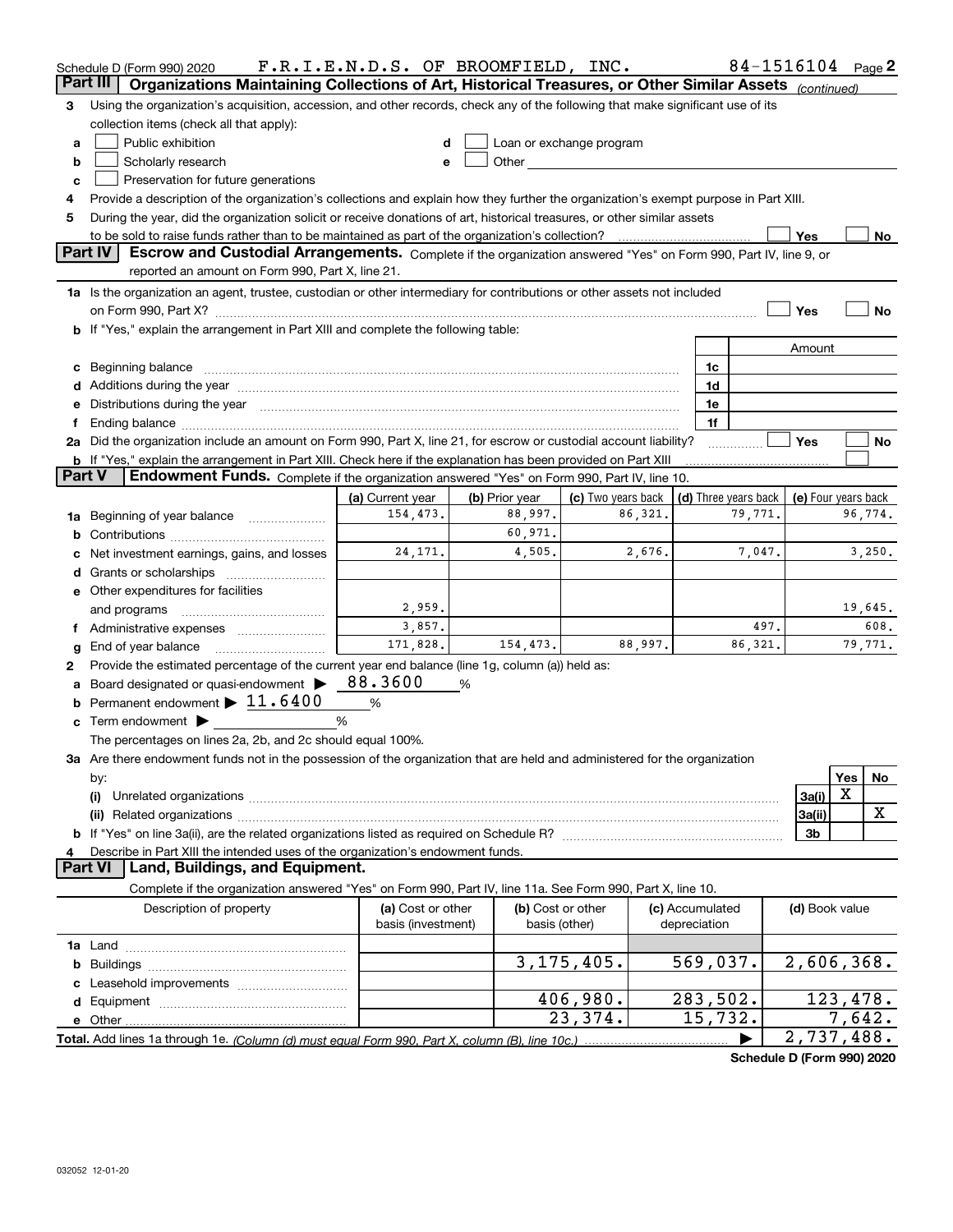|                 | Schedule D (Form 990) 2020                                                                                                                  | F.R.I.E.N.D.S. OF BROOMFIELD, INC. |                                                           | $84 - 1516104$ Page 3 |
|-----------------|---------------------------------------------------------------------------------------------------------------------------------------------|------------------------------------|-----------------------------------------------------------|-----------------------|
| <b>Part VII</b> | <b>Investments - Other Securities.</b>                                                                                                      |                                    |                                                           |                       |
|                 | Complete if the organization answered "Yes" on Form 990, Part IV, line 11b. See Form 990, Part X, line 12.                                  |                                    |                                                           |                       |
|                 | (a) Description of security or category (including name of security)                                                                        | (b) Book value                     | (c) Method of valuation: Cost or end-of-year market value |                       |
|                 | (1) Financial derivatives                                                                                                                   |                                    |                                                           |                       |
|                 |                                                                                                                                             |                                    |                                                           |                       |
| (3) Other       |                                                                                                                                             |                                    |                                                           |                       |
| (A)             |                                                                                                                                             |                                    |                                                           |                       |
| (B)             |                                                                                                                                             |                                    |                                                           |                       |
| (C)             |                                                                                                                                             |                                    |                                                           |                       |
| (D)             |                                                                                                                                             |                                    |                                                           |                       |
| (E)             |                                                                                                                                             |                                    |                                                           |                       |
| (F)             |                                                                                                                                             |                                    |                                                           |                       |
| (G)             |                                                                                                                                             |                                    |                                                           |                       |
| (H)             |                                                                                                                                             |                                    |                                                           |                       |
|                 | Total. (Col. (b) must equal Form 990, Part X, col. (B) line 12.)<br>Part VIII Investments - Program Related.                                |                                    |                                                           |                       |
|                 |                                                                                                                                             |                                    |                                                           |                       |
|                 | Complete if the organization answered "Yes" on Form 990, Part IV, line 11c. See Form 990, Part X, line 13.<br>(a) Description of investment | (b) Book value                     | (c) Method of valuation: Cost or end-of-year market value |                       |
| (1)             |                                                                                                                                             |                                    |                                                           |                       |
| (2)             |                                                                                                                                             |                                    |                                                           |                       |
| (3)             |                                                                                                                                             |                                    |                                                           |                       |
| (4)             |                                                                                                                                             |                                    |                                                           |                       |
| (5)             |                                                                                                                                             |                                    |                                                           |                       |
| (6)             |                                                                                                                                             |                                    |                                                           |                       |
| (7)             |                                                                                                                                             |                                    |                                                           |                       |
| (8)             |                                                                                                                                             |                                    |                                                           |                       |
| (9)             |                                                                                                                                             |                                    |                                                           |                       |
|                 | Total. (Col. (b) must equal Form 990, Part X, col. (B) line 13.)                                                                            |                                    |                                                           |                       |
| Part IX         | <b>Other Assets.</b>                                                                                                                        |                                    |                                                           |                       |
|                 | Complete if the organization answered "Yes" on Form 990, Part IV, line 11d. See Form 990, Part X, line 15.                                  |                                    |                                                           |                       |
|                 |                                                                                                                                             | (a) Description                    |                                                           | (b) Book value        |
| (1)             |                                                                                                                                             |                                    |                                                           |                       |
| (2)             |                                                                                                                                             |                                    |                                                           |                       |
| (3)             |                                                                                                                                             |                                    |                                                           |                       |
| (4)             |                                                                                                                                             |                                    |                                                           |                       |
| (5)             |                                                                                                                                             |                                    |                                                           |                       |
| (6)             |                                                                                                                                             |                                    |                                                           |                       |
| (7)             |                                                                                                                                             |                                    |                                                           |                       |
| (8)             |                                                                                                                                             |                                    |                                                           |                       |
| (9)             |                                                                                                                                             |                                    |                                                           |                       |
|                 | Total. (Column (b) must equal Form 990. Part X, col. (B) line 15.)                                                                          |                                    |                                                           |                       |
| Part X          | <b>Other Liabilities.</b>                                                                                                                   |                                    |                                                           |                       |
|                 | Complete if the organization answered "Yes" on Form 990, Part IV, line 11e or 11f. See Form 990, Part X, line 25.                           |                                    |                                                           |                       |
| 1.              | (a) Description of liability                                                                                                                |                                    |                                                           | (b) Book value        |
| (1)             | Federal income taxes                                                                                                                        |                                    |                                                           |                       |
| (2)             |                                                                                                                                             |                                    |                                                           |                       |
| (3)             |                                                                                                                                             |                                    |                                                           |                       |
| (4)             |                                                                                                                                             |                                    |                                                           |                       |
| (5)             |                                                                                                                                             |                                    |                                                           |                       |
| (6)             |                                                                                                                                             |                                    |                                                           |                       |
| (7)             |                                                                                                                                             |                                    |                                                           |                       |
| (8)             |                                                                                                                                             |                                    |                                                           |                       |
| (9)             |                                                                                                                                             |                                    |                                                           |                       |
|                 | Total. (Column (b) must equal Form 990, Part X, col. (B) line 25.)                                                                          |                                    |                                                           |                       |

**2.** Liability for uncertain tax positions. In Part XIII, provide the text of the footnote to the organization's financial statements that reports the organization's liability for uncertain tax positions under FASB ASC 740. Check here if the text of the footnote has been provided in Part XIII

 $\mathcal{L}^{\text{max}}$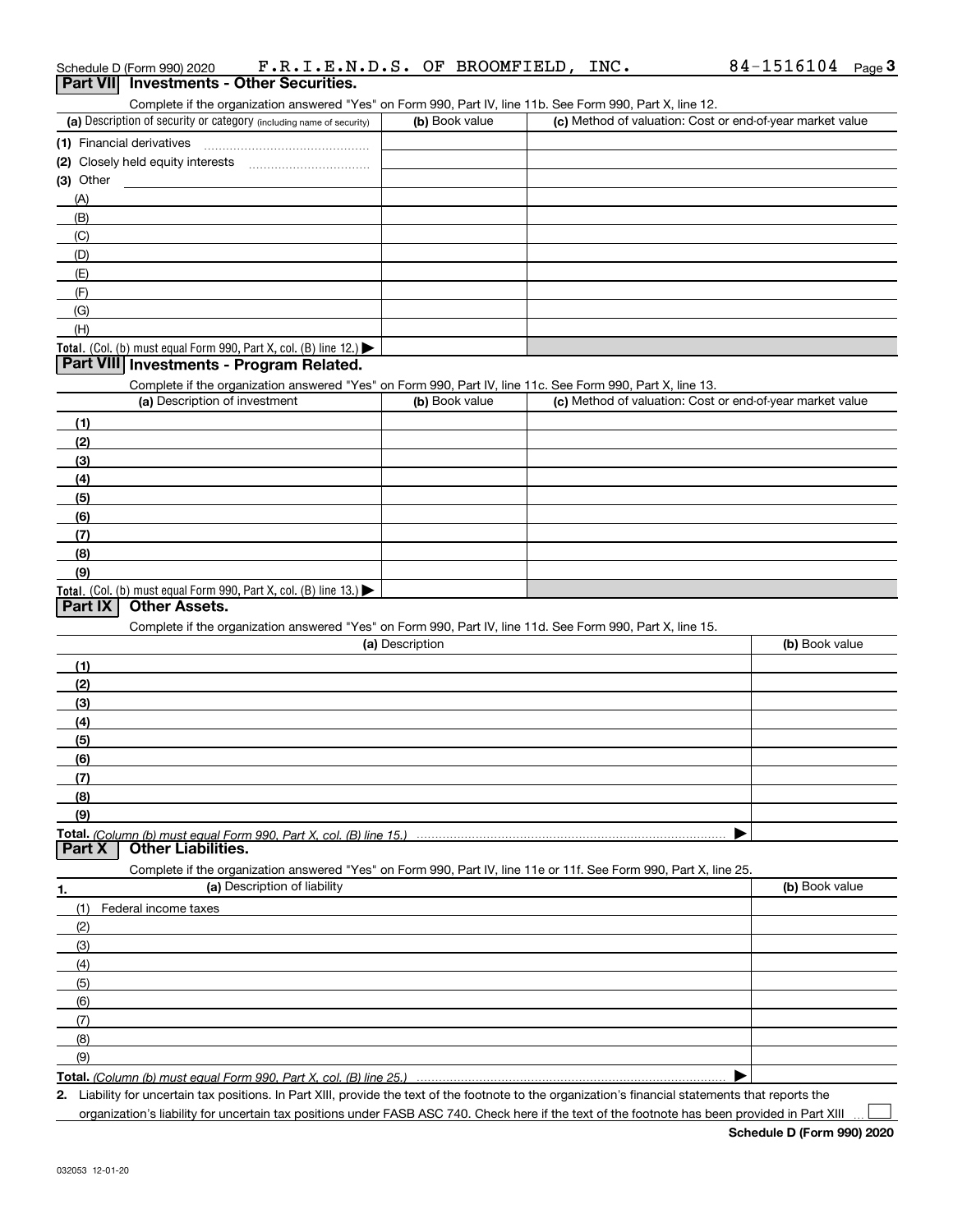|   | F.R.I.E.N.D.S. OF BROOMFIELD, INC.<br>Schedule D (Form 990) 2020                                                                                                                                                                    |                |                             |                | 84-1516104<br>Page 4 |
|---|-------------------------------------------------------------------------------------------------------------------------------------------------------------------------------------------------------------------------------------|----------------|-----------------------------|----------------|----------------------|
|   | Part XI<br>Reconciliation of Revenue per Audited Financial Statements With Revenue per Return.                                                                                                                                      |                |                             |                |                      |
|   | Complete if the organization answered "Yes" on Form 990, Part IV, line 12a.                                                                                                                                                         |                |                             |                |                      |
| 1 | Total revenue, gains, and other support per audited financial statements                                                                                                                                                            |                |                             | $\blacksquare$ | 2, 213, 866.         |
| 2 | Amounts included on line 1 but not on Form 990, Part VIII, line 12:                                                                                                                                                                 |                |                             |                |                      |
| a | Net unrealized gains (losses) on investments [11] matter contracts and the unrealized gains (losses) on investments                                                                                                                 | 2a             | 27,483.                     |                |                      |
| b |                                                                                                                                                                                                                                     | 2 <sub>b</sub> | $\overline{2,068}$ .        |                |                      |
|   |                                                                                                                                                                                                                                     | 2c             |                             |                |                      |
| d |                                                                                                                                                                                                                                     | 2d             |                             |                |                      |
| e | Add lines 2a through 2d                                                                                                                                                                                                             |                |                             | 2е             | 29,551.              |
| 3 |                                                                                                                                                                                                                                     |                |                             | $\mathbf{3}$   | 2,184,315.           |
| 4 | Amounts included on Form 990, Part VIII, line 12, but not on line 1:                                                                                                                                                                |                |                             |                |                      |
| a | Investment expenses not included on Form 990, Part VIII, line 7b [111] [11] [12]                                                                                                                                                    | - 4a           | 1,051.                      |                |                      |
|   |                                                                                                                                                                                                                                     | 4 <sub>h</sub> |                             |                |                      |
|   | c Add lines 4a and 4b                                                                                                                                                                                                               | 4c             | $\frac{1,051}{2,185,366}$ . |                |                      |
|   |                                                                                                                                                                                                                                     |                |                             |                |                      |
|   |                                                                                                                                                                                                                                     |                |                             | 5              |                      |
|   | Part XII   Reconciliation of Expenses per Audited Financial Statements With Expenses per Return.                                                                                                                                    |                |                             |                |                      |
|   | Complete if the organization answered "Yes" on Form 990, Part IV, line 12a.                                                                                                                                                         |                |                             |                |                      |
| 1 | Total expenses and losses per audited financial statements                                                                                                                                                                          |                |                             | $\mathbf{1}$   | 1,963,057.           |
| 2 | Amounts included on line 1 but not on Form 990, Part IX, line 25:                                                                                                                                                                   |                |                             |                |                      |
| a |                                                                                                                                                                                                                                     | 2a             | 26,400.                     |                |                      |
| b |                                                                                                                                                                                                                                     | 2 <sub>b</sub> |                             |                |                      |
|   | Prior year adjustments information and continuum and contact the contract of the contract of the contract of the contract of the contract of the contract of the contract of the contract of the contract of the contract of t      | 2c             |                             |                |                      |
|   |                                                                                                                                                                                                                                     | 2d             |                             |                |                      |
| e | Add lines 2a through 2d <b>contained a contained a contained a contained a</b> contained a contact the set of the set of the set of the set of the set of the set of the set of the set of the set of the set of the set of the set |                |                             | 2e             | 26,400.              |
| 3 |                                                                                                                                                                                                                                     |                |                             | 3              | 1,936,657.           |
| 4 | Subtract line 2e from line 1 <b>manufacture in the contract of the 2e</b> from line 1<br>Amounts included on Form 990, Part IX, line 25, but not on line 1:                                                                         |                |                             |                |                      |
| a | Investment expenses not included on Form 990, Part VIII, line 7b [1000000000000000000000000000000000                                                                                                                                | 4a             | 1,051.                      |                |                      |
|   | Other (Describe in Part XIII.)                                                                                                                                                                                                      | 4 <sub>b</sub> |                             |                |                      |
|   | c Add lines 4a and 4b                                                                                                                                                                                                               |                |                             | 4с             | 1,051.               |
| 5 |                                                                                                                                                                                                                                     |                |                             | 5              | 1,937,708.           |
|   | Part XIII Supplemental Information.                                                                                                                                                                                                 |                |                             |                |                      |

Provide the descriptions required for Part II, lines 3, 5, and 9; Part III, lines 1a and 4; Part IV, lines 1b and 2b; Part V, line 4; Part X, line 2; Part XI, lines 2d and 4b; and Part XII, lines 2d and 4b. Also complete this part to provide any additional information.

## PART V, LINE 4:

### SUPPORT PROGRAM OBJECTIVES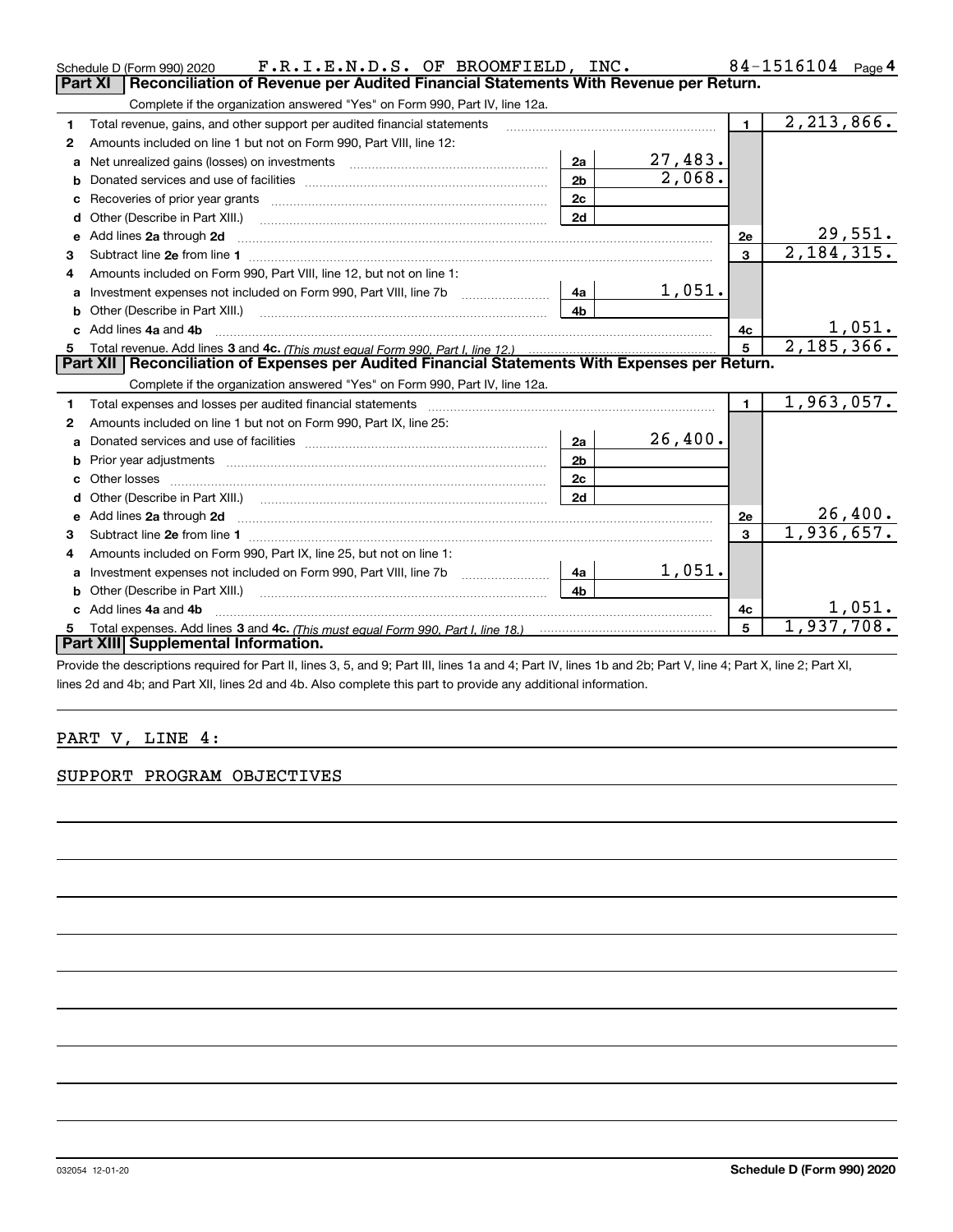| <b>SCHEDULE G</b>                                 |                                  | <b>Supplemental Information Regarding Fundraising or Gaming Activities</b>                                                                                          |     |                                                 |                                       |                                        | OMB No. 1545-0047                     |
|---------------------------------------------------|----------------------------------|---------------------------------------------------------------------------------------------------------------------------------------------------------------------|-----|-------------------------------------------------|---------------------------------------|----------------------------------------|---------------------------------------|
| (Form 990 or 990-EZ)                              |                                  | Complete if the organization answered "Yes" on Form 990, Part IV, line 17, 18, or 19, or if the<br>organization entered more than \$15,000 on Form 990-EZ, line 6a. |     |                                                 |                                       |                                        | 2020                                  |
| Department of the Treasury                        |                                  | Attach to Form 990 or Form 990-EZ.                                                                                                                                  |     |                                                 |                                       |                                        | <b>Open to Public</b>                 |
| Internal Revenue Service                          |                                  | Go to www.irs.gov/Form990 for instructions and the latest information.                                                                                              |     |                                                 |                                       |                                        | Inspection                            |
| Name of the organization                          |                                  |                                                                                                                                                                     |     |                                                 |                                       | 84-1516104                             | <b>Employer identification number</b> |
| Part I                                            |                                  | F.R.I.E.N.D.S. OF BROOMFIELD, INC.<br>Fundraising Activities. Complete if the organization answered "Yes" on Form 990, Part IV, line 17. Form 990-EZ filers are not |     |                                                 |                                       |                                        |                                       |
|                                                   | required to complete this part.  |                                                                                                                                                                     |     |                                                 |                                       |                                        |                                       |
|                                                   |                                  | 1 Indicate whether the organization raised funds through any of the following activities. Check all that apply.                                                     |     |                                                 |                                       |                                        |                                       |
| Mail solicitations<br>a                           |                                  | е                                                                                                                                                                   |     |                                                 | Solicitation of non-government grants |                                        |                                       |
| b                                                 | Internet and email solicitations | f                                                                                                                                                                   |     |                                                 | Solicitation of government grants     |                                        |                                       |
| Phone solicitations<br>с                          |                                  | Special fundraising events<br>g                                                                                                                                     |     |                                                 |                                       |                                        |                                       |
| In-person solicitations<br>d                      |                                  |                                                                                                                                                                     |     |                                                 |                                       |                                        |                                       |
|                                                   |                                  | 2 a Did the organization have a written or oral agreement with any individual (including officers, directors, trustees, or                                          |     |                                                 |                                       |                                        |                                       |
|                                                   |                                  | key employees listed in Form 990, Part VII) or entity in connection with professional fundraising services?                                                         |     |                                                 |                                       | <b>Yes</b>                             | No                                    |
| compensated at least \$5,000 by the organization. |                                  | <b>b</b> If "Yes," list the 10 highest paid individuals or entities (fundraisers) pursuant to agreements under which the fundraiser is to be                        |     |                                                 |                                       |                                        |                                       |
|                                                   |                                  |                                                                                                                                                                     |     |                                                 |                                       |                                        |                                       |
| (i) Name and address of individual                |                                  |                                                                                                                                                                     |     | (iii) Did<br>fundraiser                         | (iv) Gross receipts                   | (v) Amount paid<br>to (or retained by) | (vi) Amount paid                      |
| or entity (fundraiser)                            |                                  | (ii) Activity                                                                                                                                                       |     | have custody<br>or control of<br>contributions? | from activity                         | fundraiser                             | to (or retained by)<br>organization   |
|                                                   |                                  |                                                                                                                                                                     |     |                                                 |                                       | listed in col. (i)                     |                                       |
|                                                   |                                  |                                                                                                                                                                     | Yes | No                                              |                                       |                                        |                                       |
|                                                   |                                  |                                                                                                                                                                     |     |                                                 |                                       |                                        |                                       |
|                                                   |                                  |                                                                                                                                                                     |     |                                                 |                                       |                                        |                                       |
|                                                   |                                  |                                                                                                                                                                     |     |                                                 |                                       |                                        |                                       |
|                                                   |                                  |                                                                                                                                                                     |     |                                                 |                                       |                                        |                                       |
|                                                   |                                  |                                                                                                                                                                     |     |                                                 |                                       |                                        |                                       |
|                                                   |                                  |                                                                                                                                                                     |     |                                                 |                                       |                                        |                                       |
|                                                   |                                  |                                                                                                                                                                     |     |                                                 |                                       |                                        |                                       |
|                                                   |                                  |                                                                                                                                                                     |     |                                                 |                                       |                                        |                                       |
|                                                   |                                  |                                                                                                                                                                     |     |                                                 |                                       |                                        |                                       |
|                                                   |                                  |                                                                                                                                                                     |     |                                                 |                                       |                                        |                                       |
|                                                   |                                  |                                                                                                                                                                     |     |                                                 |                                       |                                        |                                       |
|                                                   |                                  |                                                                                                                                                                     |     |                                                 |                                       |                                        |                                       |
|                                                   |                                  |                                                                                                                                                                     |     |                                                 |                                       |                                        |                                       |
|                                                   |                                  |                                                                                                                                                                     |     |                                                 |                                       |                                        |                                       |
|                                                   |                                  |                                                                                                                                                                     |     |                                                 |                                       |                                        |                                       |
|                                                   |                                  |                                                                                                                                                                     |     |                                                 |                                       |                                        |                                       |
|                                                   |                                  |                                                                                                                                                                     |     |                                                 |                                       |                                        |                                       |
| Total                                             |                                  | 3 List all states in which the organization is registered or licensed to solicit contributions or has been notified it is exempt from registration                  |     |                                                 |                                       |                                        |                                       |
| or licensing.                                     |                                  |                                                                                                                                                                     |     |                                                 |                                       |                                        |                                       |
|                                                   |                                  |                                                                                                                                                                     |     |                                                 |                                       |                                        |                                       |
|                                                   |                                  |                                                                                                                                                                     |     |                                                 |                                       |                                        |                                       |
|                                                   |                                  |                                                                                                                                                                     |     |                                                 |                                       |                                        |                                       |
|                                                   |                                  |                                                                                                                                                                     |     |                                                 |                                       |                                        |                                       |
|                                                   |                                  |                                                                                                                                                                     |     |                                                 |                                       |                                        |                                       |

LHA For Paperwork Reduction Act Notice, see the Instructions for Form 990 or 990-EZ. Schedule G (Form 990 or 990-EZ) 2020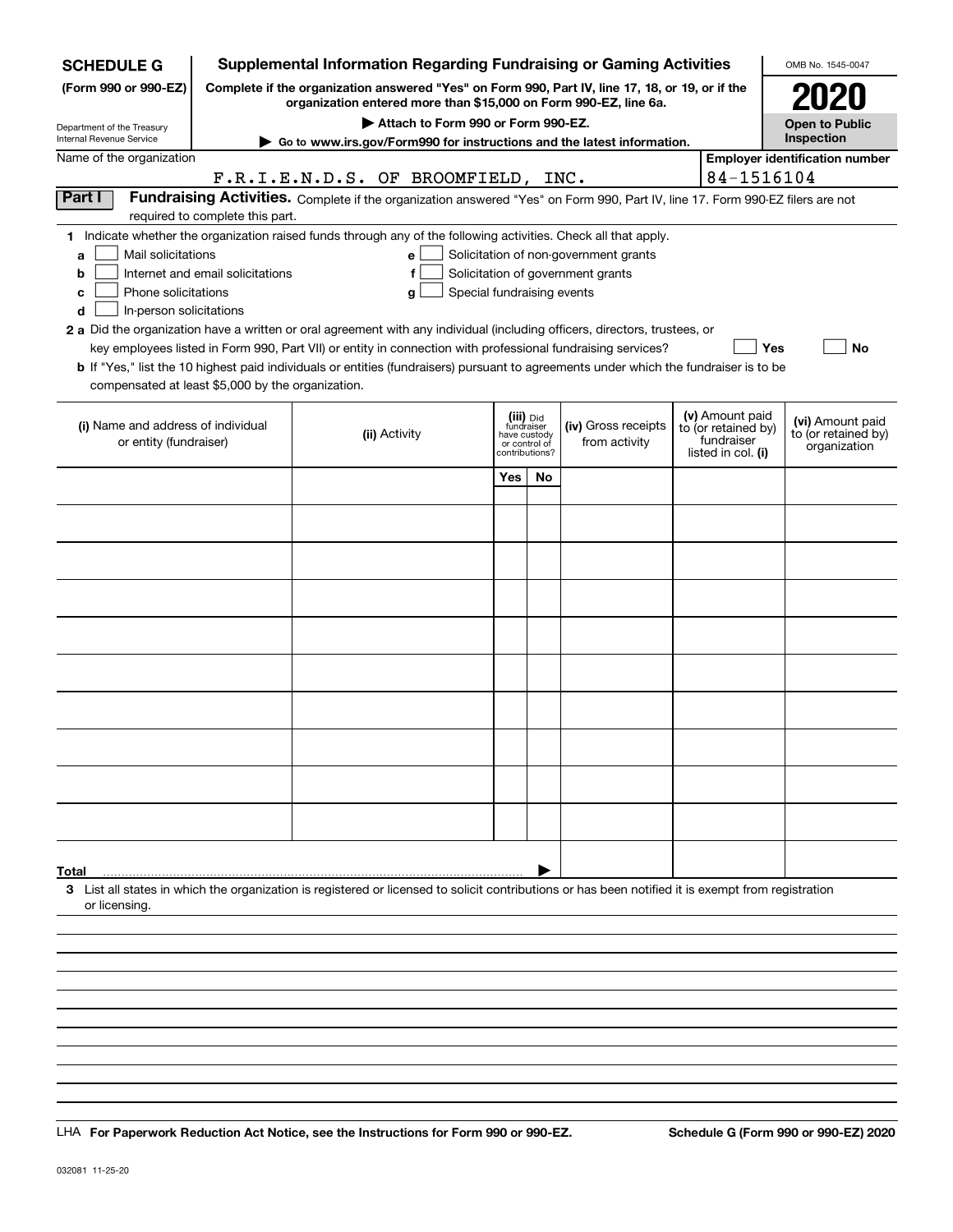84-1516104 Page 2 Schedule G (Form 990 or 990-EZ) 2020 Page F.R.I.E.N.D.S. OF BROOMFIELD, INC. 84-1516104 **Part II** | Fundraising Events. Complete if the organization answered "Yes" on Form 990, Part IV, line 18, or reported more than \$15,000

of fundraising event contributions and gross income on Form 990-EZ, lines 1 and 6b. List events with gross receipts greater than \$5,000. (c) Other events **(a)** Event #1  $\vert$  **(b)** Event #2 **(d)**  Total events GIRLFRIENDS (add col. **(a)** through EVENT VARIETY SHOW 1 col. **(c)**) (event type) (event type) (total number) Revenue Revenue 18,994. 7,510. 16,239. 42,743. **1**Gross receipts ~~~~~~~~~~~~~~18,994. 7,510. 16,239. 42,743. **2** Less: Contributions ................................ **3**Gross income (line 1 minus line 2) . . . . . . . . . . . . **4** Cash prizes <sub>……………………………………</sub> **5** Noncash prizes \_\_\_\_\_\_\_\_\_\_\_\_\_\_\_\_\_\_\_\_\_\_\_\_\_\_\_\_ Direct Expenses Direct Expenses **6**Rent/facility costs ~~~~~~~~~~~~**7**Food and beverages ~~~~~~~~~~**8**Entertainment ~~~~~~~~~~~~~~ 3,958. 262. 6,136. 10,356.**9** Other direct expenses  $^{10}$   $^{10}$   $^{10}$   $^{10}$   $^{10}$ 10,356. | **10** Direct expense summary. Add lines 4 through 9 in column (d) -10,356. …… ▶ **11** Net income summary. Subtract line 10 from line 3, column (d) Part III | Gaming. Complete if the organization answered "Yes" on Form 990, Part IV, line 19, or reported more than \$15,000 on Form 990-EZ, line 6a. **(b)**  Pull tabs/instant **(d)**  Total gaming (add **(a)**  Revenue Bingo **Contract of Contract Contract Contract Contract Contract Contract Contract Contract Contract Contract Contract Contract Contract Contract Contract Contract Contract Contract Contract Contract Contract Contract Contr** Revenue bingo/progressive bingo col. **(a)** through col. **(c)**) Gross revenue **12** Cash prizes <sub>……………………………………</sub> Direct Expenses Direct Expenses **3**Noncash prizes <sub>………………………………</sub>… **4**Rent/facility costs ~~~~~~~~~~~~**5**Other direct expenses  $\boxed{\Box}$  Yes \_\_\_\_\_\_\_ %  $\boxed{\Box}$  Yes \_\_\_\_\_\_\_ %  $\boxed{\Box}$  $\mathcal{L}^{\text{max}}$ %**Yes Yes Yes** % %  $\mathcal{L}^{\text{max}}$ **No6** Volunteer labor  $\ldots \ldots \ldots \ldots \ldots \ldots \ldots \ldots \ldots \ldots$  **No No 7**Direct expense summary. Add lines 2 through 5 in column (d) ~~~~~~~~~~~~~~~~~~~~~~~~ | …… ▶ **8**Net gaming income summary. Subtract line 7 from line 1, column (d) **9**Enter the state(s) in which the organization conducts gaming activities: **Yes a**Is the organization licensed to conduct gaming activities in each of these states? ~~~~~~~~~~~~~~~~~~~~ **No b**If "No," explain: **Yes No 10a**Were any of the organization's gaming licenses revoked, suspended, or terminated during the tax year? **b** If "Yes," explain:

**Schedule G (Form 990 or 990-EZ) 2020**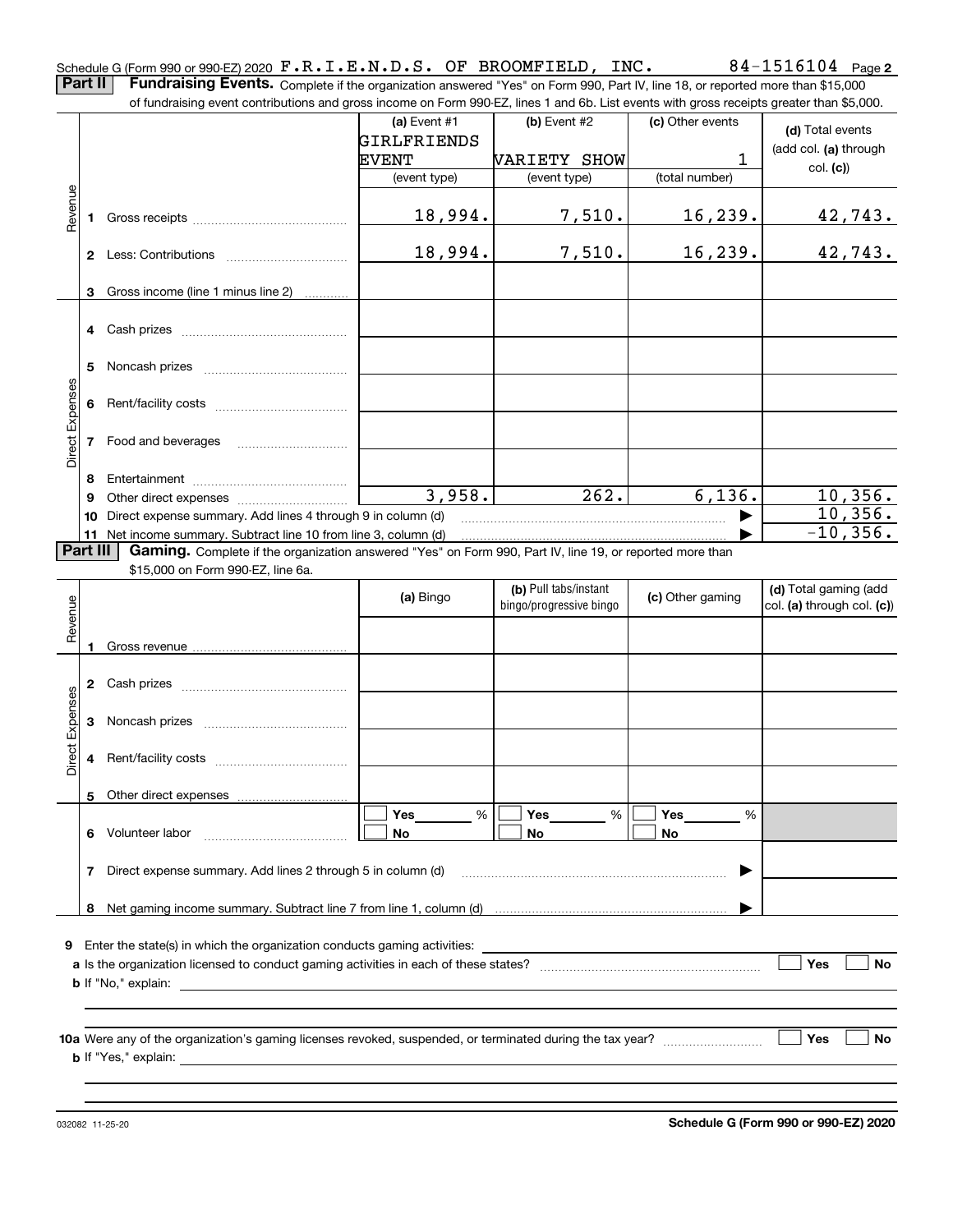|    | Schedule G (Form 990 or 990-EZ) 2020 $\mathbf{F} \cdot \mathbf{R} \cdot \mathbf{I} \cdot \mathbf{E} \cdot \mathbf{N} \cdot \mathbf{D} \cdot \mathbf{S}$ . OF BROOMFIELD, INC.                                                                                         | 84-1516104        | Page 3    |
|----|-----------------------------------------------------------------------------------------------------------------------------------------------------------------------------------------------------------------------------------------------------------------------|-------------------|-----------|
|    |                                                                                                                                                                                                                                                                       | Yes               | No        |
|    | 12 Is the organization a grantor, beneficiary or trustee of a trust, or a member of a partnership or other entity formed                                                                                                                                              |                   |           |
|    |                                                                                                                                                                                                                                                                       | Yes               | No        |
|    | 13 Indicate the percentage of gaming activity conducted in:                                                                                                                                                                                                           |                   |           |
|    |                                                                                                                                                                                                                                                                       | 13а               | %         |
|    | <b>b</b> An outside facility <i>www.communicality communicality communicality communicality communicality communicality communicality communicality communicality communicality communicality communicality communicality communicali</i>                             | 13 <sub>b</sub>   | %         |
|    | 14 Enter the name and address of the person who prepares the organization's gaming/special events books and records:                                                                                                                                                  |                   |           |
|    | Name $\blacktriangleright$<br><u> 1989 - Andrea Stadt Britain, amerikansk politik (* 1958)</u>                                                                                                                                                                        |                   |           |
|    | Address $\blacktriangleright$<br><u> 1989 - Andrea Stadt Britain, amerikansk politik (</u>                                                                                                                                                                            | Yes               | No        |
|    |                                                                                                                                                                                                                                                                       |                   |           |
|    |                                                                                                                                                                                                                                                                       |                   |           |
|    | of gaming revenue retained by the third party $\triangleright$ \$                                                                                                                                                                                                     |                   |           |
|    | c If "Yes," enter name and address of the third party:                                                                                                                                                                                                                |                   |           |
|    | Name $\blacktriangleright$<br><u> 1989 - Johann Stoff, amerikansk politiker (d. 1989)</u>                                                                                                                                                                             |                   |           |
|    | Address $\blacktriangleright$<br><u>state and the state of the state of the state of the state of the state of the state of the state of the state of the state of the state of the state of the state of the state of the state of the state of the state of the</u> |                   |           |
| 16 | Gaming manager information:                                                                                                                                                                                                                                           |                   |           |
|    | Name $\blacktriangleright$                                                                                                                                                                                                                                            |                   |           |
|    | Gaming manager compensation > \$                                                                                                                                                                                                                                      |                   |           |
|    |                                                                                                                                                                                                                                                                       |                   |           |
|    | Description of services provided $\blacktriangleright$                                                                                                                                                                                                                |                   |           |
|    |                                                                                                                                                                                                                                                                       |                   |           |
|    |                                                                                                                                                                                                                                                                       |                   |           |
|    | Director/officer<br>Employee<br>Independent contractor                                                                                                                                                                                                                |                   |           |
|    |                                                                                                                                                                                                                                                                       |                   |           |
|    | <b>17</b> Mandatory distributions:                                                                                                                                                                                                                                    |                   |           |
|    | a Is the organization required under state law to make charitable distributions from the gaming proceeds to                                                                                                                                                           | $\Box$ Yes $\Box$ |           |
|    | retain the state gaming license?                                                                                                                                                                                                                                      |                   | $\Box$ No |
|    | <b>b</b> Enter the amount of distributions required under state law to be distributed to other exempt organizations or spent in the                                                                                                                                   |                   |           |
|    | organization's own exempt activities during the tax year $\triangleright$ \$<br><b>Part IV</b><br>Supplemental Information. Provide the explanations required by Part I, line 2b, columns (iii) and (v); and Part III, lines 9, 9b, 10b,                              |                   |           |
|    | 15b, 15c, 16, and 17b, as applicable. Also provide any additional information. See instructions.                                                                                                                                                                      |                   |           |
|    |                                                                                                                                                                                                                                                                       |                   |           |
|    |                                                                                                                                                                                                                                                                       |                   |           |
|    |                                                                                                                                                                                                                                                                       |                   |           |
|    |                                                                                                                                                                                                                                                                       |                   |           |
|    |                                                                                                                                                                                                                                                                       |                   |           |
|    |                                                                                                                                                                                                                                                                       |                   |           |
|    |                                                                                                                                                                                                                                                                       |                   |           |
|    |                                                                                                                                                                                                                                                                       |                   |           |
|    |                                                                                                                                                                                                                                                                       |                   |           |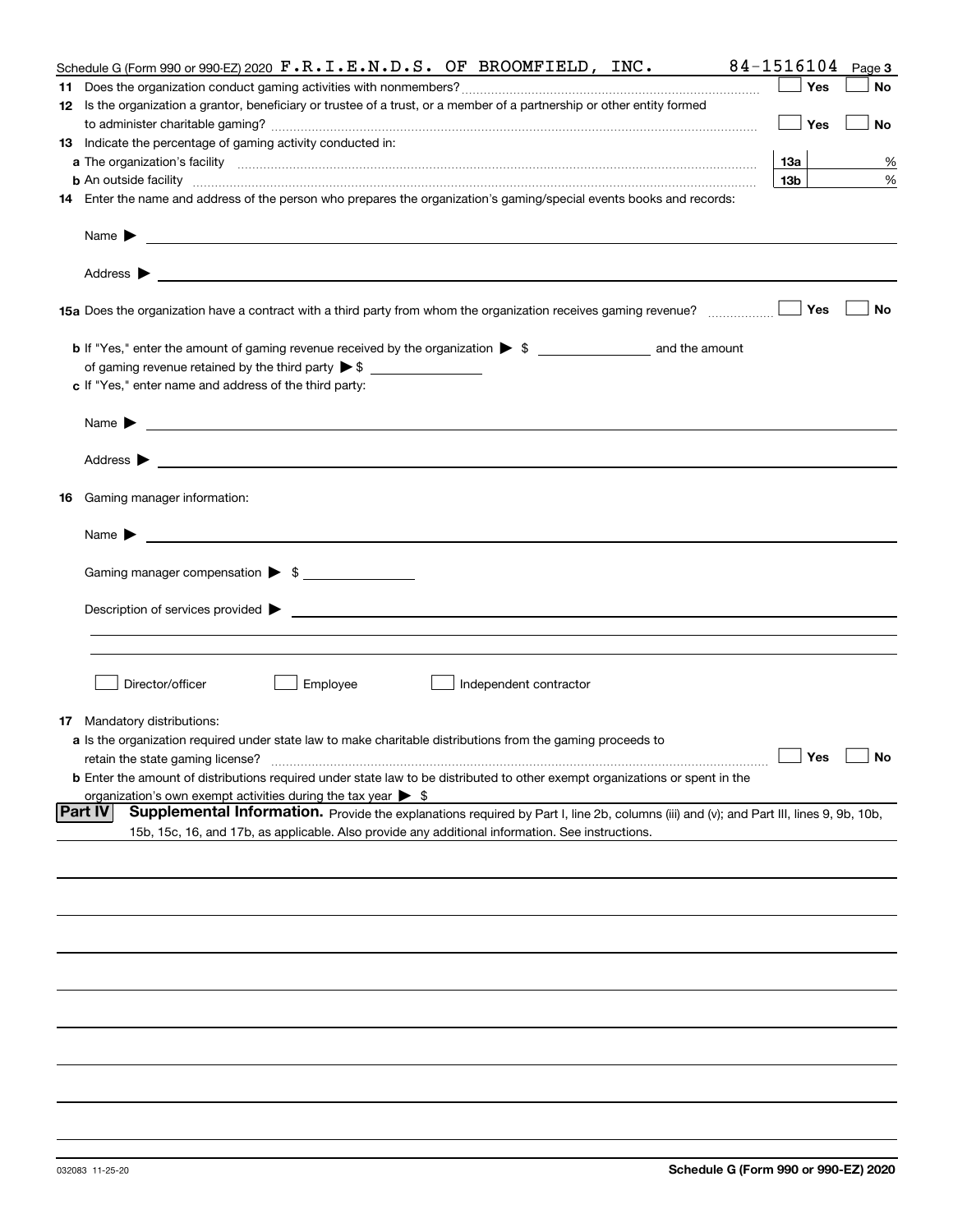| Schedule G (Form 990 or 990 EZ) F.R.I.E.N.D.S. OF BROOMFIELD, INC.<br><b>Part IV</b> Supplemental Information (continued) |  |  | 84-1516104 Page 4 |
|---------------------------------------------------------------------------------------------------------------------------|--|--|-------------------|
|                                                                                                                           |  |  |                   |
|                                                                                                                           |  |  |                   |
|                                                                                                                           |  |  |                   |
|                                                                                                                           |  |  |                   |
|                                                                                                                           |  |  |                   |
|                                                                                                                           |  |  |                   |
|                                                                                                                           |  |  |                   |
|                                                                                                                           |  |  |                   |
|                                                                                                                           |  |  |                   |
|                                                                                                                           |  |  |                   |
|                                                                                                                           |  |  |                   |
|                                                                                                                           |  |  |                   |
|                                                                                                                           |  |  |                   |
|                                                                                                                           |  |  |                   |
|                                                                                                                           |  |  |                   |
|                                                                                                                           |  |  |                   |
|                                                                                                                           |  |  |                   |
|                                                                                                                           |  |  |                   |
|                                                                                                                           |  |  |                   |
|                                                                                                                           |  |  |                   |
|                                                                                                                           |  |  |                   |
|                                                                                                                           |  |  |                   |
|                                                                                                                           |  |  |                   |
|                                                                                                                           |  |  |                   |
|                                                                                                                           |  |  |                   |
|                                                                                                                           |  |  |                   |
|                                                                                                                           |  |  |                   |
|                                                                                                                           |  |  |                   |
|                                                                                                                           |  |  |                   |
|                                                                                                                           |  |  |                   |
|                                                                                                                           |  |  |                   |
|                                                                                                                           |  |  |                   |
|                                                                                                                           |  |  |                   |
|                                                                                                                           |  |  |                   |
|                                                                                                                           |  |  |                   |
|                                                                                                                           |  |  |                   |
|                                                                                                                           |  |  |                   |
|                                                                                                                           |  |  |                   |
|                                                                                                                           |  |  |                   |
|                                                                                                                           |  |  |                   |
|                                                                                                                           |  |  |                   |
|                                                                                                                           |  |  |                   |
|                                                                                                                           |  |  |                   |
|                                                                                                                           |  |  |                   |
|                                                                                                                           |  |  |                   |
|                                                                                                                           |  |  |                   |
|                                                                                                                           |  |  |                   |
|                                                                                                                           |  |  |                   |
|                                                                                                                           |  |  |                   |
|                                                                                                                           |  |  |                   |
|                                                                                                                           |  |  |                   |
|                                                                                                                           |  |  |                   |
|                                                                                                                           |  |  |                   |
|                                                                                                                           |  |  |                   |
|                                                                                                                           |  |  |                   |
|                                                                                                                           |  |  |                   |
|                                                                                                                           |  |  |                   |
|                                                                                                                           |  |  |                   |
|                                                                                                                           |  |  |                   |
|                                                                                                                           |  |  |                   |
|                                                                                                                           |  |  |                   |
|                                                                                                                           |  |  |                   |
|                                                                                                                           |  |  |                   |
|                                                                                                                           |  |  |                   |
|                                                                                                                           |  |  |                   |
|                                                                                                                           |  |  |                   |
|                                                                                                                           |  |  |                   |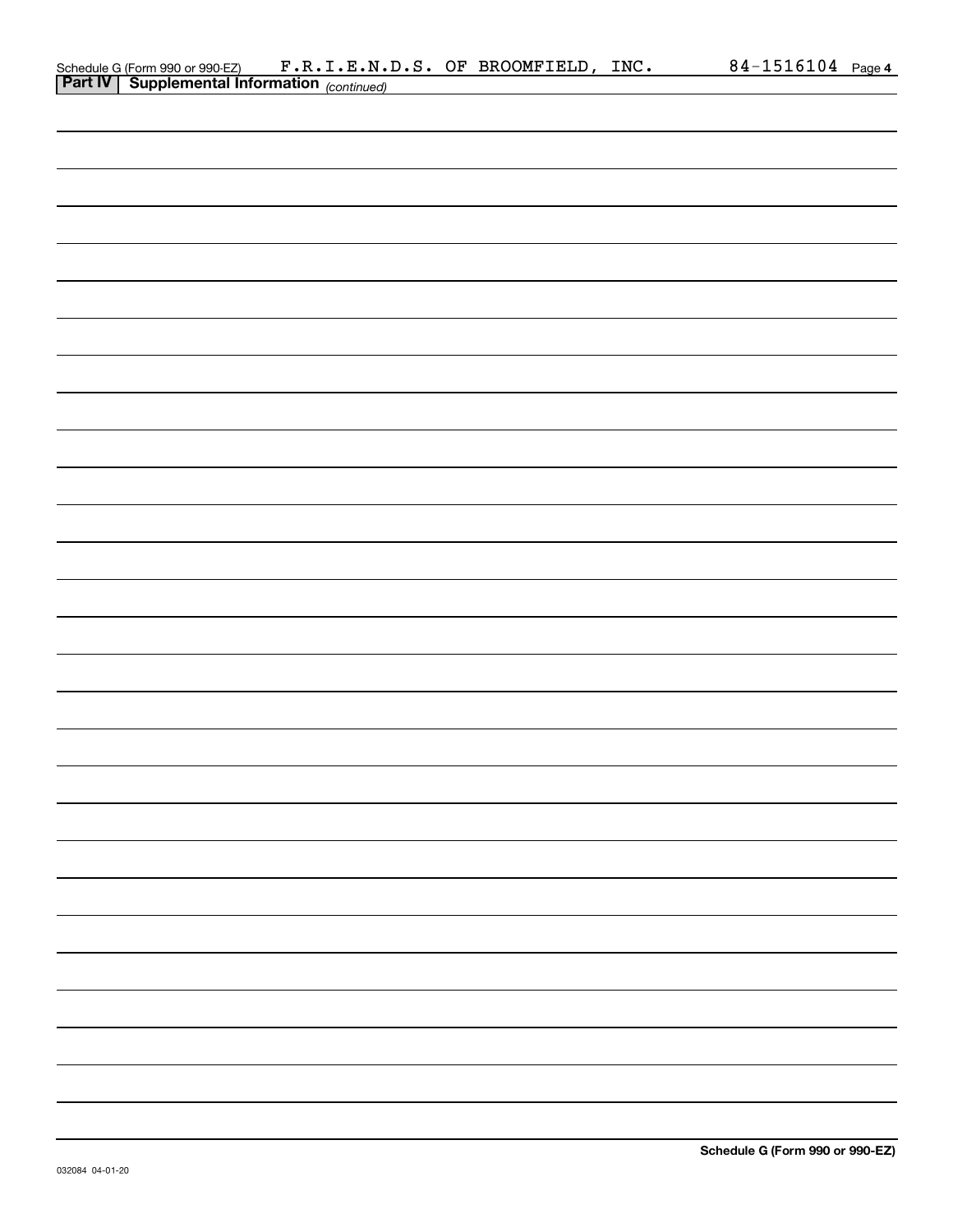Department of the Treasury **(Form 990 or 990-EZ)**

Name of the organization

Internal Revenue Service

**Complete to provide information for responses to specific questions on SCHEDULE O Supplemental Information to Form 990 or 990-EZ**

**Form 990 or 990-EZ or to provide any additional information. | Attach to Form 990 or 990-EZ. | Go to www.irs.gov/Form990 for the latest information.**



F.R.I.E.N.D.S. OF BROOMFIELD, INC. | 84-1516104

FORM 990, PART I, LINE 1, DESCRIPTION OF ORGANIZATION MISSION:

DEDICATED TO ENHANCING COMMUNITIES BY CREATING OPPORTUNITIES FOR

INDIVIDUALS WITH INTELLECTUAL AND DEVELOPMENTAL DISABILITIES THROUGH AN

INNOVATIVE AND PERSON CENTERED APPROACH.

FORM 990, PART III, LINE 4B, PROGRAM SERVICE ACCOMPLISHMENTS:

BECOME INDEPENDENT MEMBERS OF THE COMMUNITY.

FORM 990, PART III, LINE 4D, OTHER PROGRAM SERVICES:

SOCIAL AND TRAVEL PROGRAMS: FRIENDS SOCIAL PROGRAMS INCLUDE EVENING AND

WEEKEND ACTIVITIES AND TRAVEL THAT PROVIDES OPPORTUNITIES TO EXPAND

SOCIAL NETWORKS, FOSTER FRIENDSHIPS AND PARTICIPATE IN LEISURE

ACTIVITIES IN THE COMMUNITY. EXAMPLES OF LOCAL ACTIVITIES INCLUDE:

CAMPING, SKIING, CONCERTS, MOVIES, DANCES AND DINING OUT. FRIENDS ALSO

OFFERS GENDER SPECIFIC ACTIVITIES AND INVITES MEMBERS TO PARTICIPATE.

FRIENDS TRAVEL PROGRAM OFFERS AFFORDABLE OPPORTUNITIES FOR INDIVIDUALS

NEEDING SUPPORT SERVICE TO PARTICIPATE IN TRAVEL. FRIENDS PROVIDES

APPROXIMATELY 20 EXTENDED TRIPS PER YEAR. TRIPS AND ACTIVITIES ARE

DEVELOPED TO SUPPORT INDIVIDUALS WHO ARE MORE INDEPENDENT, USE

WHEELCHAIRS, OR WHO MAY NEED EXTRA ASSISTANCE. THIS PROGRAM WAS LIMITED

IN 2020 DUE TO PUBLIC HEALTH RESTRICTIONS.

EXPENSES \$ 17,820. INCLUDING GRANTS OF \$ 0. REVENUE \$ 15,318.

FORM 990, PART VI, SECTION B, LINE 11B:

ONCE APPROVED BY THE EXECUTIVE DIRECTOR, A COPY IS PROVIDED TO THE BOARD OF

DIRECTORS FOR REVIEW AND APPROVAL PRIOR TO SUBMISSION.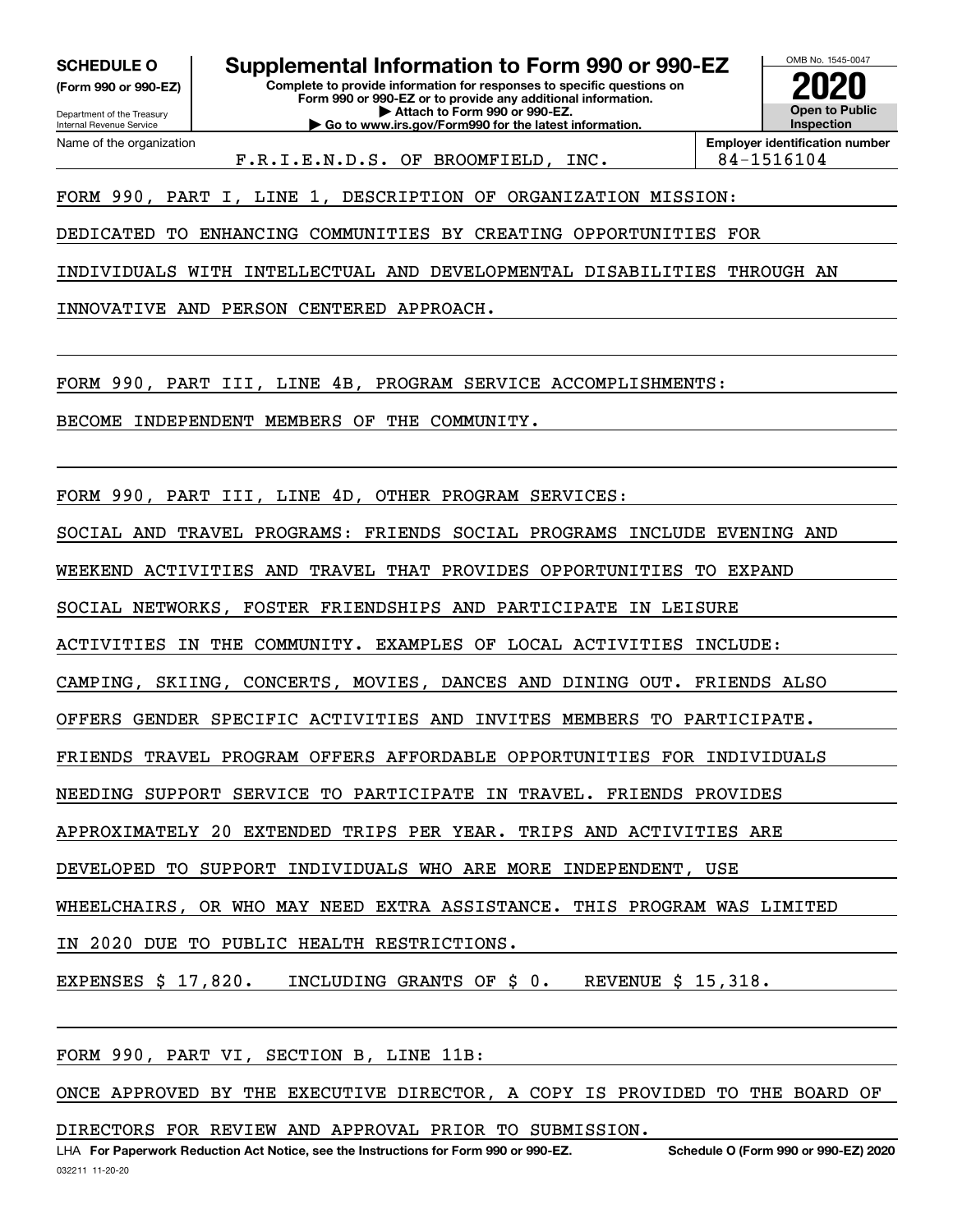| F.R.I.E.N.D.S. OF BROOMFIELD, INC.                                         | 84-1516104 |  |  |  |
|----------------------------------------------------------------------------|------------|--|--|--|
|                                                                            |            |  |  |  |
| FORM 990, PART VI, SECTION B, LINE 12C:                                    |            |  |  |  |
| AN ACKNOWLEDGMENT FORM IS SIGNED ANNUALLY AT THE TIME OF DISCLOSURE.       |            |  |  |  |
|                                                                            |            |  |  |  |
| FORM 990, PART VI, SECTION B, LINE 15A:                                    |            |  |  |  |
| THE BOARD OF DIRECTORS DETERMINES COMPENSATION FOR THE EXECUTIVE DIRECTOR  |            |  |  |  |
| BASED ON A REVIEW OF A SALARY SURVEY AND THE RESULTS OF AN ANNUAL          |            |  |  |  |
| EVALUATION. THE EXECUTIVE DIRECTOR RECEIVES AN EVALUATION FROM ALL         |            |  |  |  |
| ADMINISTRATIVE STAFF.                                                      |            |  |  |  |
|                                                                            |            |  |  |  |
| FORM 990, PART VI, SECTION C, LINE 19:                                     |            |  |  |  |
| GOVERNING DOCUMENTS, POLICIES, AND FINANCIAL STATEMENTS ARE MADE AVAILABLE |            |  |  |  |
| TO THE PUBLIC UPON REQUEST.                                                |            |  |  |  |
|                                                                            |            |  |  |  |
| FORM 990, PART IX, LINE 11G, OTHER FEES:                                   |            |  |  |  |
| CONTRACT LABOR:                                                            |            |  |  |  |
| PROGRAM SERVICE EXPENSES                                                   | 203,389.   |  |  |  |
| MANAGEMENT AND GENERAL EXPENSES                                            | 0.         |  |  |  |
| FUNDRAISING EXPENSES                                                       | 0.         |  |  |  |
| TOTAL EXPENSES                                                             | 203,389.   |  |  |  |
|                                                                            |            |  |  |  |
| RETIREMENT PLAN:                                                           |            |  |  |  |
| PROGRAM SERVICE EXPENSES                                                   | $0$ .      |  |  |  |
| MANAGEMENT AND GENERAL EXPENSES                                            | 3,702.     |  |  |  |
| $0$ .<br>FUNDRAISING EXPENSES                                              |            |  |  |  |
| TOTAL EXPENSES                                                             | 3,702.     |  |  |  |
|                                                                            |            |  |  |  |

Echedule O (Form 990 or 990-EZ) 2020<br>Name of the organization **number** Name of the organization **number** 

PAYROLL AND HUMAN RESOURCES:

**2**